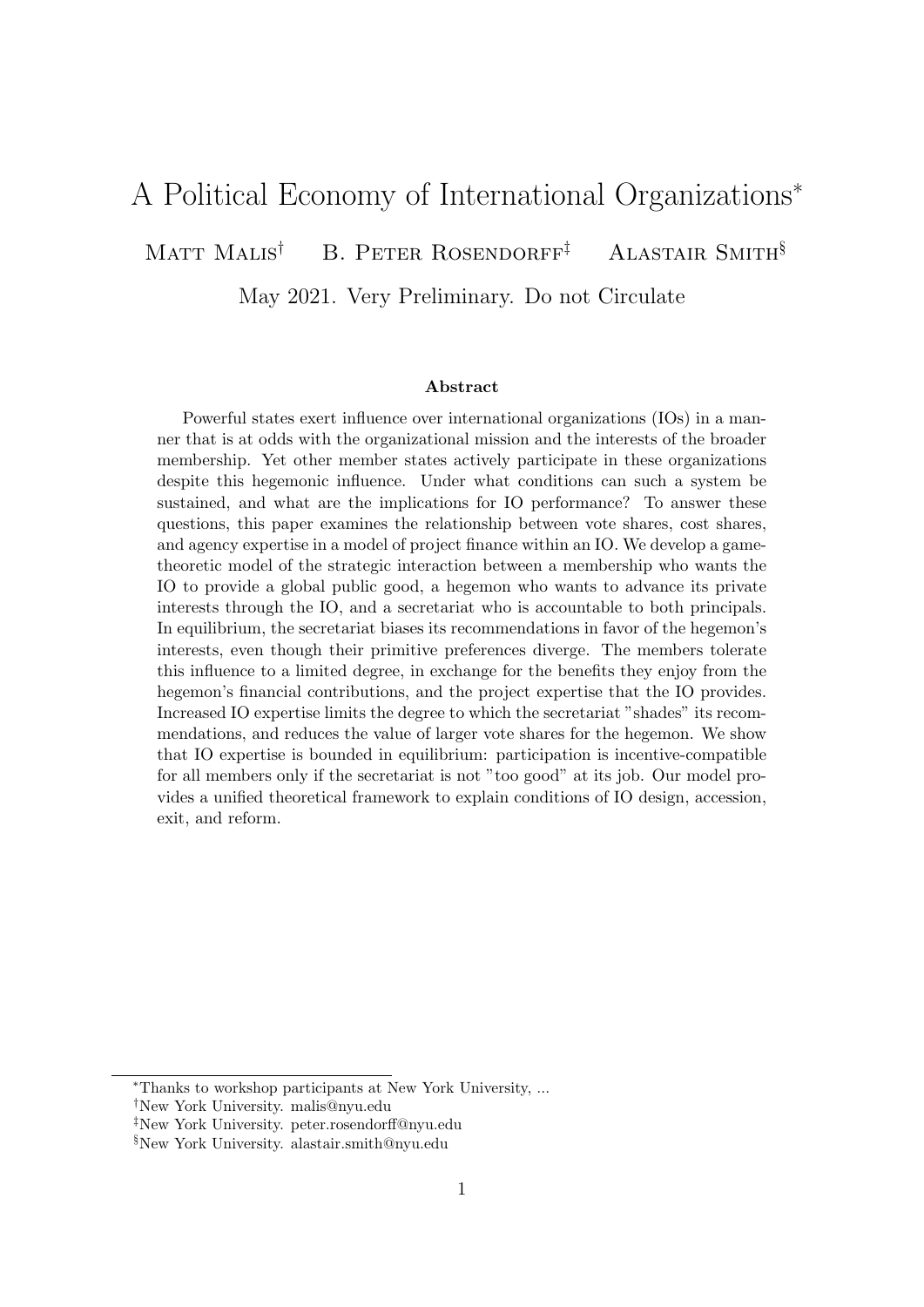# 1 Introduction

Powerful states exercise significant influence within international organizations (IOs), exercising both formal and informal power. Other member states participate within these institutions, benefiting from the monitoring and expertise the IOs offer, as well as the collective benefits associated with sharing the burdens of global public goods production. Successful IO design (and survival) rests on a knife-edge: the benefits to member states of coordination, cooperation and information generation and dissemination must outweigh the costs these members face when the IO adopts biased policies or undertakes projects that bend to the preferences of the powerful. hegemonic states, cognizant of this fine balance, limit the influence they exert over IOs, in order to maintain other member states' participation. When this balance is threatened, the member states may seek to alter the formal rules – adjusting vote shares or financial contributions, for example – or may seek to exit the organization entirely.

We explore this fine balance, investigating the conditions for IO stability, and when they are violated, the conditions that lead to exit and collapse, or renegotiation of voting rules and financial contribution shares. We highlight the crucial role IO expertise plays in calibrating this system. Like [Rodrik](#page-39-0) [\(1996\)](#page-39-0) we identify a central role for the IO to collect and disseminate information which we summarize as the "expertise" of the IO or its staff.

We investigate the key relationships between voting shares or rules, cost sharing and agency expertise, consistent with some key stylized facts about IOs: powerful states influence IO behavior – sometimes the IO implements a policy biased towards the powerful state, while other times operates as if unbiased, serving the global public good. On occasion the IO adjusts its recommendations to conform with the interests of the powerful, and this is known and tolerated by the rest of the membership, in that there are no threats of exit. Overtime, as member states' fiscal capacity and relative power shift, there may be demands to adjust the voting rules or weights. For instance, a rising power might want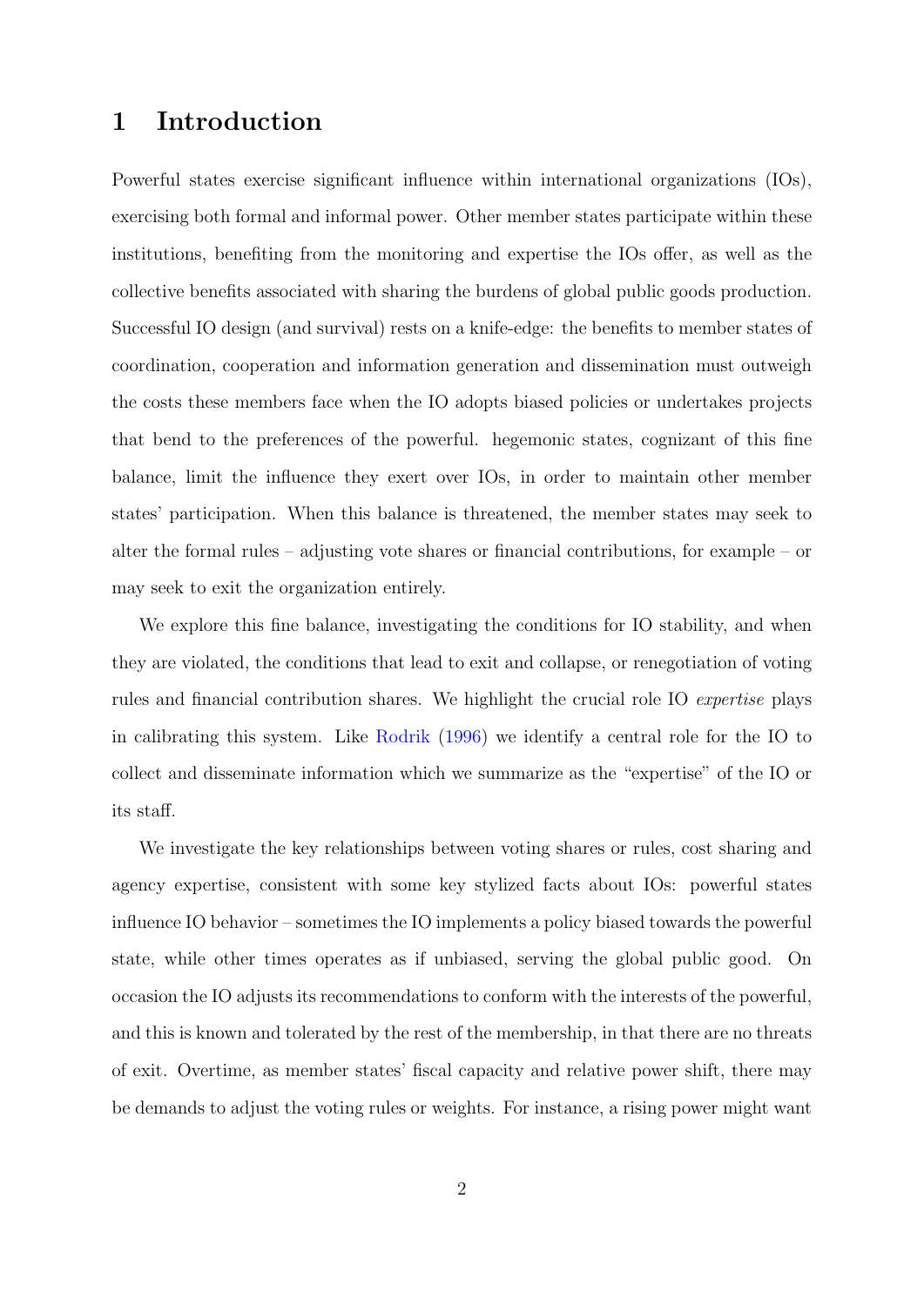to increase its influence (vote share) and take on a larger share of the costs. However, such a reform is less likely to emerge if the IO has substantially increased its expertise since relative to its inception.

Furthermore, while member states delegate authority to IOs to lever the expertise of IO staff in choosing among policies or projects, the stability of the cooperative regime requires that IO expertise be bounded. A novel (and policy relevant) finding is that high levels of agency expertise reduces the influence of a large voting share, so growth in expertise is likely to reduce a powerful state's satisfaction with the IO and diminish its willingness to participate. To keep powerful states engaged with the mission of the IO, secretariats cannot be too good at their jobs!

These results follow from a core intuition: If the IO can successfully distinguish between policies and projects that are of public value from those with private, perhaps domestic or geo-political benefit for the powerful states, then the ability of the hegemon to influence the IO is limited, and the utility of the IO to the hegemon is hampered. Of course if the quality of information the IO generates, and its ability to implement good policy is low, there are few gains to be had from delegation, and the states with developmental goals are unlikely to participate. IOs, we argue, produce information and implement policy with a degree of expertise enough to make the member states gain from participating, but not enough to frustrate a powerful state's desire to bend the IO in its direction.

There is a trade-off between a state's formal power – its vote share – and the expertise of the IO. Where the IO and its members operate in a low information environment, the power of a larger vote share in inducing IO policy is evident. But if the IO can inform the members more accurately, better separating biased from unbiased policies or projects, a larger vote share for a powerful state will not be enough to get its preferred projects approved. More expertise of the IO undermines the value of a larger vote share for a powerful state.

We note that none of these findings rely on standard stories regarding "agency slack"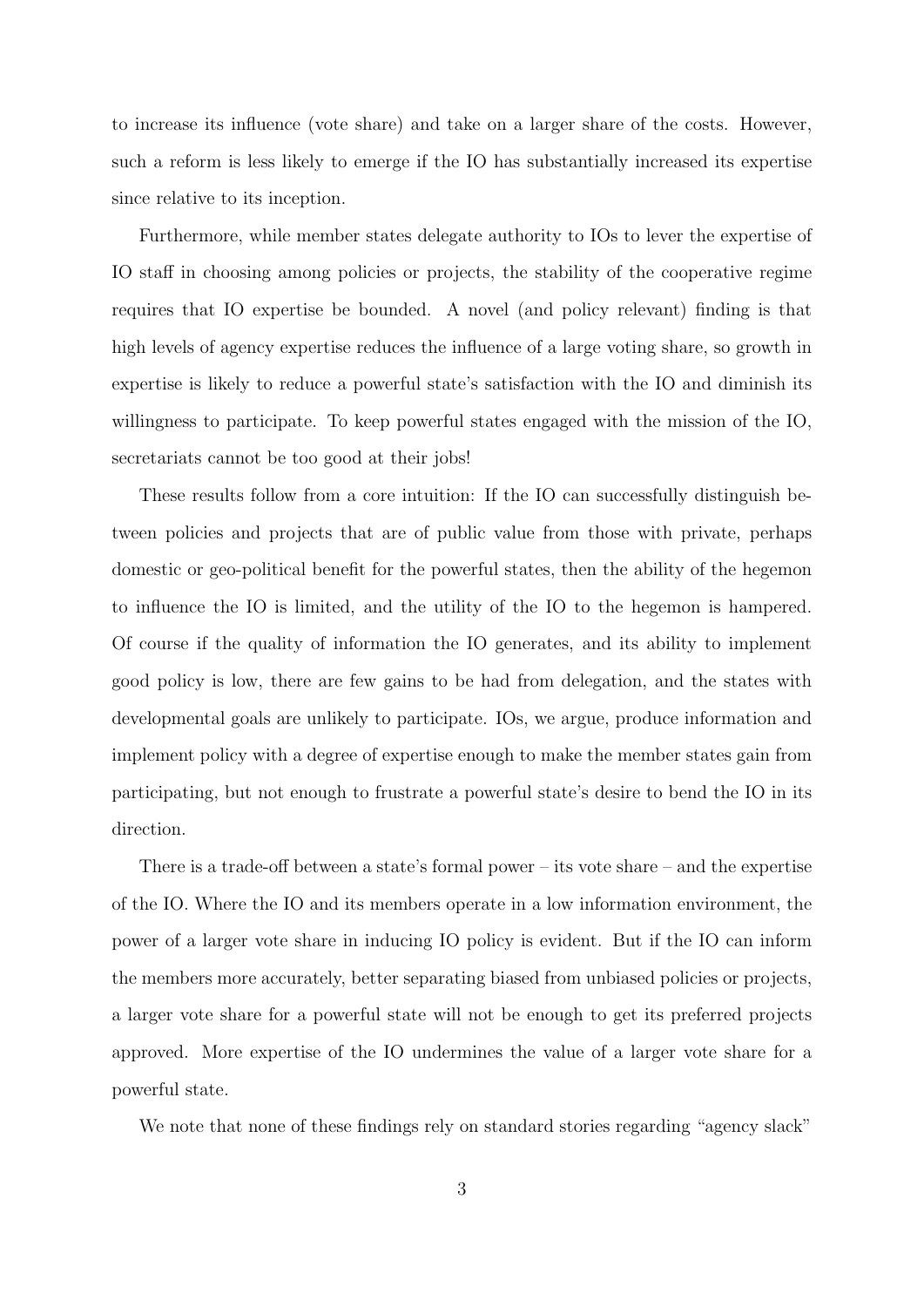familiar from principal agent logics [\(Hawkins, Lake, Nielson and Tierney](#page-39-1) [2006\)](#page-39-1). The behavior of IOs we model is not a result of the IO having its own preferences, or assuming it has the same preferences as any of the member states, powerful or otherwise. Our approach simply relies on a bureaucratic logic – the IO secretariat wants to maximize the number of projects but dislikes being overruled by its members in a formal vote. This alone is sufficient to induce the IO to shade its recommendations to the membership in order to keep the powerful states participating, the money flowing, and the system working.

## 2 Hegemonic Influence and States' Participation

International organizations are widely recognized to be influenced, even captured at times, by powerful states. Aid commitments and disbursements from the World Bank are larger and disbursed faster when the recipient country is aligned with the US [\(Andersen, Hansen](#page-38-0) [and Markussen](#page-38-0) [2006,](#page-38-0) [Kersting and Kilby](#page-39-2) [2016\)](#page-39-2). IMF loans and World Bank commitments are larger when a developing country holds a temporary seat on the UNSC [\(Dreher,](#page-38-1) [Sturm and Vreeland](#page-38-1) [2015,](#page-38-1) [Dreher, Lang, Rosendorff and Vreeland](#page-38-2) [2021\)](#page-38-2), and countries politically important to the US obtain IMF loan agreements [\(Dreher and Jensen](#page-38-3) [2007,](#page-38-3) [Stone](#page-39-3) [2008,](#page-39-3) [2011\)](#page-39-4) and World Bank loans [\(Clark and Dolan](#page-38-4) [2021\)](#page-38-4), with fewer and less stringent conditions than others.<sup>[1](#page-3-0)</sup> Allies of the US and other powerful states recognize this benefit, and may engage in riskier behavior – holding lower levels of international currency reserves and experience more frequent currency and banking crises [\(Lipscy and](#page-39-5) [Lee](#page-39-5) [2019\)](#page-39-5). [Broz and Hawes](#page-38-5) [\(2006\)](#page-38-5) offer evidence that the IMF is sensitive not just to US concerns, but specifically to the interests of US money-center banks.

This hegemonic influence extends beyond the World Bank and the IMF. The Dispute Settlement Body at the WTO, for instance, has on occasion, chosen not to rule against the

<span id="page-3-0"></span><sup>1</sup>[Dreher, Sturm and Vreeland](#page-38-1) [\(2015\)](#page-38-1) recount Zimbabwe's about face at the UNSC in 1992 when threatened with new loan conditions from the IMF when it voted against a US-sponsored resolution on Iraq.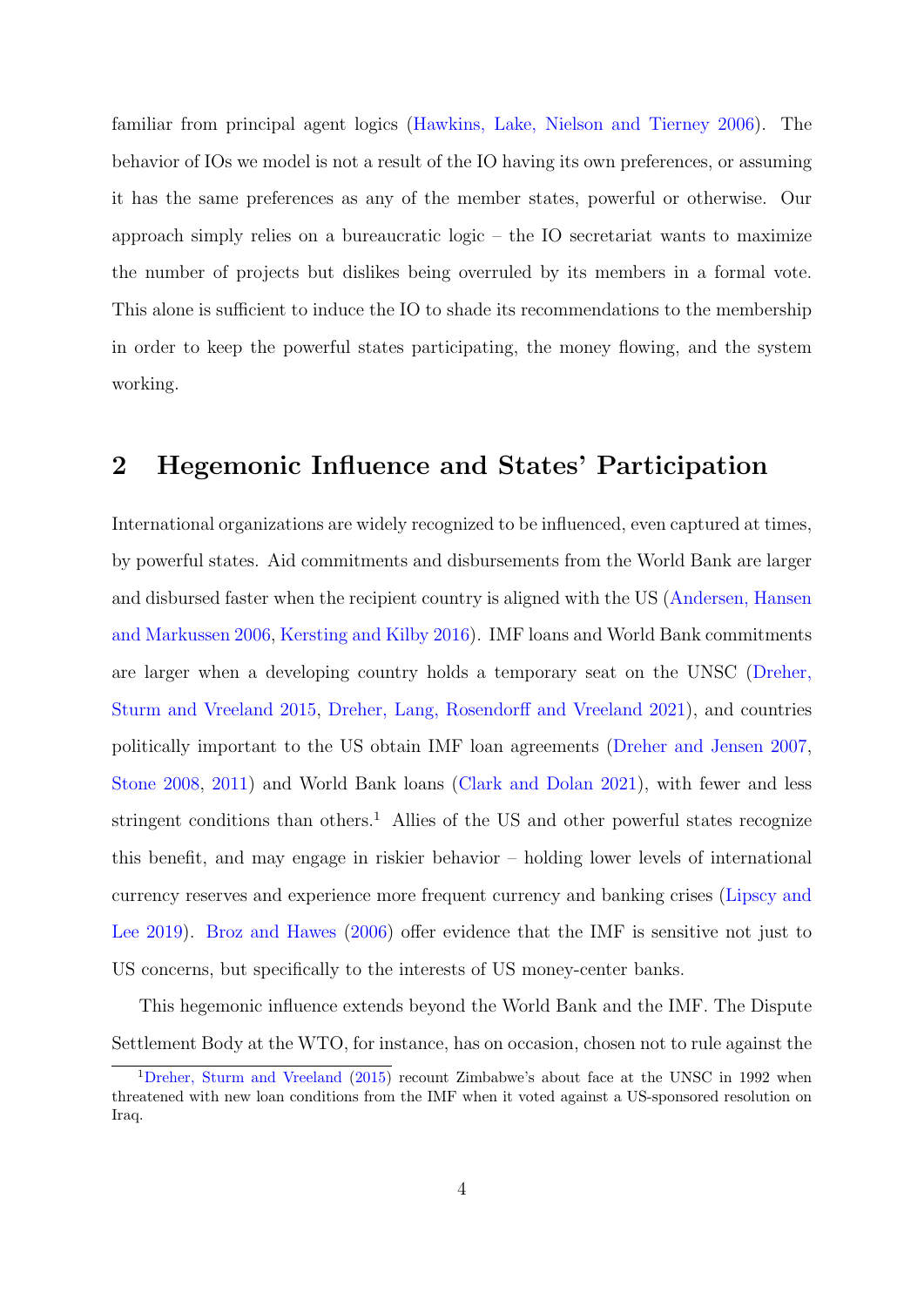US, citing judicial economy or other devices, in order to avoid risking the approbation of a powerful state [\(Steinberg](#page-39-6) [2004,](#page-39-6) [Garrett and Smith](#page-38-6) [2002\)](#page-38-6). The dispute settlement process permits a number of opportunities for the powerful to affect the outcome – whether it is simply a matter of legal and bureaucratic capacity [\(Busch and Reinhardt](#page-38-7) [2003\)](#page-38-7) or selecting the members of appellate body [\(Steinberg](#page-39-6) [2004,](#page-39-6) [Arias](#page-38-8) [2018\)](#page-38-8). Of course, larger powerful states have less to risk from retaliation from poorer trading partners, and can more frequently abrogate their commitments (perhaps via escape clauses and the like) than can poorer states [\(Davis and Blodgett Bermeo](#page-38-9) [2009,](#page-38-9) [Busch and Reinhardt](#page-38-7) [2003\)](#page-38-7).

Further examples abound – the European Monetary System was essentially a delegation of monetary authority to the German Bundesbank by the other member states, privileging German and later France (in the EMU) over other member states. The European Court of Justice, [Garrett and Weingast](#page-38-10) [\(1993, reprinted 2019\)](#page-38-10) argue, adjusts its decisions to accommodate outcomes preferred by the more powerful states.

Yet other states persist in joining these international arrangements, and even contributing to the finances of the international organizations. The World Bank has 189 members, each with a voting share proportional to the fraction of the Bank's capital held by the member. While the US has close to 16% of the votes at The World Bank, Germany holds about 4.5% of the Bank's capital and has 4.26% of the votes. A similar structure is adopted at the Interamerican Development Bank, with 48 members, some with borrowing privileges and some not. Again the US holds the lion's share of the votes (30%), but Argentina, for example, owns 1,609,577 shares of the Bank's capital, entitling it to a 11.354% vote share.

Why then do the Germanys and the Argentinas of the world participate if these IOs are so heavily captured by the US? There are of course, other benefits to IOs that accrue to the less powerful states. IOs have been designed to achieve a multitude of objectives – they coordinate state behavior [\(Keohane](#page-39-7) [1984\)](#page-39-7), they enhance the credibility of cooperative commitments [\(Abbott and Snidal](#page-38-11) [1998\)](#page-38-11), they monitor compliance [\(Rosendorff](#page-39-8) [2005\)](#page-39-8), they collect and disseminate relevant information to other states [\(Baccini](#page-38-12) [2010,](#page-38-12) [Rodrik](#page-39-0)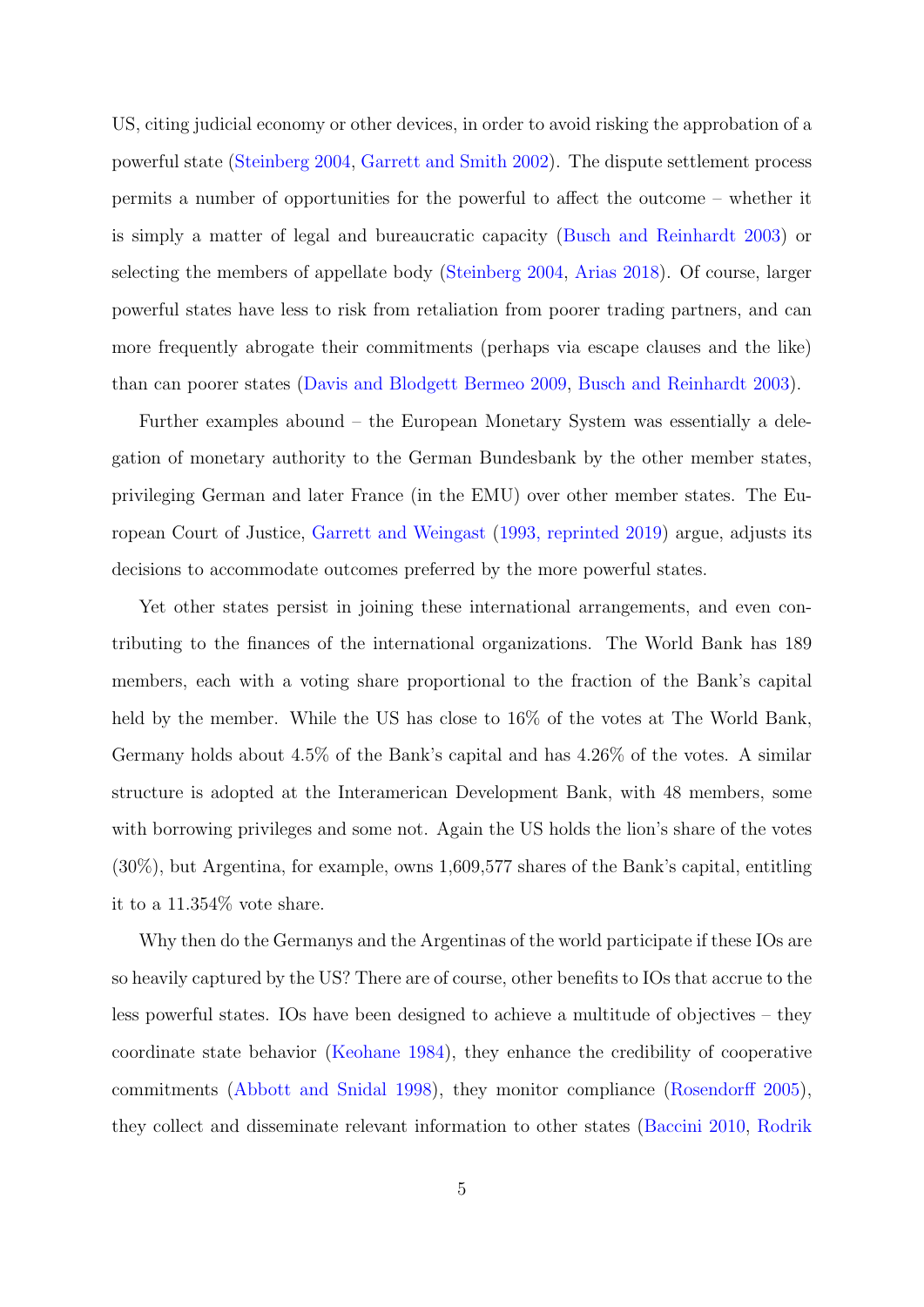[1996\)](#page-39-0) and domestic publics [\(Milner](#page-39-9) [2006,](#page-39-9) [Rosendorff and Vreeland](#page-39-10) [2006\)](#page-39-10), they resolve disputes [\(Rosendorff](#page-39-11) [2015\)](#page-39-11) and they leverage expertise [\(Clemens and Kremer](#page-38-13) [2016\)](#page-38-13) – with the goal of improving economic welfare across the globe. Presumably, the benefits of these for ordinary members are large enough to make tolerating major power influence over the IO tolerable, and in turn their particiaption puts a limit on the degree of influence a major power has over the IO.

This manipulation of IOs by the powerful is perhaps simply an expression of power in an anarchic system. It requires, however, to some degree, the consent of other member states. Absent that consent, states can, and sometimes do, choose not to join and certainly not to contribute to them, financially and otherwise. Sometimes states choose to exit existing IOs. The expression of powerful interests must be constrained to the degree that it does not violate the participation constraints of other member states, and a failure to do so may induce exit or collapse.

In the context of IOs dedicated to aid and development that we study below, both the hegemonic and other member states benefit from IO participation – a member state's development and economic goals are enhanced by the opportunity to use the funds and resources of the IO for those purposes. In the context of international development aid, for instance, by leveraging "other people's money", member states see projects that may have developmental and economic benefit (both locally and globally) more easily achieved. They also value the expertise that IO staff can provide in achieving those international objectives. These states trade these benefits in exchange for the costs of knowing that sometimes those IO resources and expertise are put to further the geopolitical and perhaps even private benefits of the powerful states.

This paper explores the conditions under which a system with these properties can be sustained: hegemonic influence combined with member state participation, in which an IO staff has access to information and expertise upon which the membership relies. The IO sometimes "shades" its recommendations towards the hegemon, and we observe projects with differing degrees of public (broad membership) vs. private (to the hegemon)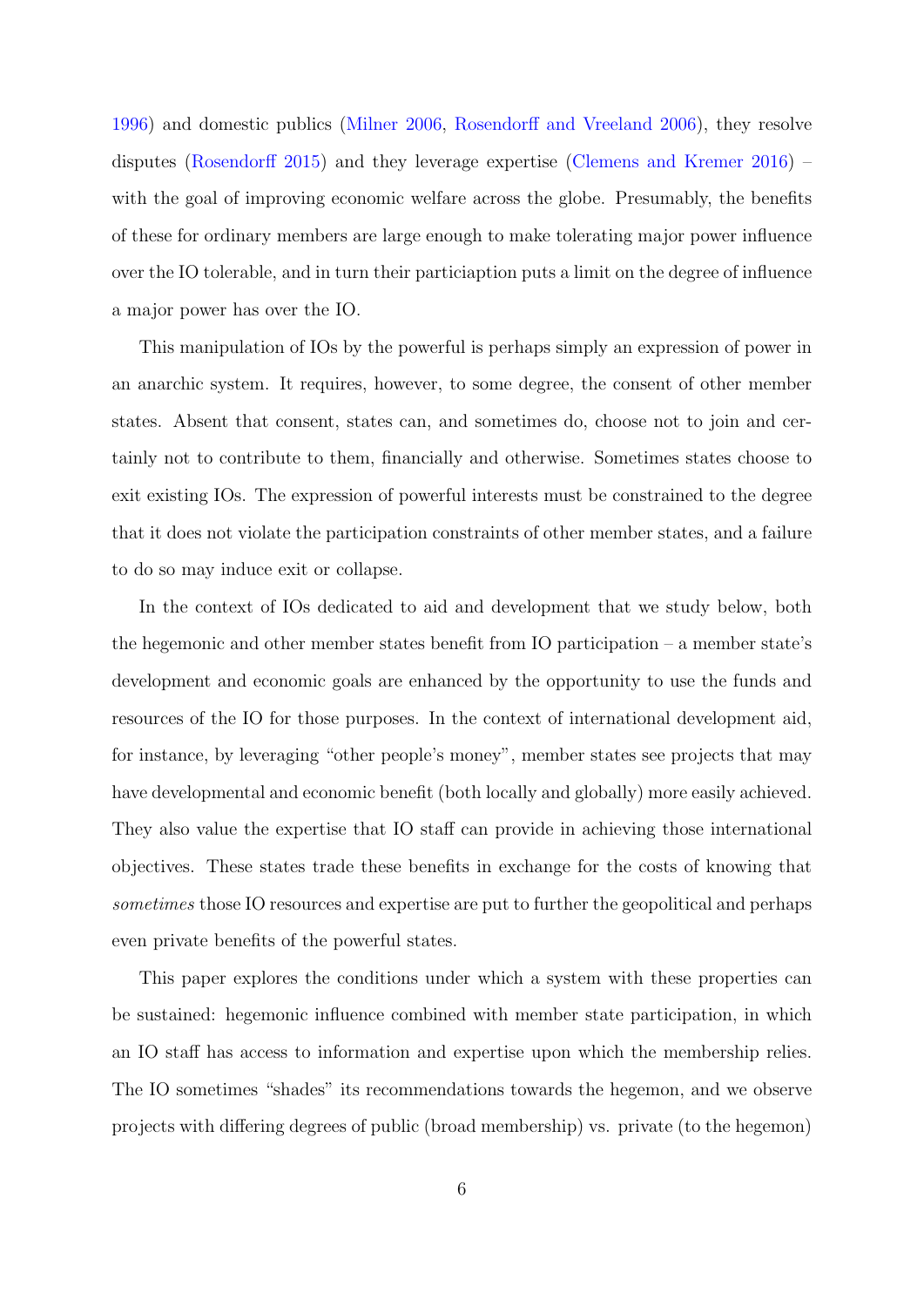benefit. Our explanations focus on the interactions of three exogenous design factors: the voting rules that govern IO actions, the financial contribution shares, and the degree of IO expertise, and we explore the key relationships among these exogenous variables that sustain international cooperation.

We study a generic IO in which the members make contributions and vote on IO actions ("projects") according to a pre-existing voting rule. An IO undertakes a project, which has both public goods characteristics (which we call "developmental") and private benefits to a powerful (hegemonic) state (which we call "political"), if the project receives sufficient support among the membership. We permit the IO to acquire information about the developmental and private benefits, and if the IO recommends to the membership to support a project, it also offers an opinion as to the developmental value of the project. The quality of this signal is a function of the expertise of the  $IO$  – the degree to which it can precisely estimate the developmental value of the project.

Our essential findings are these. Firstly, funded projects include those with both high and low public or developmental value. That is, at times, political projects, of private benefit to the hegemon, are funded together with projects with broad developmental value. Intuitively, member states value the availability of the hegemon's financial contributions for sharing the costs of developmental projects, as well as the expertise of the IO secretariat in helping to choose good projects, and in return, they tolerate the occasional use of influence over the IO to fund projects with more (dubious) political value.

Secondly, the IO adjusts its recommendations strategically to accommodate powerful states' interests. We model the IO as a purely bureaucratic enterprise, eager to take on projects, but neutral with respect to which projects it funds. The IO recommends a mix of projects, some largely of public value, some of private benefit to the hegemon. Importantly, however, the IO sometimes adjusts its decision to recommend a project to further the hegemon's goals. If the developmental value of a project is high, the IO makes an unbiased recommendation, and the membership obtains a high value public goods project. Alternatively, a project may have only moderate public benefit, but is of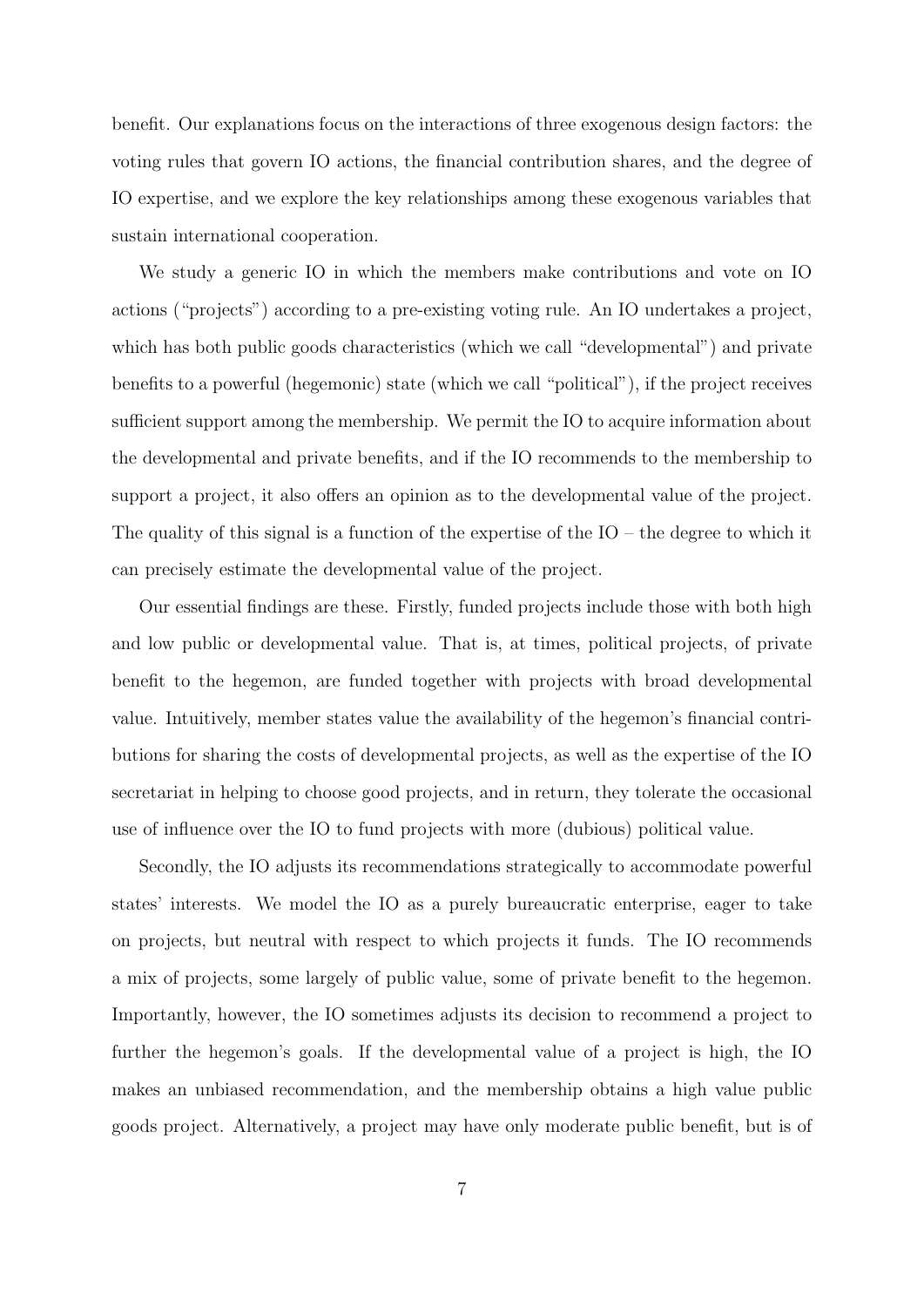high value to the hegemon for political reasons. The IO may recommend the project – one it would have rejected absent the political returns to the hegemon. The IO internalizes the interests of the hegemon, despite only caring about the size and number of projects approved by the membership at large. This is not a formal override of the IO by a hegemon with a large voting share; this is an exercise of informal influence over a bureaucrat inclined to adjust their recommendations and actions in order to please a large power even though the hegemon has made no request, explicit or implicit, to do so.

Thirdly, while the hegemon benefits from a larger share of the votes on the governing boards of IOs – effectively increasing its control over the choice of projects and the spending priorities, the benefit declines as the expertise of the IO bureaucrats increases. As the IO's expertise improves, and it becomes proficient at identifying high value, broad appeal projects, member states follow the IO's recommendations more frequently, which overwhelms the hegemon's ability to influence the outcomes. The hegemon is less able to get its pet projects approved by the membership. Increased expertise reduces the influence of the hegemon's vote share. While the agency and broad membership might be expected to embrace improved know-how, the hegemon may want to stifle too much expertise.

Fourthly, and perhaps counter-intuitively, IOs cannot have too much, or too little, expertise. If the IO's ability to discern the developmental value of projects is low, then the IO may recommend projects of little value to the broad membership. The members find the benefit of membership too low to warrant the financial contribution and may choose to exit or not participate. More interestingly, the level of the expertise of the IO cannot be too high. A recommendation from the IO when it has high expertise is likely to indicate that indeed the project has high public goods value. Frequent high public value projects limits the available funding for political projects of private value to the hegemon. A powerful state, bearing the largest financial burden, finds itself unable to influence the IO's allocations to more political projects, and may threaten to exit the IO.

We predict, therefore, that IOs display a moderate level of expertise – enough to keep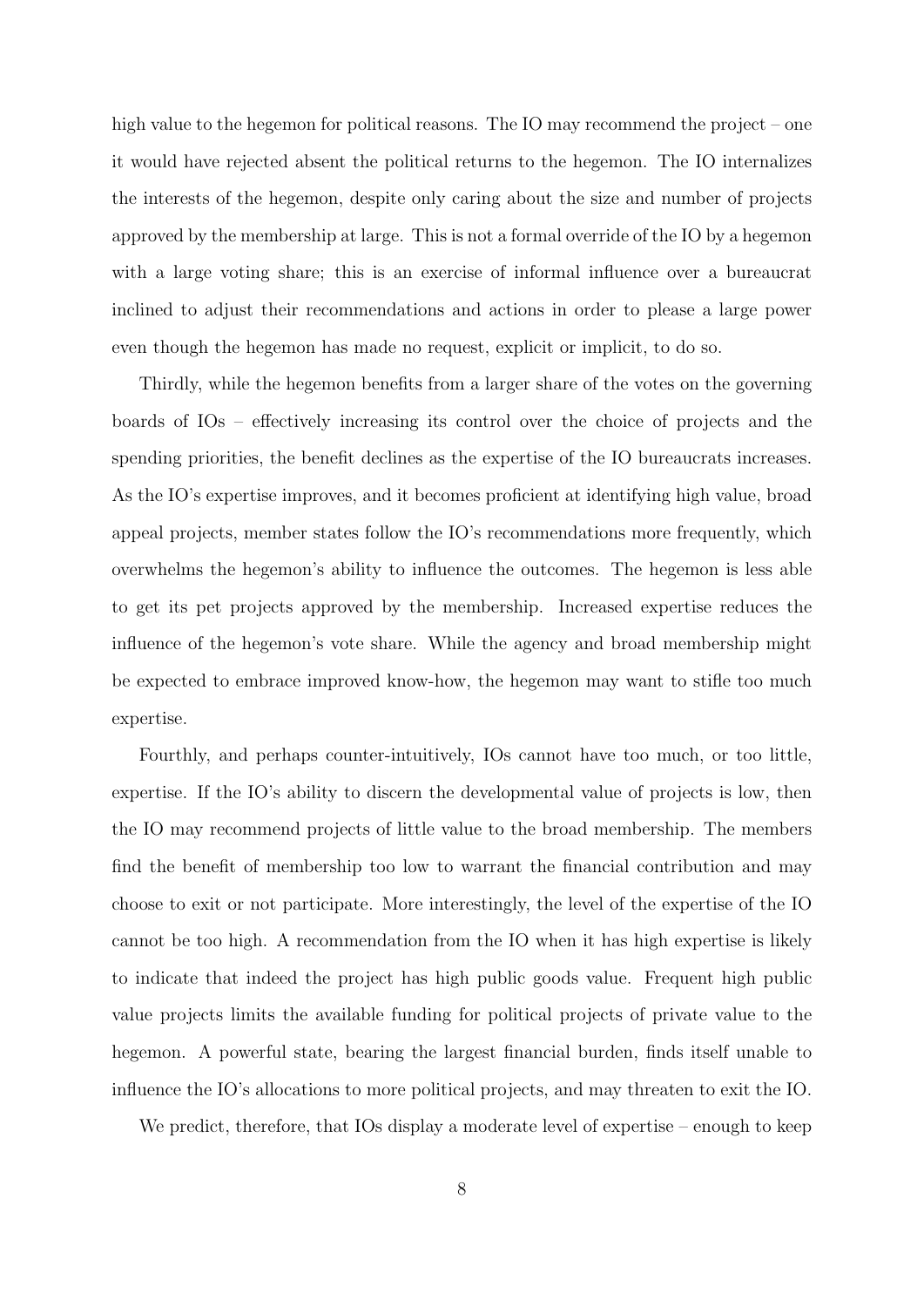the general membership participating, while permitting the IO on occasion to recommend projects to the membership that may have private political value to the hegemon. Members get enough to join, and the hegemon gets enough to continue to participate.

Our approach also yields some insights for the optimal design of IOs. Our fifth result explores the voting rules at IOs. One might imagine that each state would like to have as large a share of the votes as possible, and this might be particularly acute for the hegemonic power. While a larger vote share for the hegemon would indeed imply that more geo-political projects are funded (and fewer projects of broad public, developmental value are funded), there is an added risk that the other member states may consequently choose not to participate. This encourages the IO to recommend projects with weaker developmental value just to keep the other member states participating. Hence the optimal design of the voting rule is to permit the hegemon a large vote share, but not too large a vote share.

### 3 Empirical Referent: The World Bank

In what follows it may be useful to keep as an empirical referent the procedures and structures of The World Bank (or more precisely the International Bank for Reconstruction and Development, IBRD), and the mechanism it uses to choose and approve projects in developing countries for which the WB provides funds and expertise.

The WB offers Investment and Development Project Financing (IPF, DPF) among many types of financing instruments available to members that wish to borrow to finance projects that seek to promote growth and sustainable poverty reduction. IPF is used for specific development projects, such as infrastructure, other capital-intensive investments, agricultural development, etc. DPF may have a more policy and institutional focus, such as funding improvements to public financial management, improving the investment climate, addressing bottlenecks to improve service delivery, and diversifying the economy.

World Bank "project teams" and borrower governments identify projects; the Bank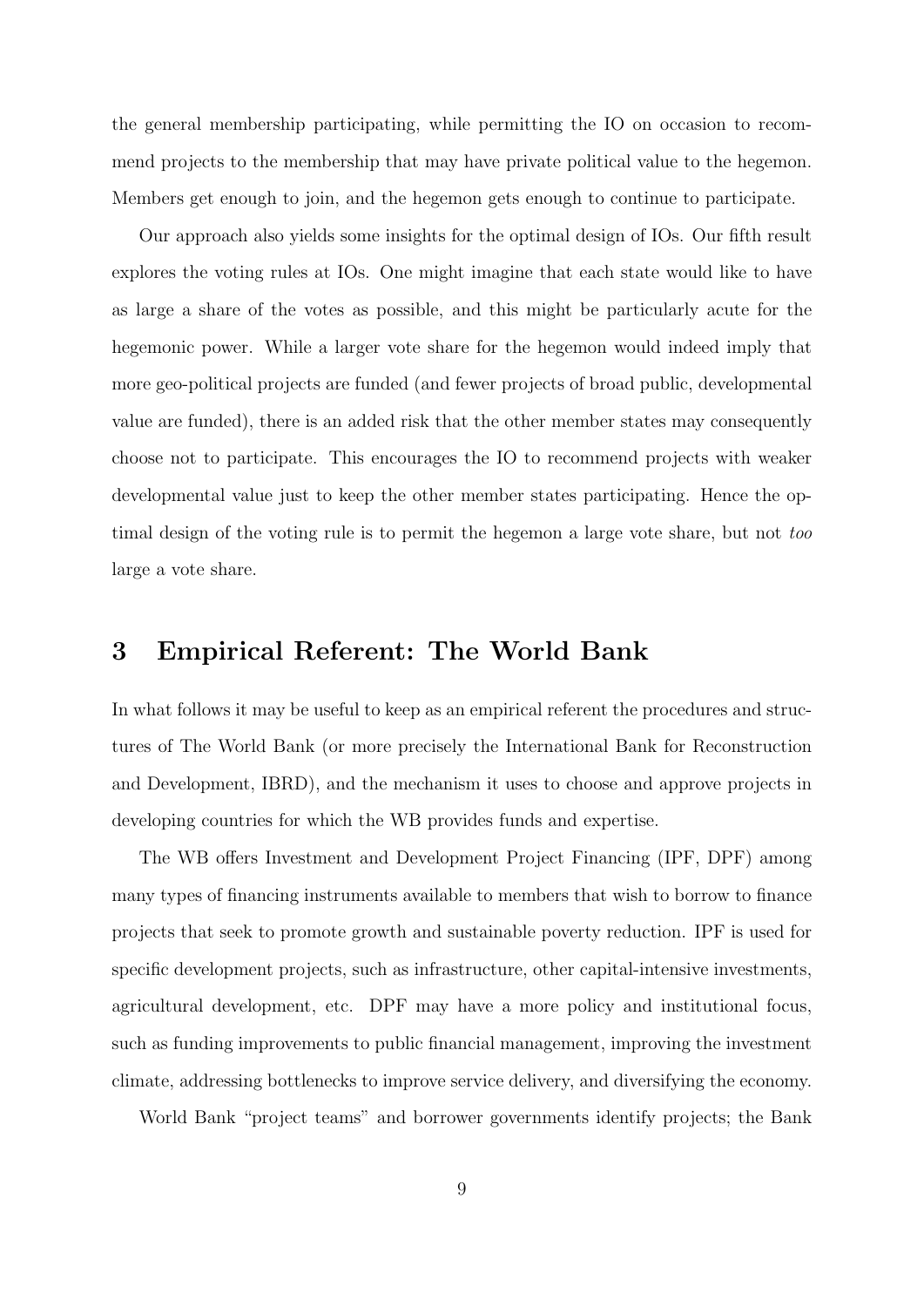undertakes an assessment of the project's development objectives, its consistency with WB strategy, and it offers an analysis of the technical, economic, fiduciary, environmental, and social considerations, and related risks of any project.

After a project has been appraised, a proposal is submitted to the Board of Directors. This board has 25 Executive Directors, elected periodically from the 189 member countries. The board votes on whether or not to approve proposed projects for funding. Each director represents a subset of the member states and casts the votes of those states. While the US, Japan, China, Germany, France and the UK each have their own Executive Director that may cast the votes of the member states they represent, the Director for India also represents Bangladesh, Bhutan and Sri Lanka, for instance. The vote shares of each member track closely to the share of the Bank's capital that is held by those states. That is the cost share and the vote shares are closely aligned. As of March 2021, the US's subscription of Bank equity amounts to 41.1 trillion US 1944 dollars which is 16.78% of the total. This cost share entitles the US to 412,250 votes, which is 15.88% of the total number of votes. By comparison, Netherlands as almost 2% of the votes, and Sweden 0.88%.

Crucial to this process is the project evaluation by the WB staff. These experts accumulate and evaluate the relevant information regarding the importance and value of the project, its attendant risks, its environmental, social and developmental impact etc. These experts are highly trained and collect and analyze complex information flows, and use their expertise in order to monitor member behavior and make recommendations to the membership about goals and objectives. These detailed recommendations, together with the financial structure (concessional or non-concessional rates), terms and conditions are brought before the Board for a vote. [\(Fang and Stone](#page-38-14) [2012,](#page-38-14) [Hawkins et al.](#page-39-1) [2006\)](#page-39-1).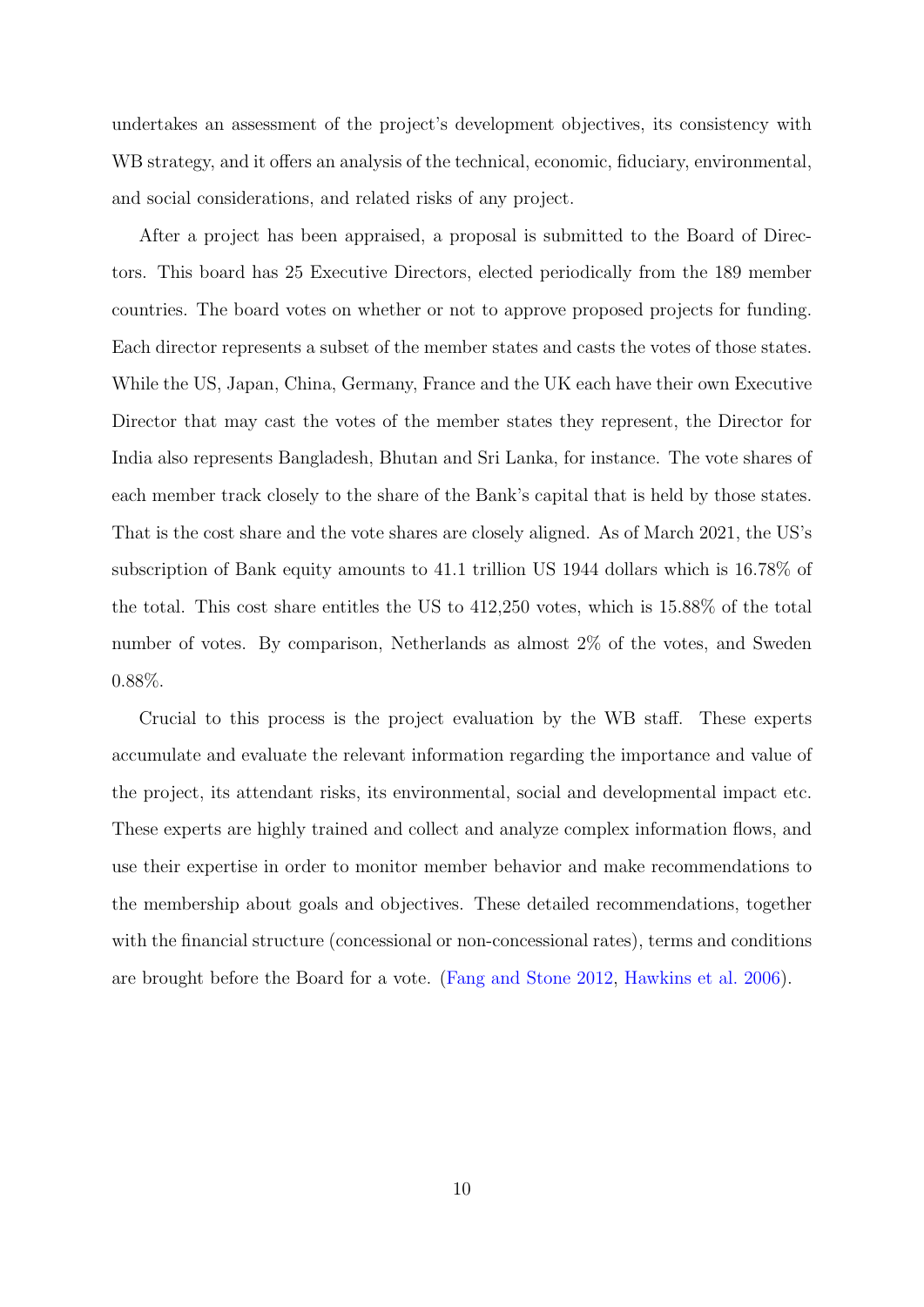### 4 Model

Consider a game with  $2 + M$  players: the international organization, or agency A, a hegemonic state H, and M member states indexed  $i = 1...M$ . A project is a pair  $(\theta, \omega) \in \mathbb{R}^2$  where  $\theta$  is a measure of the developmental or public quality of the project, of interest to the members, while  $\omega$  captures the political value of private benefit to the hegemon. We let these be stochastic and independent:  $\theta \sim N(\mu, \frac{1}{\delta})$  and  $\omega \sim W(\cdot)$ , where N refers to the normal distribution with mean  $\mu$  and precision  $\delta$ ; W is any well-behaved cumulative distribution function such that  $Pr(\omega \leq x) = W(x)$ .

We endow the agency with a measure of expertise  $\delta_A$ , the precision with which it acquires information about  $\theta$ , the developmental quality of any particular project. That is, the agency observes a noisy signal centered on the true developmental value  $s_A \sim$  $N\left(\theta,\frac{1}{\delta_A}\right)$ ). Likewise we allow the individual member states  $i$  to observe a noisy signal  $s_i \sim N\left(\theta, \frac{1}{\delta_m}\right)$ ).<sup>[2](#page-10-0)</sup> We assume  $s_i \perp s_A \mid \theta$  and  $s_i, s_A \perp \omega$  for all i. We make no assumption regarding the relative precision of  $\delta_m$  versus  $\delta_A$ .

The three sets of players—agency, hegemon, and members—are assumed to have orthogonal interests with respect to the IO's performance. We adopt this approach not because we believe it to be a strictly empirically accurate representation of the actors' incentives, but rather because it presents a hard case for the IO to function effectively and for participation to remain incentive-compatible among all stakeholders. With this setup, we can show how a confluence or divergence of interests among the players emerges not by assumption, but rather as an equilibrium phenomenon. In particular, we assume the agency to be purely "imperialist", in the tradition of [\(Niskanen](#page-39-12) [1971\)](#page-39-12): it wishes to maximize its budget and scope of activity, with no intrinsic concern for the political or developmental value of the projects it undertakes. The members care only about the developmental value of a project  $\theta$ . The hegemon, in contrast, has no interest in a project's developmental value, and is assumed to care only about its political value  $\omega$ . For example, the US may have been concerned about whether a project advanced its

<span id="page-10-0"></span><sup>&</sup>lt;sup>2</sup>As an alternative,  $s_i$  might be interpreted as member specific benefits that flow from the project.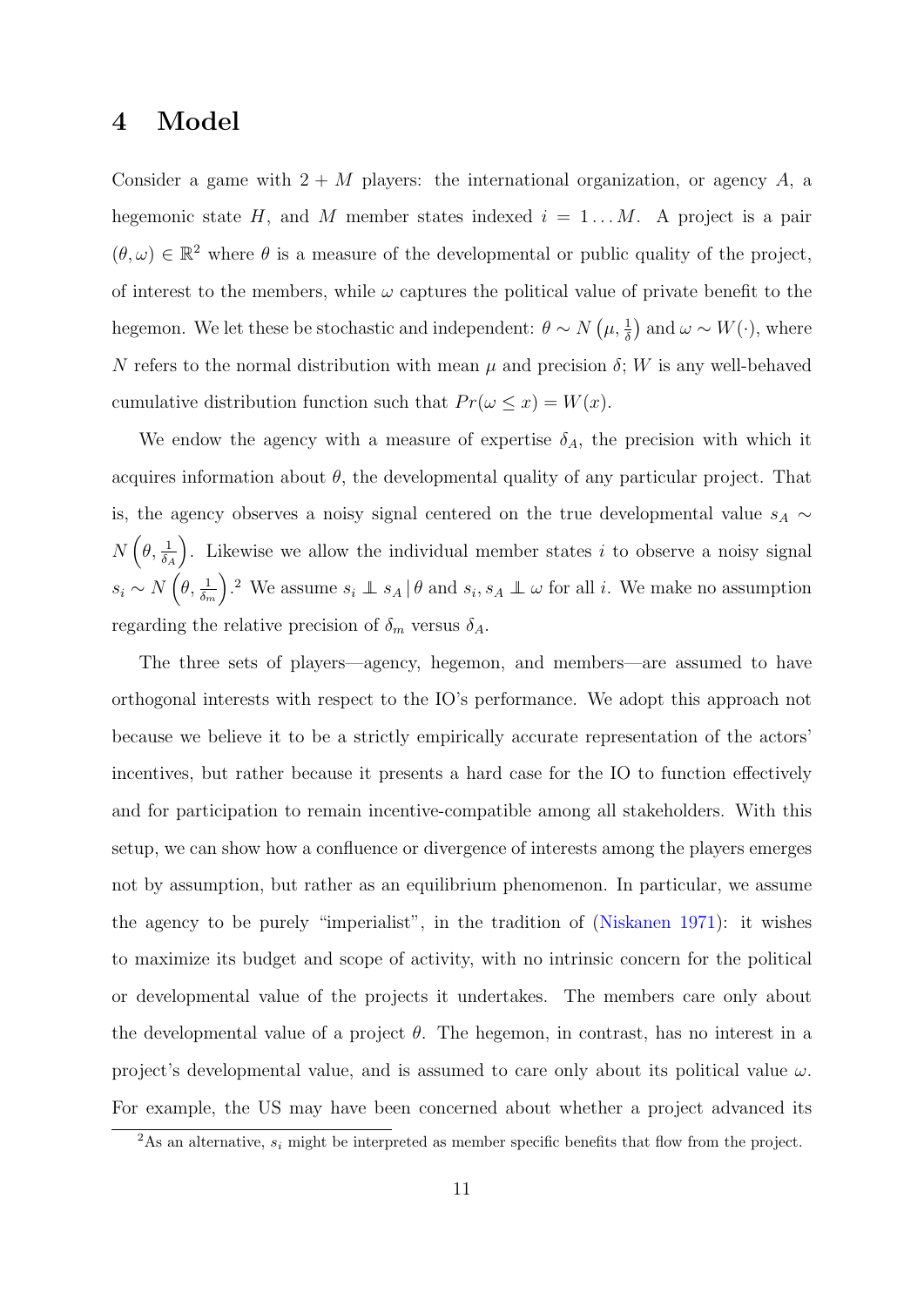Cold War ambitions to forestall the spread of communism.

The stylized process of project approval proceeds as follows. Nature draws a project  $(\theta, \omega)$ . Immediately, H privately learns its political value  $\omega$  for the project, and at the same time, each member  $i$  and the agency  $A$  receive private signals of the developmental value  $\theta$ . H declares publicly<sup>[3](#page-11-0)</sup> whether it intends to vote for or against the project,  $v_H \in \{0, 1\}$ , which we represent as a cheap-talk message  $d \in \{0, 1\}$  (where  $d = 1$  denotes intent to vote in favor).<sup>[4](#page-11-1)</sup> Then  $A$  decides whether or not to recommend the project to the membership,  $r \in \{0, 1\}$ . If a recommendation is made, then A reveals its knowledge,  $s_A$  and the members vote whether to fund the project,  $v_i \in \{0, 1\}.$ 

Voting follows the features of the institution – each member's vote share is weighted according to the exogenous weighting system: H's vote share is  $\alpha$ , while the aggregate vote share of the membership is  $1 - \alpha$ . We assume that each member i has the same weight  $\frac{1-\alpha}{M}$ . A project wins the vote and is funded if it receives more than a threshold share of the votes,  $1/\beta$ , for  $\beta > 1$ :

<span id="page-11-2"></span>
$$
\underbrace{\alpha v_H}_{H's \text{ vote}} + \underbrace{\frac{(1-\alpha)}{M} \sum_{i=1}^{M} v_i \ge \frac{1}{\beta}}_{i's \text{ votes}}.
$$
\n(1)

If  $\beta = 2$  for example, the institution operates on a simple (weighted) majority rule. We assume that the hegemon cannot pass any project unilaterally, so its vote share is less than the fraction of the votes needed to approve the project, which is an exogenous feature of the institution, i.e.  $\alpha < \frac{1}{\beta}$ .

Projects require funds. The share of the funds for any project contributed by H is  $1 - \kappa$ ; the balance,  $\kappa$  is borne by the other member states, and divided evenly among them for simplicity. When deciding to vote for or against a project, the members and the hegemon evaluate the cost of funding a project against the respective benefits they

<span id="page-11-0"></span><sup>&</sup>lt;sup>3</sup>Whether the message d is sent publicly to A and all members i, or privately to A, makes no difference for our results.

<span id="page-11-1"></span> $^{4}H$  always promotes its interests by having the agency know its intent, so H has a dominant strategy to reveal her interests. Hence the model is robust to many interpretations of H's voting intention.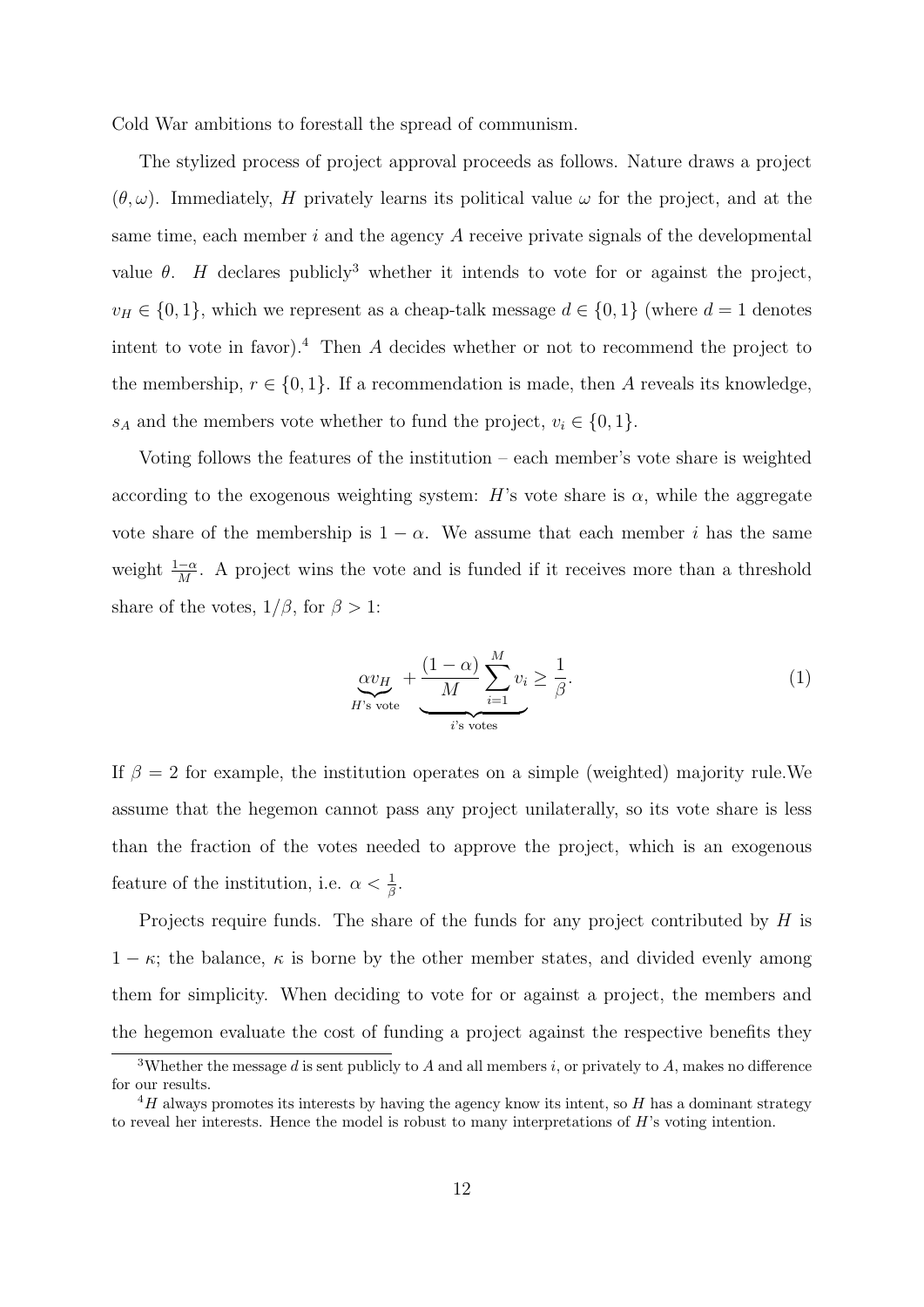expect it to yield. Implicitly, each player is pre-committed to funding any projects that are approved, regardless of that player's individual preference over the particular project in question; the direct cost of approval can thus be thought of as a payment made from a collective pool of resources, which is replenished according to the contribution shares described above.

The hegemon's payoff is simply

$$
U_H(v_H|\omega) = \begin{cases} \omega - (1 - \kappa) & \text{if } \alpha v_H + \frac{(1 - \alpha)}{M} \sum_{i=1}^M v_i \ge \frac{1}{\beta} \\ 0 & otherwise \end{cases}
$$

The hegemon earns the political value less its financial contribution if the project is approved, and zero if the vote fails.

The payoff for any member i of an approved project is its value of the project  $\theta$ less each member's share of the financial contribution  $\frac{\kappa \gamma}{M}$ , where  $\gamma$  captures the financial capacity of the hegemon relative to the members. If the project is voted down, then members receive the zero payoff.

$$
U_i(v_i|s_i, s_A) = \begin{cases} \theta - \frac{\kappa \gamma}{M} & \text{if } \alpha v_H + \frac{(1-\alpha)}{M} \sum_{i=1}^M v_i \ge \frac{1}{\beta} \\ 0 & otherwise \end{cases}
$$

The agency benefits by  $\psi$  if a recommended project is funded (regardless of the project's quality,  $\theta$  or  $\omega$ ). Making a recommendation carries an expense c for the agency, representing the administrative and opportunity cost of developing a report and putting it forward for the members' consideration. If the project is recommended but fails to garner enough votes for approval, then on top of the administrative expense, the agency also incurs a reputational cost  $\rho$ ; this can be thought of as a reduced-form representation of a long-term loss of trust or credibility in the eyes of the organization's stakeholders.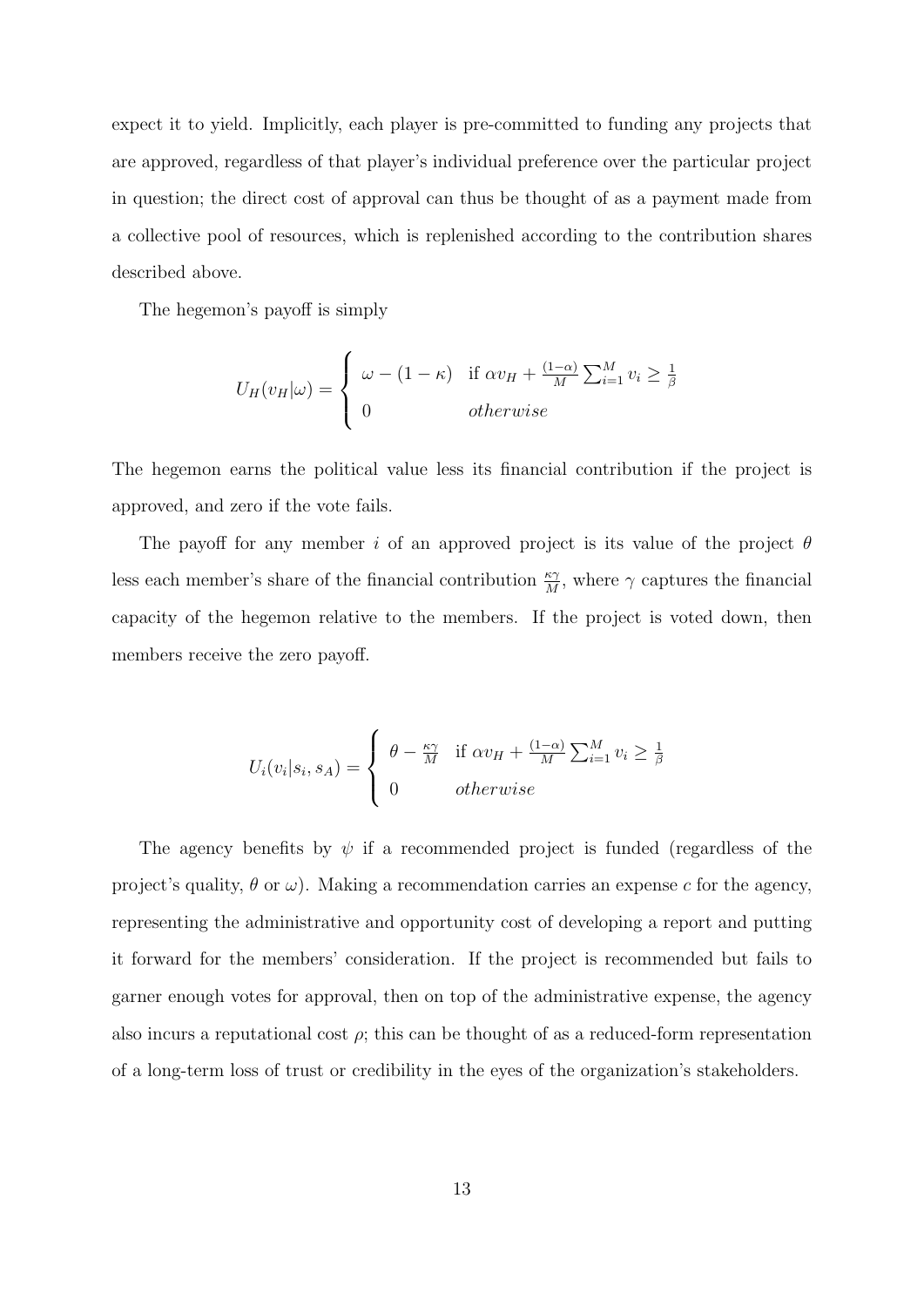$$
U_A(r|s_A) = \begin{cases} r(\psi - c) & \text{if } \alpha v_H + \frac{(1-\alpha)}{M} \sum_{i=1}^M v_i \ge \frac{1}{\beta} \\ r(-c - \rho) & otherwise \end{cases}
$$

A (perfect bayesian) equilibrium is a set of strategies  $(d, v_H, r, v_i)$  for  $H$ ,  $A$ , and  $i = 1...M$  respectively, and posterior beliefs that satisfy Bayes' rule where possible, and such that each actor's strategy is a best response to the other strategies given their beliefs.

In summary, the sequence of the game is as follows. Nature chooses  $(\theta, \omega) \in \mathbb{R}^2$ . H observes  $\omega$  and declares vote intention  $d \in \{0,1\}$ . Then i and A receive private signals  $s_A \sim N\left(\theta, \frac{1}{\delta_A}\right)$ ) and  $s_i \sim N\left(\theta, \frac{1}{\delta_m}\right)$ ). Having seen its own signal  $s_A$  and  $H$ 's announcement d, A chooses whether to recommend the project,  $r(s_A, d) \in \{0, 1\}$ . If A does not recommend,  $r = 0$ , the game ends. If A recommends,  $r = 1$ , it reports its observed  $s_A$  to the membership. Finally, having seen their own individual signal  $s_i$  the agent's report  $s_A$ , and H's declaration d, the members simultaneously choose  $v_i(s_i, rs_A, d) \in \{0, 1\}.$  At the same time, H chooses  $v_H(\omega, d, rs_A) \in \{0, 1\}.$ 

The game tree is depicted in Figure [1,](#page-14-0) and the notation is summarised in Table [1](#page-31-0) in the Appendix.

### 5 Analysis

<span id="page-13-0"></span>Before proceeding to the analysis, we impose the following simplifying assumption:

Assumption 1 M is large and the members vote sincerely.

The assumption provides a clean characterization of the equilibrium and it permits a simple application of the Weak Law of Large Numbers. In the game the agency needs to estimate the number of members who will vote for a project, which is binomially distributed. As M gets large, the share of votes for a project is characterized by A's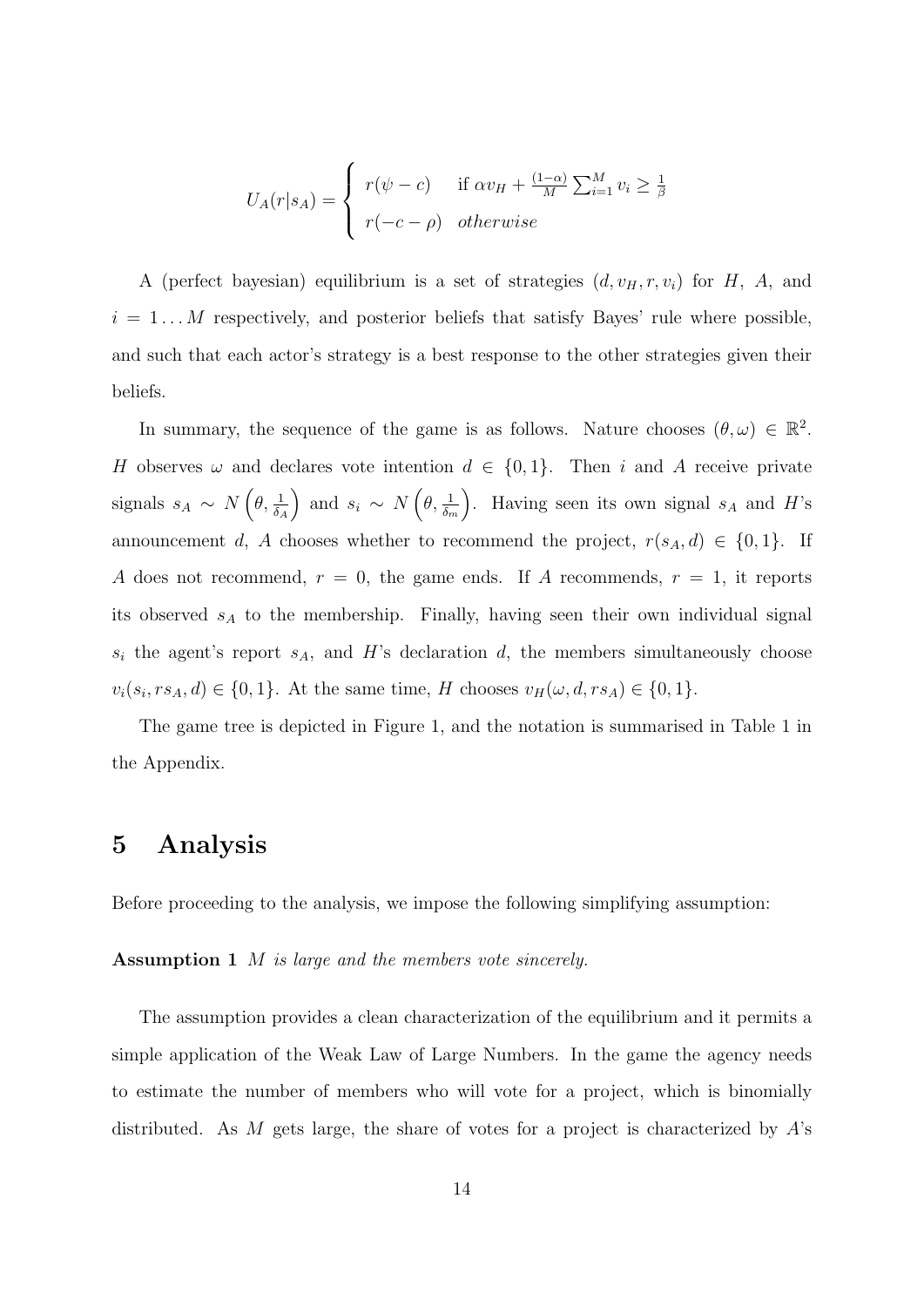Figure 1: Day-to-day operation of the IO

<span id="page-14-0"></span>

*Note*: Payoffs are listed, top to bottom, as  $(U_H, U_i, U_A)$ . Signals  $\omega, s_i, s_A$  are observed privately by  $H, i, A$  respectively, and  $\theta$  is unobserved by all players. Project approval is determined by Equation [\(1\)](#page-11-2).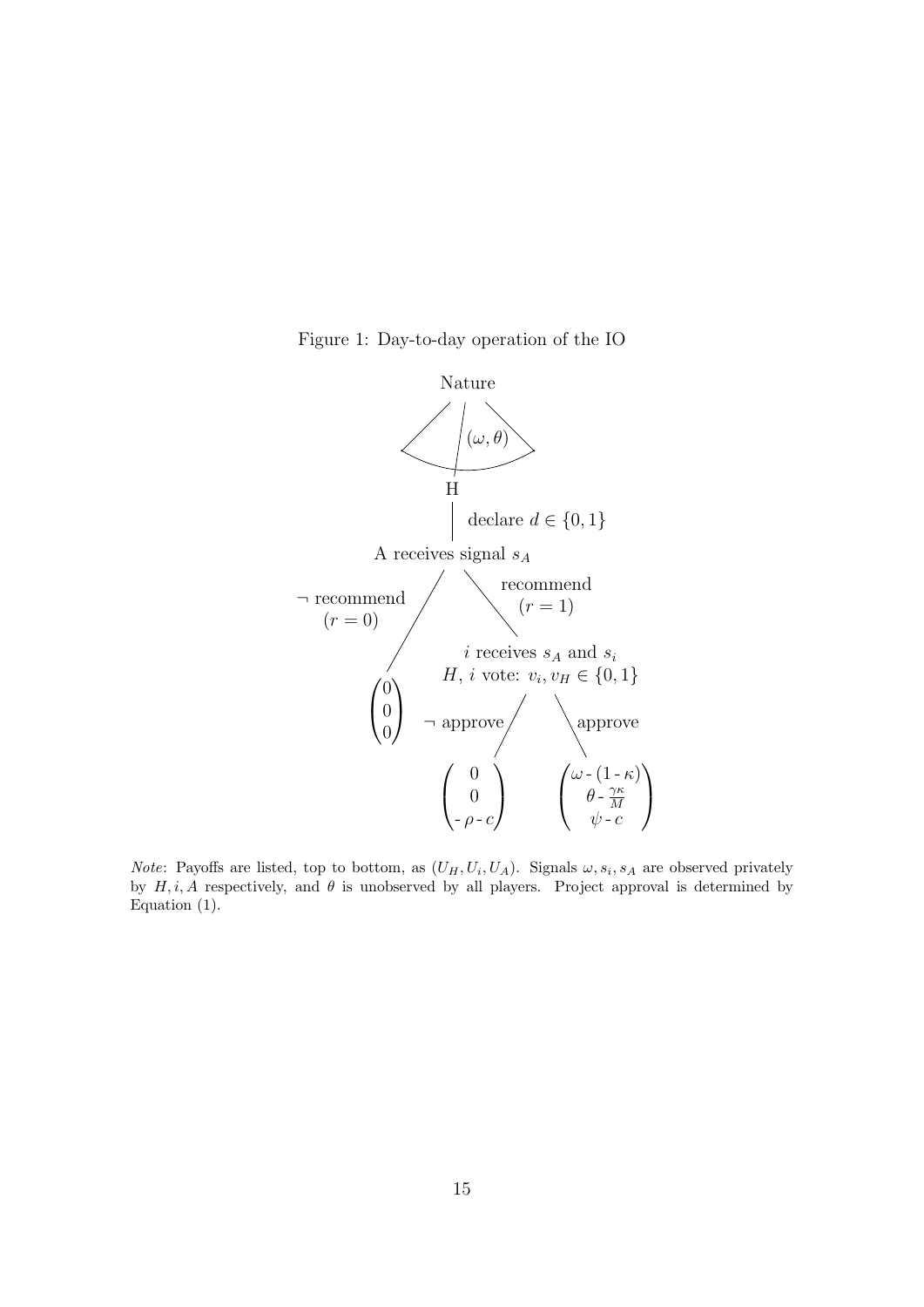beliefs about  $\theta$ <sup>[5](#page-15-0)</sup>

With this assumption in place, we can provide a general characterization of the dayto-day functioning of the international organization, taking the institutional features  $(\delta_A, \kappa, \alpha, \beta)$  as fixed and considering the game beginning with the stochastic emergence of a project.

<span id="page-15-1"></span>**Proposition 1 (Equilibrium)** There exist thresholds  $s_1^*, s_0^*$  and  $\widehat{s_i(s_A)}$  such that the following set of strategies and beliefs is a Perfect Bayesian Equilibrium to the game under Assumption [1:](#page-13-0)

• H declares truthfully:

$$
- d = 1 \text{ if } \omega \ge (1 - \kappa)
$$

- $d = 0$  otherwise
- H votes similarly

 $- v_H = 1$  if  $\omega \geq (1 - \kappa)$ 

- $v_H = 0$  otherwise.
- Given H's declaration d, A recommends the project  $(r = 1)$  if  $s_A \geq s_d^*$ , and otherwise does not recommend  $(r = 0)$ . That is,
	- $-$  if  $d = 1$ , then  $r = 1$  if  $s_A \geq s_1^*$
	- $-$  if  $d = 0$ , then  $r = 1$  if  $s_A \geq s_0^*$
	- otherwise  $r = 0$ .
- <span id="page-15-0"></span>• Members vote

<sup>&</sup>lt;sup>5</sup>The assumption allows a simple characterization and we use it primarily for presentational purposes. For small M, the probability that at least n members vote yes is  $\sum_{x=n}^{M} {x \choose m} p^x (1-p)^{m-x}$ , where p is the probability that a member see a sufficiently high signal that they vote yes given  $\theta$ . A's belief that there are sufficient votes requires integrating this binominal probability by A's belief about  $\theta$ . Although conceptually straightforward, this quantity is messy and provides no additional insight. The assumption M large provides simple equilibrium conditions.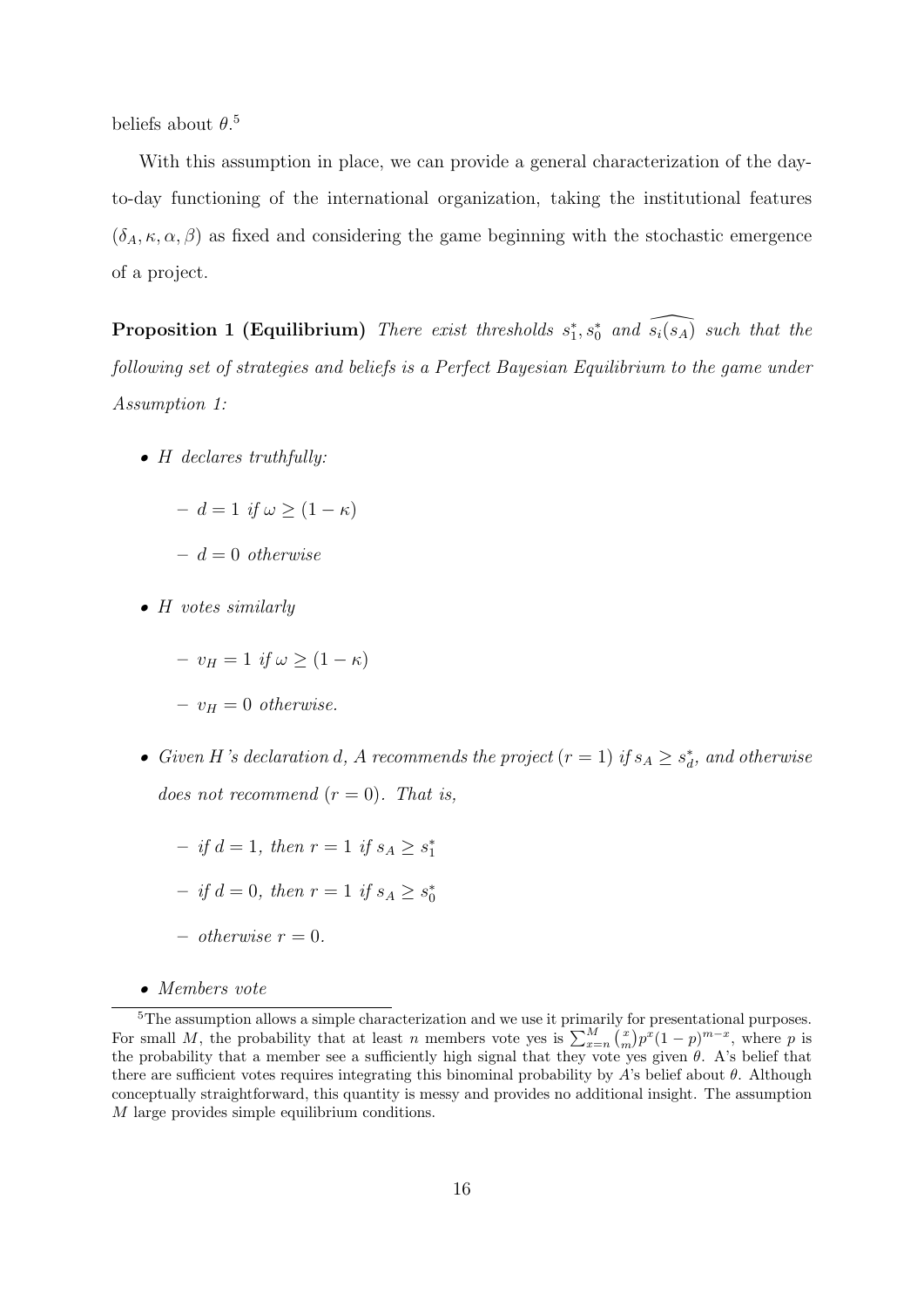$$
- v_i = 1 \text{ if } s_i \ge \widehat{s_i(s_A)}
$$
  

$$
- v_i = 0 \text{ otherwise.}
$$

• The agency's and members' beliefs are characterized by  $E[\theta|s_A] = \frac{\delta \mu + \delta_{A}s_A}{\delta + \delta_{A}}$  for A, and by  $E[\theta|s_i, s_A] = \frac{\delta \mu + \delta_m s_i + \delta_A s_A}{\delta + \delta_m + \delta_A}$  for all i.

The proofs of the propositions are provided the Appendix. Below we develop the intuition behind this proposition, and then discuss its implications for observed patterns of IO operation.

#### 5.1 Learning and voting

Since the hegemon cares only about a project's political value, H has a dominant strategy: H votes Yes (and declares support) when the political value of a project exceeds  $H$ 's share of the cost:  $\omega \geq 1 - \kappa$ . The hegemon's interests are served by letting the agency know how it intends to vote so honest declaration is straightforward.

If the agency issues a recommendation to the membership (sets  $r = 1$ ) and releases its information  $s_A$ , then by Bayes' rule, for all i,  $E[\theta|s_i, s_A] = \frac{\delta \mu + \delta_m s_i + \delta_A s_A}{\delta + \delta_m + \delta_A}$ . Each member's posterior expectation of the project's value is a precision-weighted average of her own signal, the agency's signal, and the common prior  $\mu$ . Then i votes Yes ( $v_i = 1$ ) if the expected developmental value exceeds her share of the cost of the project,  $E[\theta|s_i, s_A] \geq \frac{\kappa \gamma}{M}$  $\frac{\kappa \gamma}{M}$ . Thus each member's voting decision reduces to a threshold strategy in her private signal: that is, vote yes if and only if

<span id="page-16-0"></span>
$$
s_i \ge \frac{1}{\delta_m} \left[ (\delta + \delta_m + \delta_A) \frac{\kappa \gamma}{M} - \delta \mu - \delta_A s_A \right] \equiv \widehat{s_i(s_A)} \tag{2}
$$

Note that the members' voting strategy does not depend on the project's political value to the hegemon (or the members' beliefs thereof), which is orthogonal to their interest in the project's developmental value.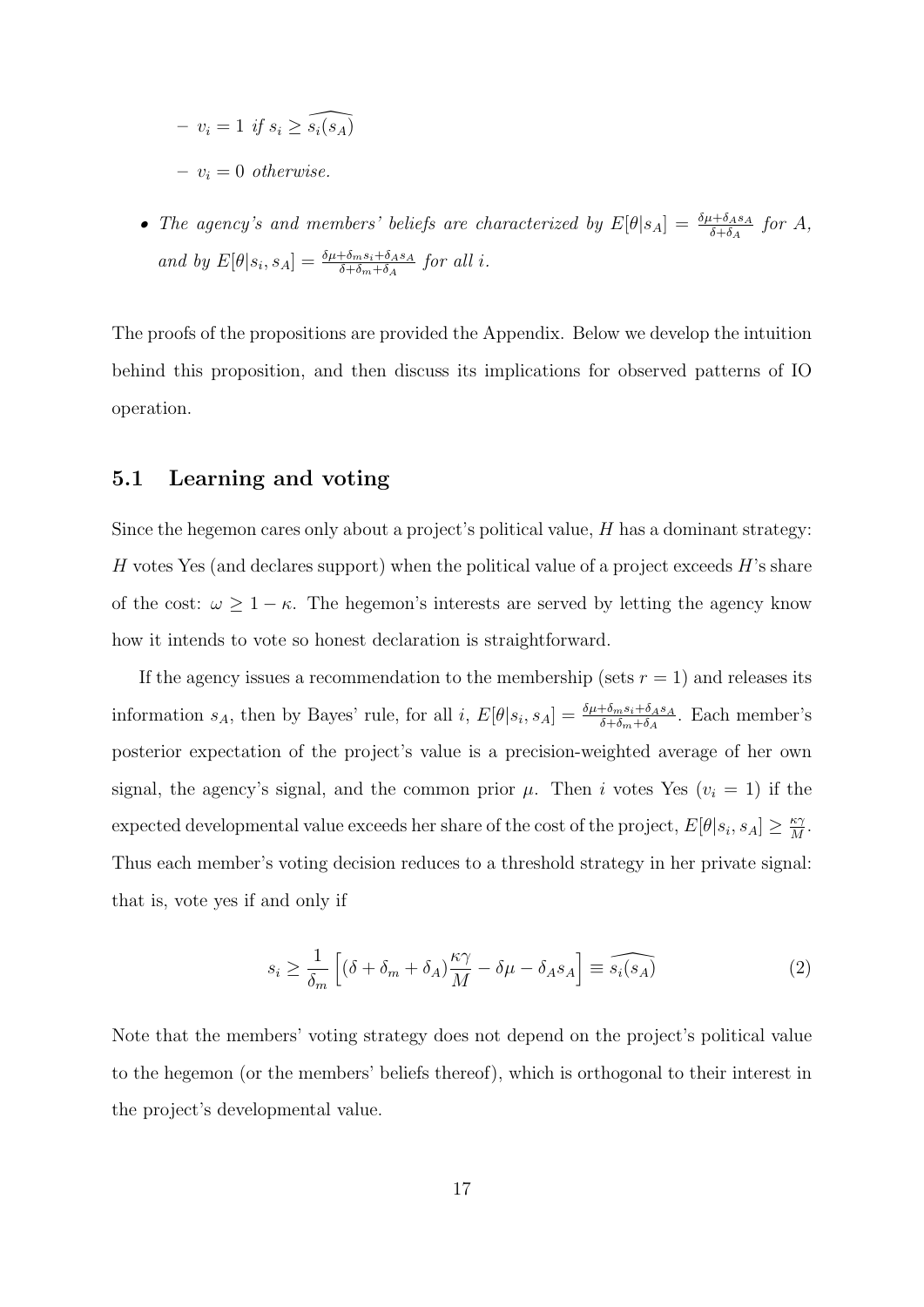#### 5.2 A's recommendation decision

When deciding whether or not to recommend a project, the agency is uncertain as to whether or not the project will secure enough votes for approval. Given Assumption [1,](#page-13-0) the empirical distribution of the members' signals converges on the true distribution (i.e. a normal distribution centered on  $\theta$  with variance  $\frac{1}{\delta_m}$ ; thus, in the limit, the members' voting behavior becomes perfectly predictable given  $\theta$ . For A, however, the true value of  $\theta$  is unknown.

Denote the equilibrium probability that a recommended project actually gets funded as  $Pr[funded|s_A]$ . Then A will recommend a project for the members' consideration if and only if the value to A of the anticipated benefit outweighs the risk being voted down:

<span id="page-17-2"></span>
$$
\Pr[funded|s_A] \ge \frac{c+\rho}{\psi+\rho}.\tag{3}
$$

Now projects can be funded one of two ways – either with or without  $H$ 's support. In the case where  $H$  supports the project, approval requires that the proportion of members who see a signal  $s_i \geq \widehat{s(s_A)}$  and hence support the project is at least  $\frac{1-\alpha\beta}{(1-\alpha)\beta}$ .

Members' messages are (on average) increasing in  $\theta$  and therefore we can find a minimum policy value  $\theta_1$  such that  $\frac{1-\alpha\beta}{(1-\alpha)\beta}$  proportion of members get a sufficiently strong message that they vote Yes:

<span id="page-17-0"></span>
$$
Pr(s_i \ge \widehat{s(s_A)} | \theta_1) = \Phi\left(\sqrt{\frac{1}{\delta_m}} \left(\widehat{s(s_A)} - \theta_1\right)\right) \ge \frac{1 - \alpha\beta}{(1 - \alpha)\beta} \tag{4}
$$

Given its message, the agency believes that the

<span id="page-17-1"></span>
$$
Pr(\theta \ge \theta_1 | s_A) = \Phi\left(\sqrt{\frac{1}{\delta + \delta_A}} \left(\frac{\mu \delta + s_A \delta_A}{\delta + \delta_A} - \theta_1\right)\right) \tag{5}
$$

Using equations [4](#page-17-0) and [5,](#page-17-1) we can solve for  $s_1^*$ , the weakest signal that induces A to recommend a project that H supports.

Analogously, we can calculate the minimum signal that induces A to recommend a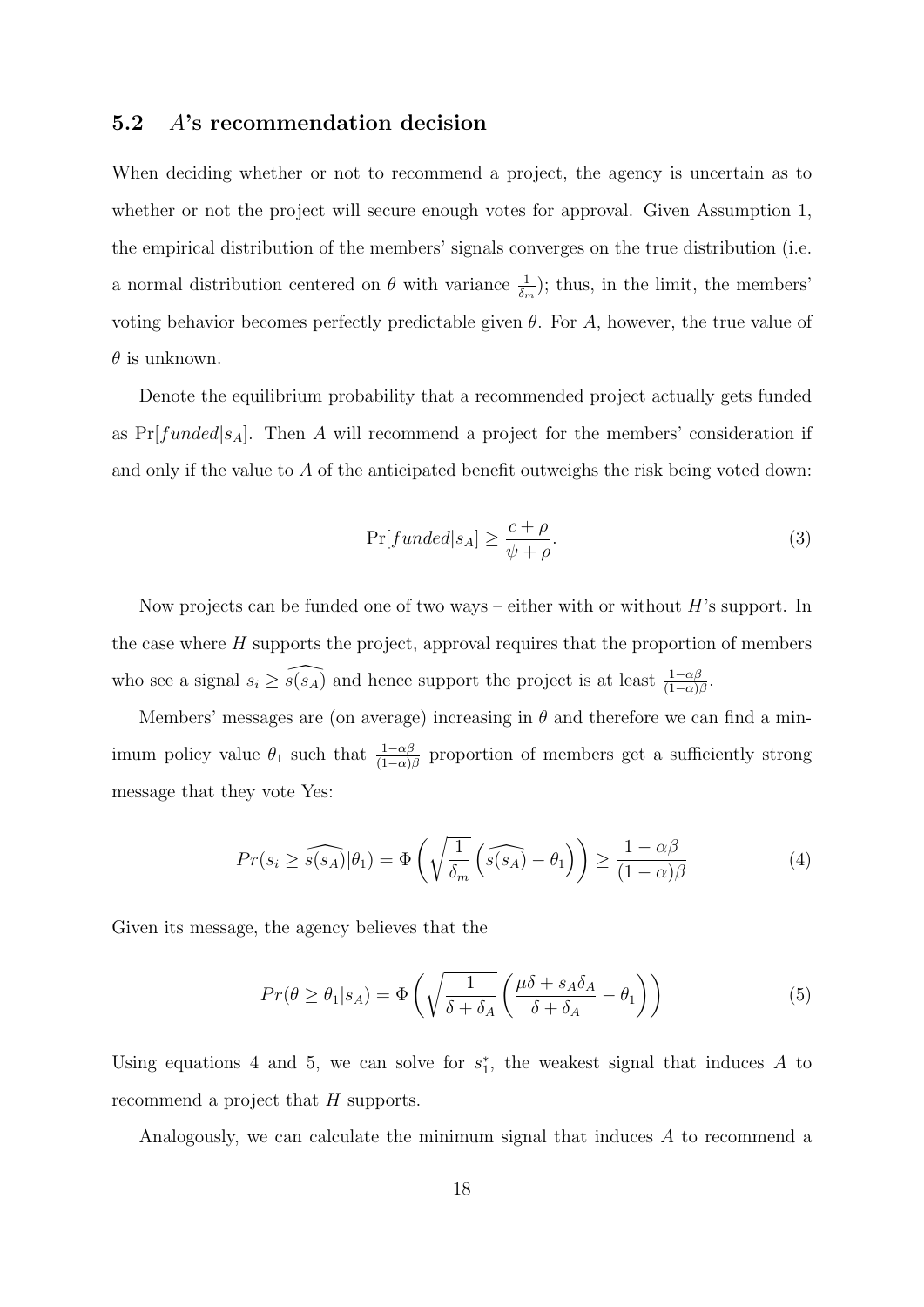project that H has declared its opposition towards. In order for the vote to pass without H's support A requires more of the members to approve of the project; in fact at least the proportion of members  $\frac{1}{(1-\alpha)\beta}$  must support the project if it is to be funded. Hence the threshold signal of the quality of the project must be higher. That is  $s_0^*$  will be larger than  $s_1$ .

### 5.3 Value of funded projects

Proposition [1](#page-15-1) immediately gives rise to a number of insights regarding the types of projects that get recommended and funded on the equilibrium path of play. We state these results formally, and then discuss them in greater depth.

<span id="page-18-0"></span>Corollary 1 (Agency's induced preferences) The projects that the agency recommends are of higher developmental value,  $E[\theta|r=1] > E[\theta|r=0]$ , and higher political value,  $E[\omega | r = 1] > E[\omega | r = 0]$ , than the projects it does not recommend.

<span id="page-18-1"></span>Corollary 2 (Agency "shades" its recommendations) Compared to project the hegemon opposes, the agency is more likely to recommend a project that the hegemon supports but expected developmental value of these recommended projects is lower:  $Pr(r = 1|v_H =$ 1) >  $Pr(r = 1|v_H = 0)$  and  $E[\theta|r = 1, v_H = 1] < E[\theta|r = 1, v_H = 0]$ .

<span id="page-18-2"></span>Corollary 3 (Development value of "political" projects) Among projects that get funded, those which the hegemon supports will be of lower developmental value than those which the hegemon opposes:  $E[\theta | funded, v_H = 1] < E[\theta | funded, v_H = 0].$ 

The first corollary speaks to the agency's induced preferences with regards to the projects it recommends for funding. The agency is assumed have no intrinsic interest in either the political or developmental value of the projects it undertakes. Yet in equilibrium, it acts as if it cares about both. The agency's incentive to maximize the number of funded projects, while avoiding the costs (administrative or reputational) of recommending projects that ultimately get voted down, leads it internalize both the political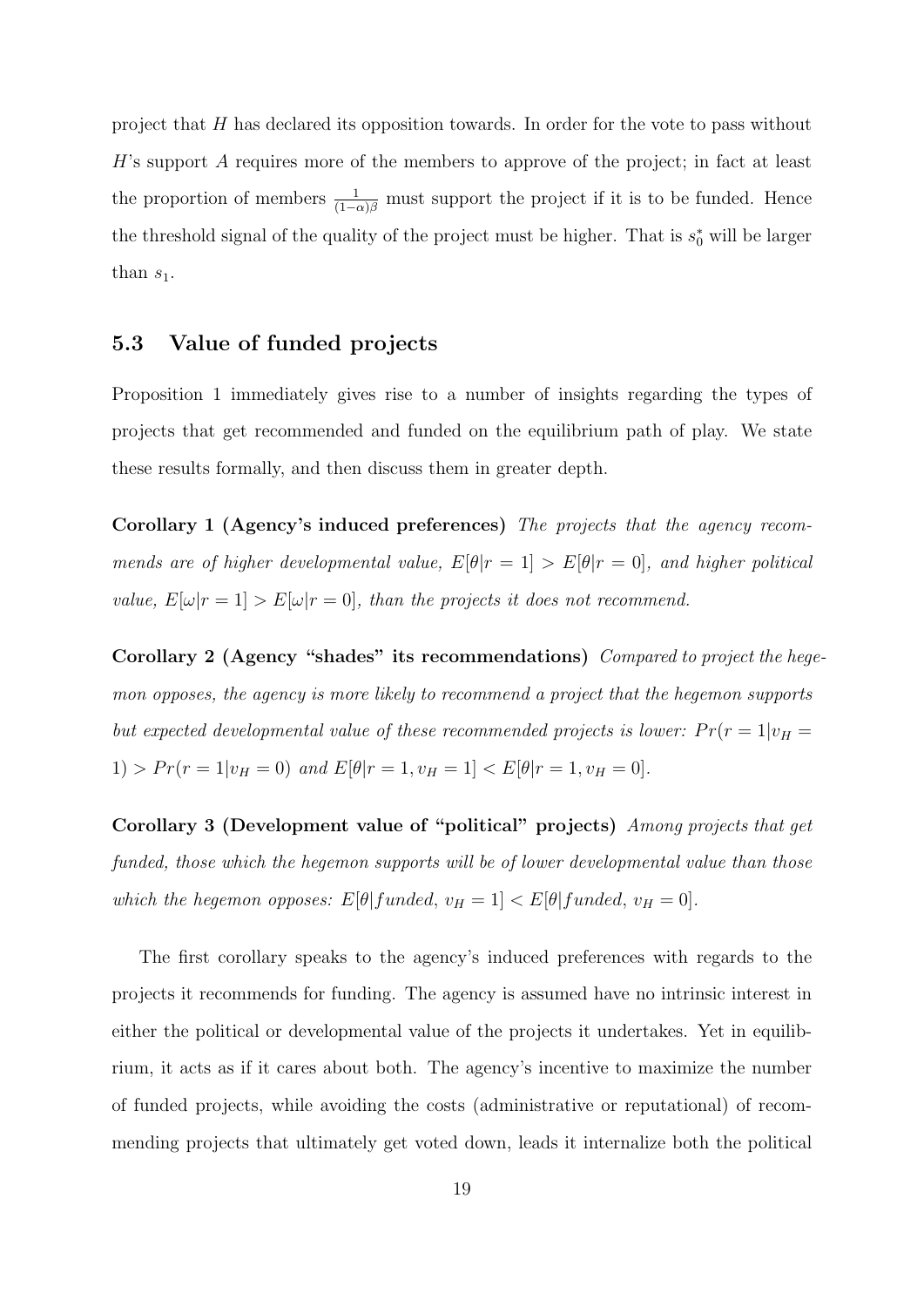and developmental concerns of its principals. Thus the agency only recommends projects which it believes to be of sufficiently high developmental value (that is, when its private signal  $s_A$  is above a threshold  $s_d^*$ ); and further, it is more likely to recommend projects that the hegemon supports than those that the hegemon opposes (that is,  $s_1^* < s_0^*$ ).

Another way of interpreting this latter point is that the agency "shades" its recommendations according to the hegemon's political interests. Without the hegemon's support, the agency will be relying on favorable votes from a larger portion of member states for project approval; as such, it will impose a higher standard for such projects in terms of the anticipated developmental value needed for a recommendation. In contrast, when a project is of high political value to the hegemon, it can be passed with less support from the other member states. Consequently, the agency is willing to recommend hegemon-supported projects even when they appear to have fairly low developmental value. Projects of both high political and (anticipated) developmental value will of course be recommended, but on average, the pool of recommended projects that have the hegemon's backing will be developmentally inferior to those that the hegemon opposes.

Understanding these dynamics can inform our interpretation of the relationship between the developmental value of projects undertaken by international organizations in practice, and the political motives underlying them. An observed negative correlation between the political and developmental value of funded projects need not imply that the hegemon's political influence undermines a given project's developmental effectiveness, or that the hegemon prefers developmentally ineffective projects. Rather it can arise simply as an artifact of a selection mechanism which is designed to advance both objectives simultaneously. There may, however, be a "crowding out" effect (not shown explicitly here due to the single-shot nature of our model) whereby politically-motivated projects deplete a finite pool of IO resources, preventing other, more developmentally valuable projects from being undertaken.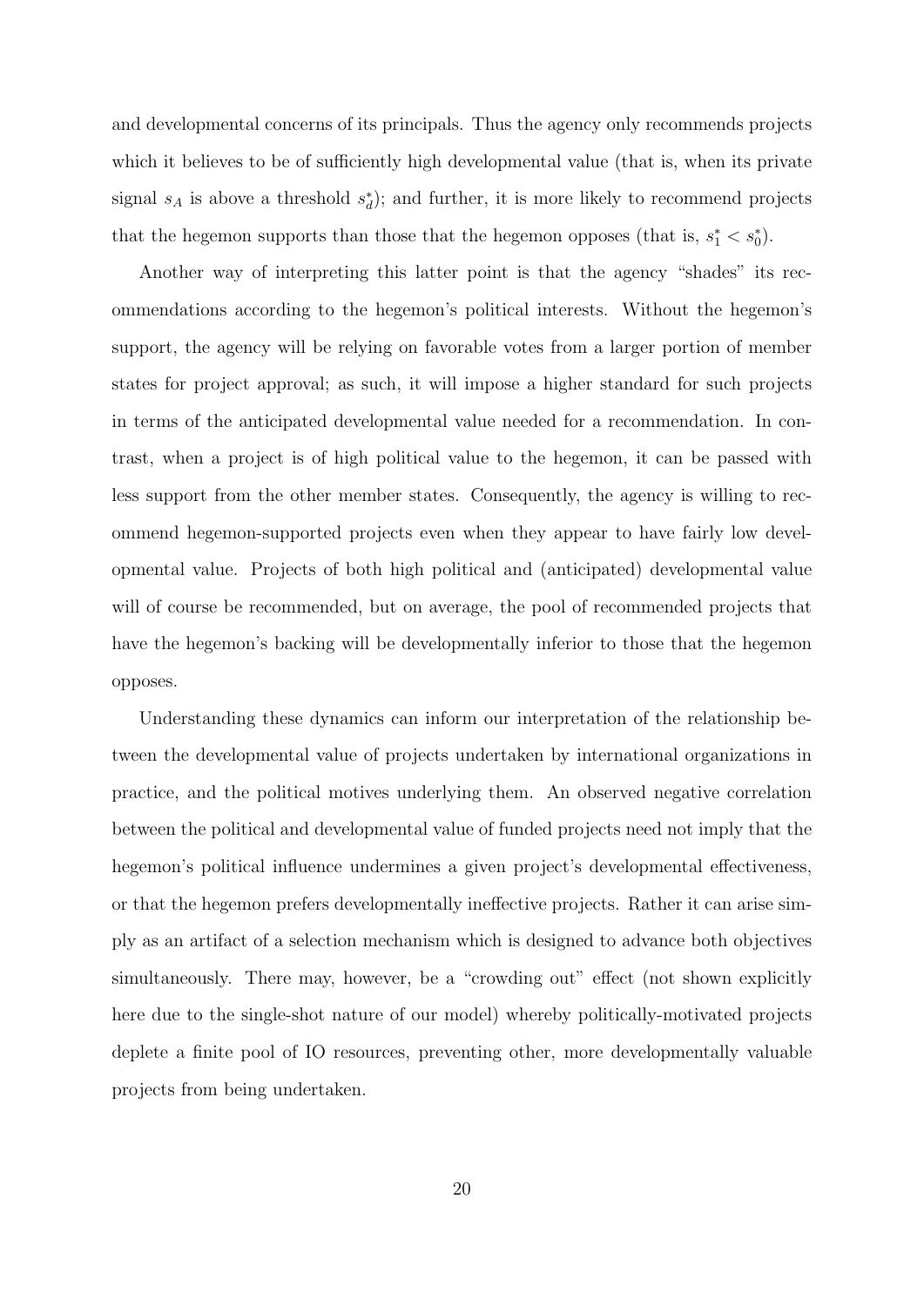### 6 Comparative Statics

There are three exogenous parameters of interest: the hegemon's vote share,  $\alpha$ , the hegemon's cost share  $1 - \kappa$  and the expertise of the agency  $\delta_A$ . We are interested in the effects of these parameters on equilibrium behavior, but most importantly, on the behavior of the agency. How do changes in vote and cost share, and expertise affect the willingness of the agency to recommend projects?

#### 6.1 Cost- and vote-shares

<span id="page-20-1"></span>We begin by considering  $\kappa$  and  $\alpha$ .

**Proposition 2 (Cost shares)** As H's cost share falls (i.e. as  $\kappa$  rises):

- members are less willing to vote in favor of projects:  $\frac{d\widehat{s_{i}(s_A)}}{d\kappa} > 0$
- the agency is less willing to recommend projects:  $\frac{ds_0^*}{d\kappa} = \frac{ds_1^*}{d\kappa} > 0$ ,  $\frac{dPr[r=1|v_H=1]}{d\kappa} < 0$ ,  $\frac{d \Pr[r=1|v_H=0]}{d\kappa} < 0.$

As the members pay a larger share of the cost they become more reluctant to vote in favor of projects, and require a stronger signal of its quality to be convinced to support it:  $\frac{d\hat{s}_i}{d\kappa} > 0$ . In response (and because they are averse to recommending projects that fail to get enough votes) the agency needs to see a higher signal before it recommends a project,  $\frac{ds_1^*}{ds} > 0$  and  $\frac{ds_0^*}{ds} > 0$ . Shifting the costs to the members reduces the likelihood of recommending any project, irrespective of the hegemon's support. This captures the insight that the members value the opportunity to spend the hegemon's money, and when instead they bear a larger burden, they are more risk averse about how they spend their own contributions.

<span id="page-20-0"></span>**Proposition 3 (Vote shares)** As H's vote share  $\alpha$  rises, A becomes more willing to recommend hegemon-supported projects, and less willing to recommend hegemon-opposed projects:  $\frac{ds_0^*}{d\alpha} > 0$ ,  $\frac{ds_1^*}{d\alpha} < 0$ ,  $\frac{dPr[r=1|v_H=1]}{d\alpha} > 0$ ,  $\frac{dPr[r=1|v_H=0]}{d\alpha} < 0$ .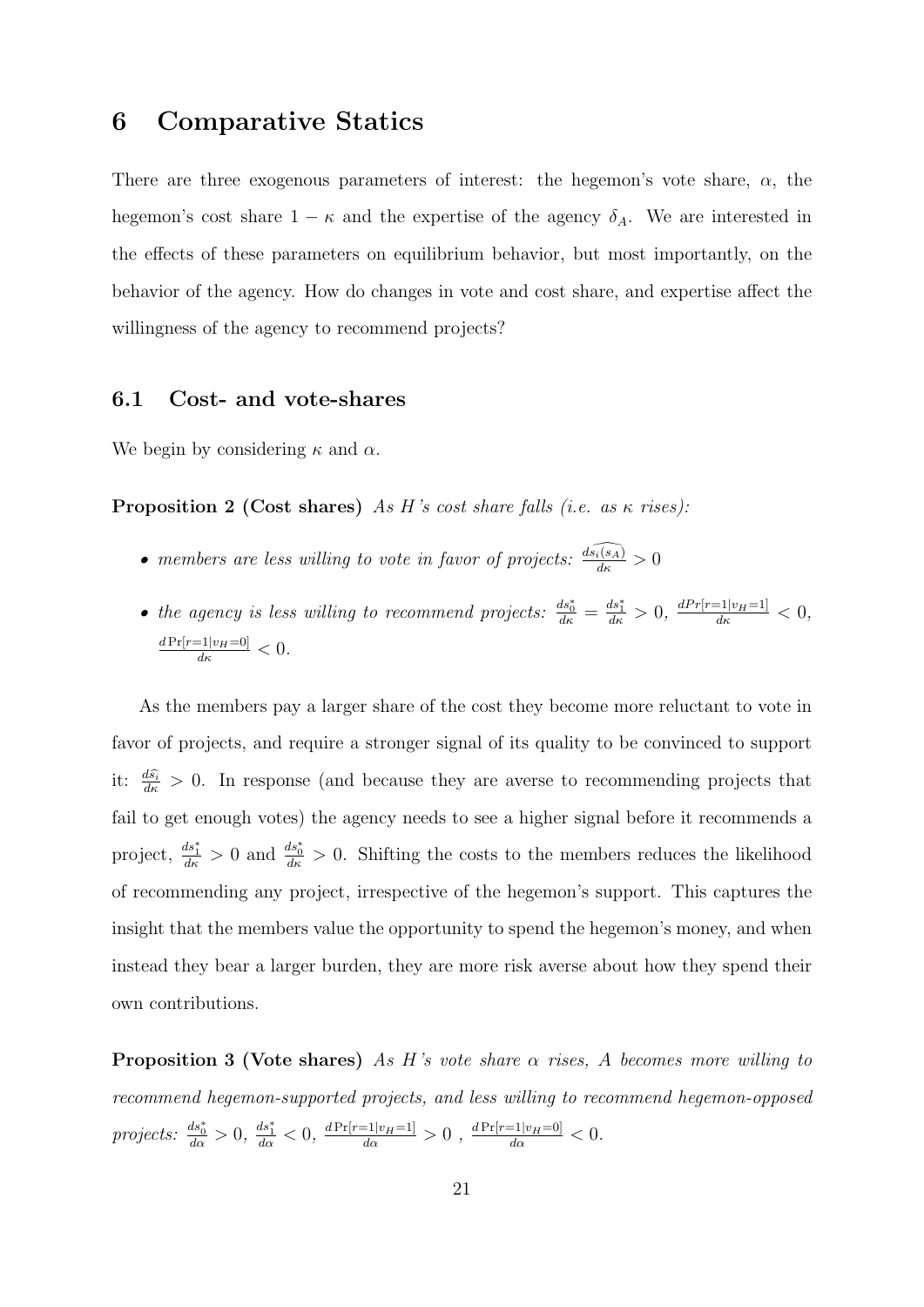Consider first any project that the hegemon approves of. As  $H$ 's power within the agency increases (vote share  $\alpha$  rises), fewer votes are needed from the general membership to approve any project the hegemon likes. This lowers the threshold for the quality of a project for the agency, and makes a recommendation more likely. So for projects the hegemon likes, the average developmental quality declines. The top panel of Fig-ure [2](#page-22-0) shows how the probabilities of recommendation vary with  $H$ 's vote share across levels of expertise.<sup>[6](#page-21-0)</sup> In both cases, the black curve  $(\Pr[r = 1|v_H = 1])$  rises with  $\alpha$ making recommendation of projects the hegemon likes more likely, while their expected developmental quality declines (the blue curve,  $E[\theta | r = 1, v_H = 1]$ ).

If the hegemon dislikes a project, then its larger vote share means that to get enough member votes the project has to be of even better quality. This is less likely, and hence the agency is less likely to recommend it. Figure [2](#page-22-0) shows how the red curve  $(\Pr[r=1|v_H=0])$ declines with  $\alpha$ , while the average quality of projects that do get recommended rises (the brown curve,  $E[\theta|r=1, v_H=0]$ ).

The bottom panel of Figure [2](#page-22-0) also shows how the payoffs of the hegemon and the members vary with the hegemon's vote share,  $\alpha$ . It is not surprising to note that the hegemon's payoff rises with its vote share, and the members' decline.

#### 6.2 Expertise

Our comparative statics exercise of interest concerns the agency's expertise,  $\delta_A$ . At low levels of expertise we cannot explicitly sign this comparative statics (this ambiguity can be seen in later in figures [3](#page-23-0) and [4\)](#page-24-0).[7](#page-21-1) However, at high levels of expertise the comparative statics are clear.

<span id="page-21-0"></span>Consider instead the case where the agency's expertise is perfect,  $\delta_A \to \infty$ . That

<sup>&</sup>lt;sup>6</sup>The figures are all drawn for the case that  $\beta = 2$ , where voting follows a simple weighted majority rule, and hence we limit  $\alpha < \frac{1}{2}$ .

<span id="page-21-1"></span><sup>7</sup>The obvious direct effect of increased expertise is that A can better distinguish between good and bad projects and so A's signal in influencing members to vote Yes. There is also a secondary effect; given that A signal has greater influence on members' voting decision, A might chose to recommend a larger proportion of projects that H favors.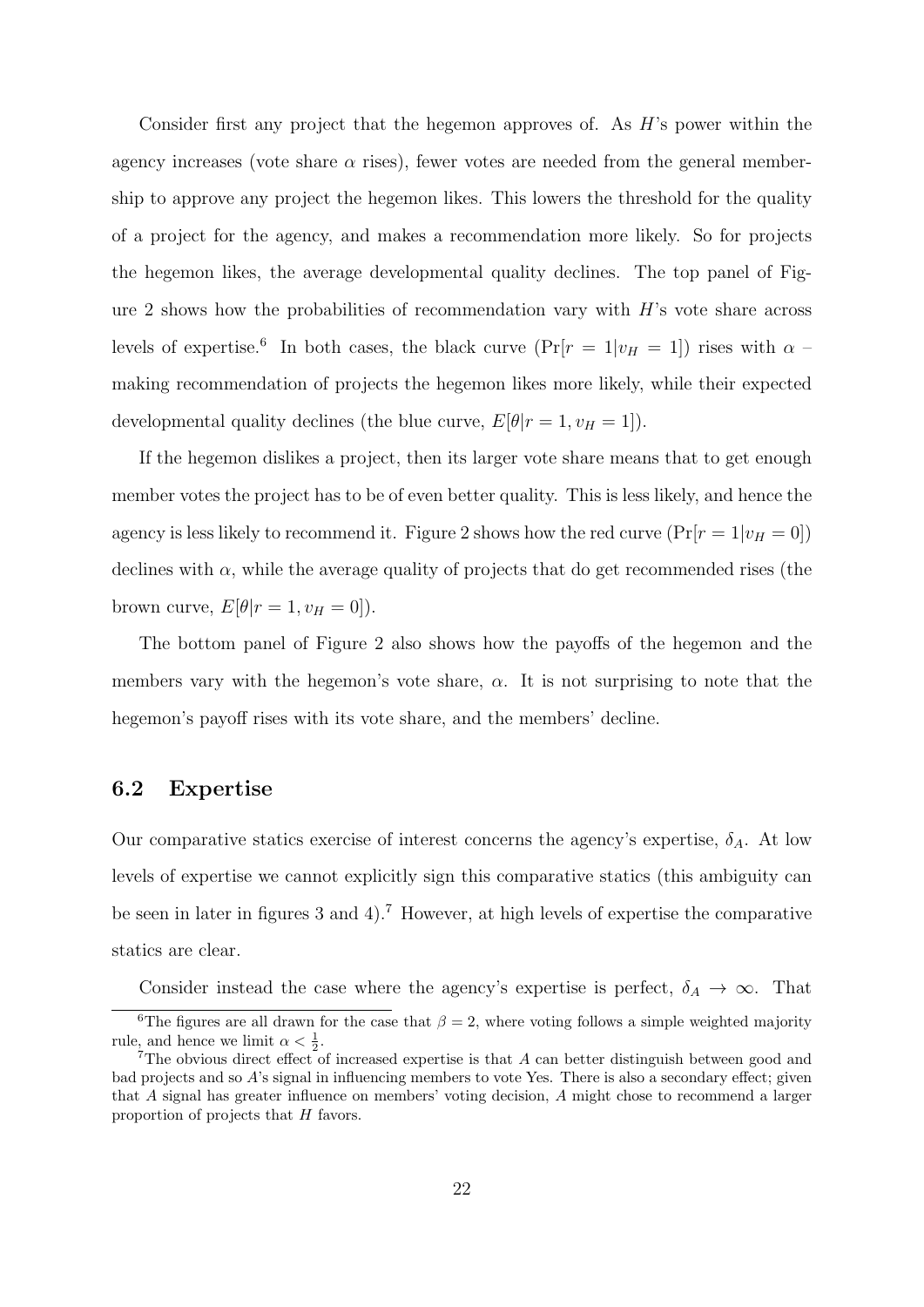

<span id="page-22-0"></span>Figure 2: Probability A recommends, development value of projects and payoffs for  ${\cal H}$  and  $i$  with vote share and expertise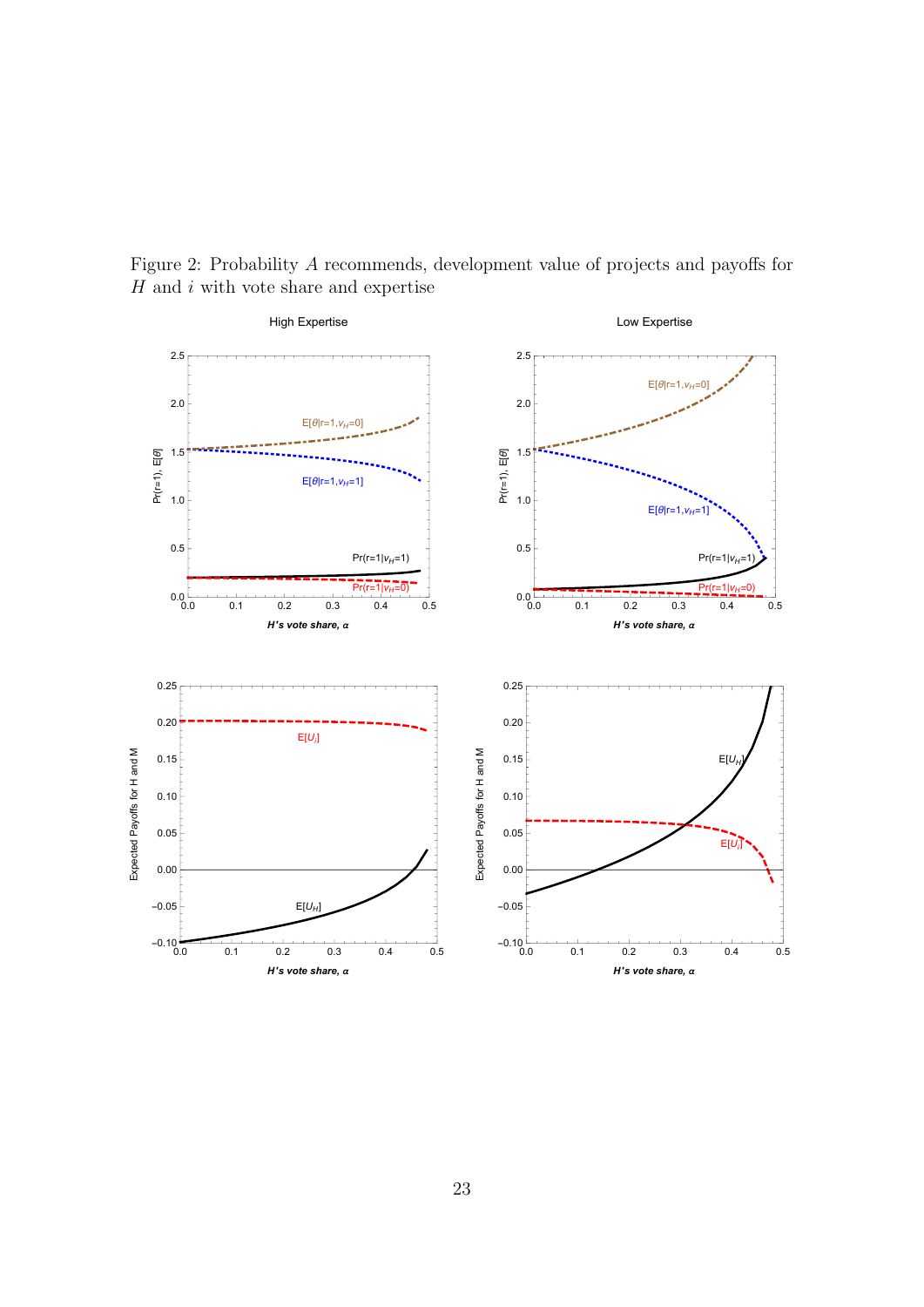<span id="page-23-0"></span>Figure 3: How IO expertise affect the likelihood of recommendations, the expected development value of recommended programs



is, the agency knows exactly the developmental value of the project, and if the agency recommends the project, the members learn, with certainty, its value – because the recommendation comes with the agency's report of the value. Their private signal is of no importance and is ignored. Any member will vote in favor as long as the reported, true value of the project exceeds its share of the costs, and this is true irrespective of whether the hegemon has already agreed to vote in favor or against. The threshold values of the signal – actually the true value of the project – that determines whether the agency recommends ceases to differ across the hegemon's vote. That is  $s_1^* \rightarrow s_0^*$  and both approach the member's share of the costs of the project,  $\frac{\kappa \gamma}{M}$ . In this case, A doesn't recommend anything below this value, and H's political concerns are ignored by A.

Figure [3](#page-23-0) shows how as the expertise increases both the equilibrium expected value of the project and the equilibrium probabilities of the agency recommendation converge – the vote of the hegemon ceases to matter, and the agency ceases to take the hegemon's interests into account when choosing its recommendation. The agency no longer "shades" its recommendations when expertise is perfect.

The hegemon cannot like this situation. Indeed, in Figure [4](#page-24-0) we see that as expertise gets very large, the expected utility of the hegemon shrinks, and may prefer if given the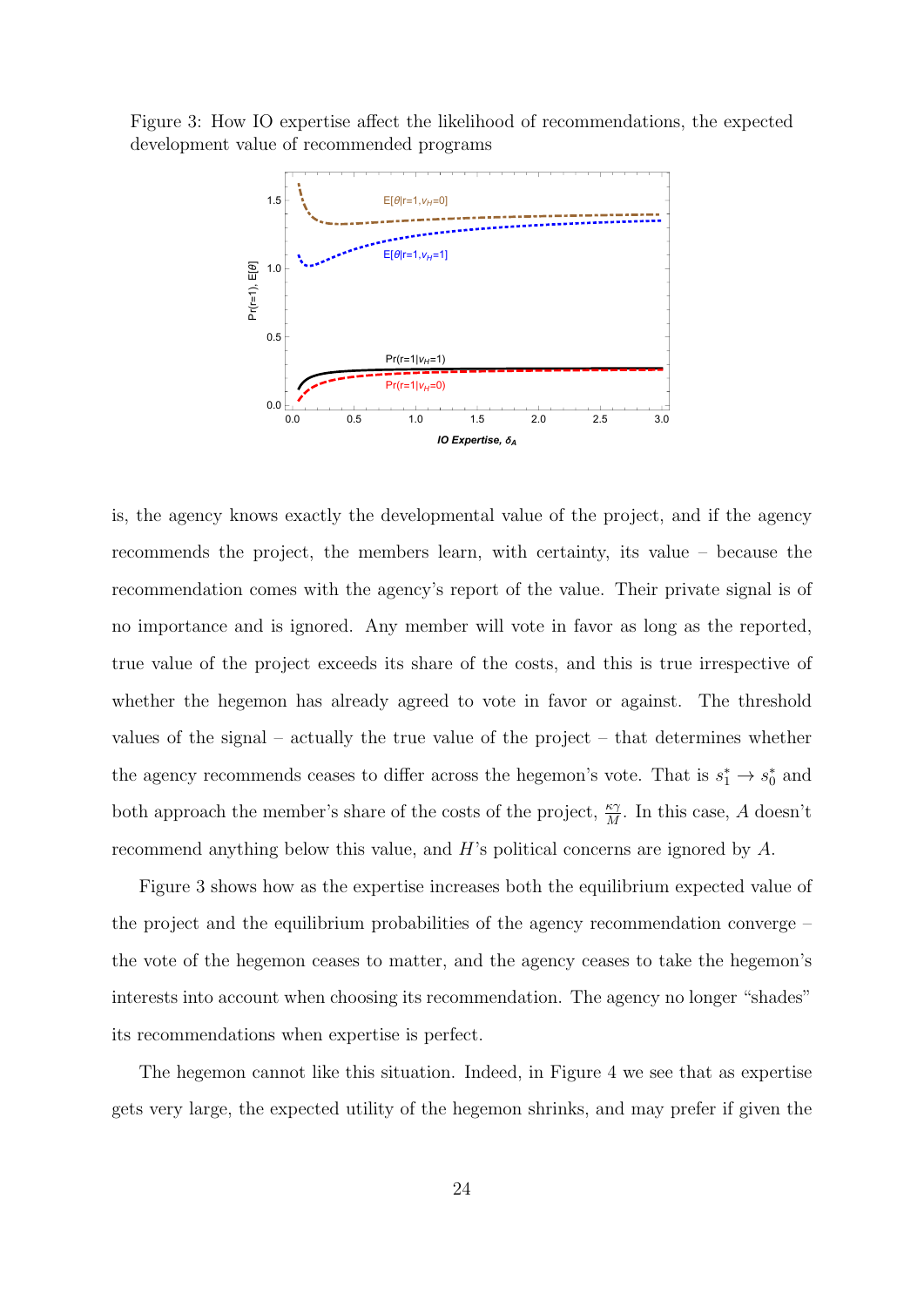

<span id="page-24-0"></span>Figure 4: How IO expertise affects the expected payoffs of  $H$  and members,  $i$ 

chance to exit the institution, depending on its outside options.

The members, of course, value expertise very highly – in the limit, they receive a perfect signal of the developmental quality of the project, and can perfectly control the agency. The payoff to any member rises as  $\delta_A \to \infty$  (see Figure [4\)](#page-24-0).

When projects are ex ante valuable, and expertise is very high, the interests of the hegemon are ignored. In fact the influence that the hegemon's vote share has over the agency and its recommendations declines with expertise.

#### 6.3 Importance of Vote Share declines with Expertise

Recall from Proposition [3](#page-20-0) that as  $H$ 's vote share increases,  $A$ 's recommendations are more responsive to  $H$ 's political interests. That is, the development quality threshold that a hegemon-supported project must overcome in order for A to recommend it declines with  $\alpha$  (while the threshold for a hegemon-opposed project increases with  $\alpha$ ):  $\frac{ds_1^*}{d\alpha} < 0$  and  $\frac{ds_0^*}{d\alpha} > 0$ . The next proposition tells us how this relationship depends on the agency's expertise,  $\delta_A$ .

<span id="page-24-1"></span>Proposition 4 (hegemonic influence declines with expertise) A's responsiveness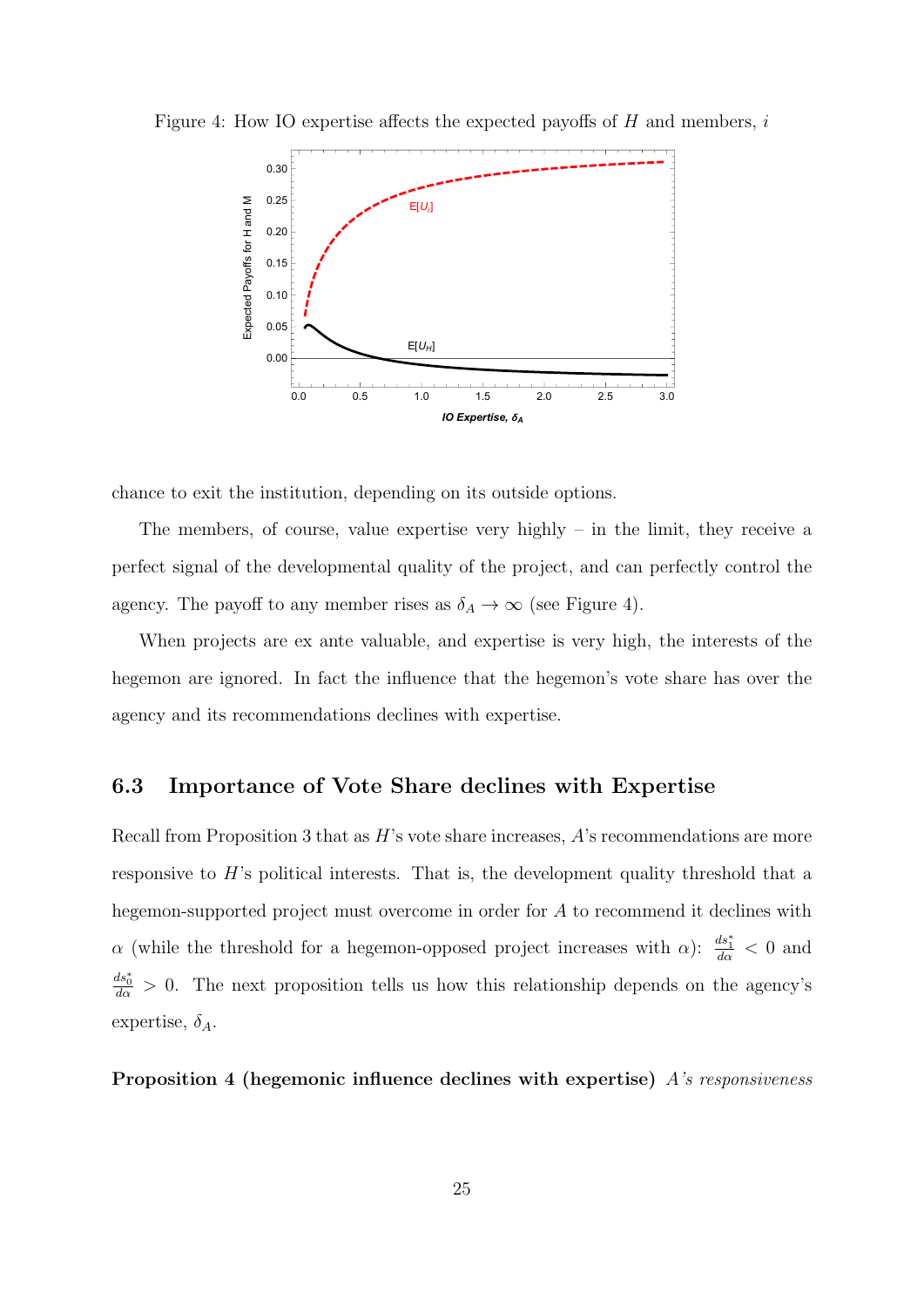to  $H$ 's political interests is moderated by the precision of  $A$ 's private information:

$$
\frac{d^2s_1^*}{d\alpha d\delta_A} > 0 \quad \text{and} \quad \frac{d^2s_0^*}{d\alpha d\delta_A} < 0
$$

Given the signs of the first derivatives as given in Proposition [3,](#page-20-0) the second derivatives in Proposition [4](#page-24-1) indicate that the relationship between the hegemon's vote share and the agency's recommendation thresholds shrinks towards zero as the agency becomes better informed. In other words, the benefit of a larger vote share for the hegemon declines with agency expertise. IO expertise limits the bias of the recommendation towards the interests of the hegemon. The effect is seen by comparing the red and black lines in the upper panels of Figure [2.](#page-22-0) When the expertise is high, there is relatively little divergence in the probability the agency recommends the project between the cases where the hegemon approves or does not; in the low expertise case, the divergence is larger. The effect is also apparent in the lower panels of Figure [2:](#page-22-0) in the high expertise case, the payoff for the hegemon only reaches positive values when its vote share is very high; in the low expertise case, its payoff is everywhere higher and reaches positive values at relatively low vote share levels.

# 7 Institutional Design

Thus far we have treated the IO as a going concern and examined how its structure affects the projects it recommends and the welfare of the principals. We turn now to the choice of IO structure and the possibility of IO reform.

#### 7.1 Moderate Expertise

Consider the decision to ex ante join the IO. Let  $\eta_i$  and  $\eta_H$  denote the exogenous reservation payoffs for the member states and the hegemon respectively (that is, their payoffs from not joining the institution). In the appendix we define two thresholds on the prior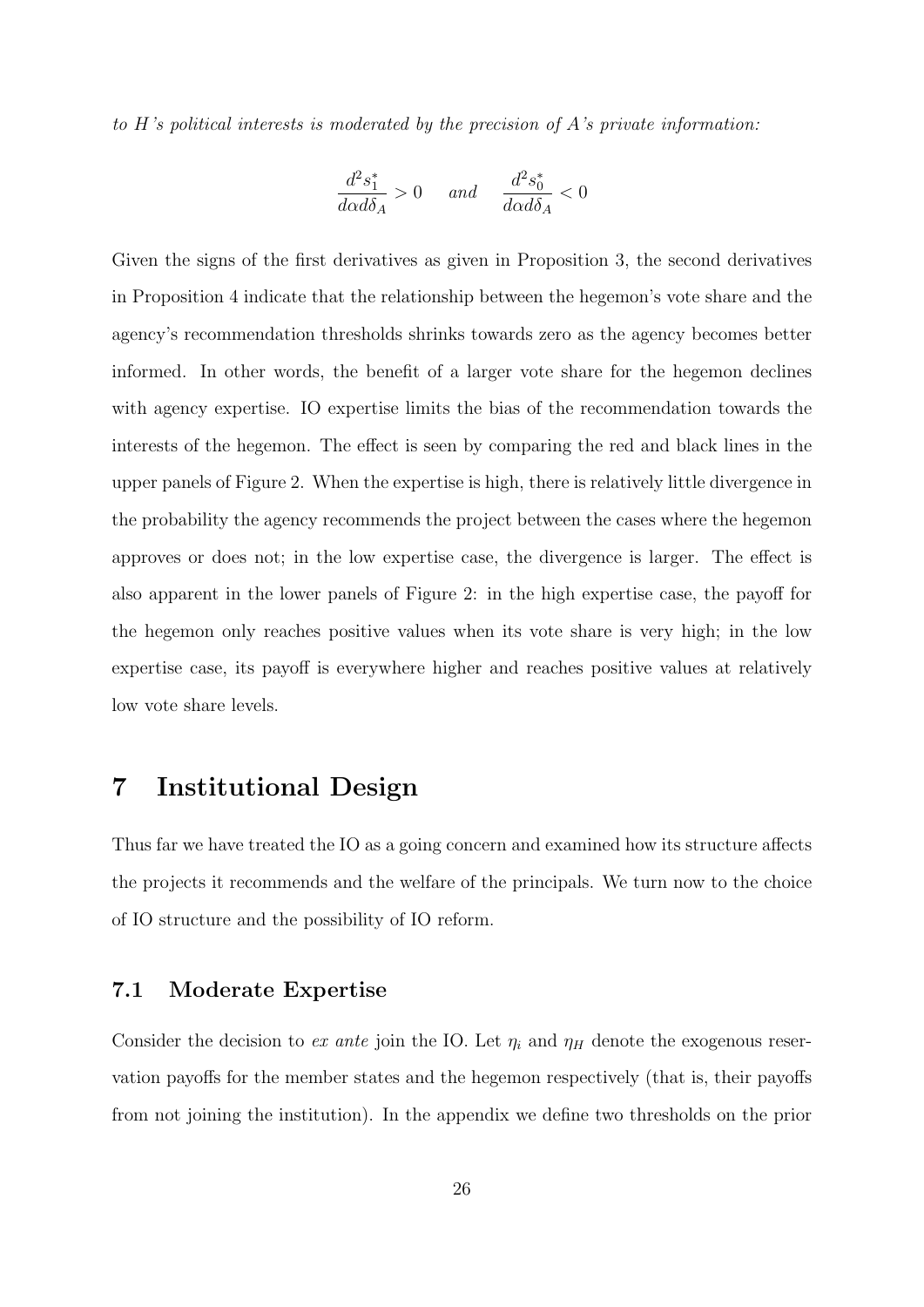<span id="page-26-0"></span>beliefs over the value of the project,  $(\tilde{\mu}, \tilde{\omega}) \in \mathbb{R}^2$ .

**Proposition 5 (Moderate expertise)** If  $E[\theta] = \mu < \tilde{\mu}$  and  $E[\omega] < \tilde{\omega}$  and if the reservation utilities exceed some lower bounds,  $\eta_i > \hat{\eta}_i$  and  $\eta_H > \hat{\eta}_H$ , then any incentivecompatible institutional design is characterized by an intermediate level of agency expertise,  $0 < \delta_A < \infty$ .

Consider the alternative case, where the hegemon's political value is expected to be "high"  $(E[\omega] > \tilde{\omega})$ , in that in expectation, the hegemon would want to fund any project. Then  $H$  has little need to influence the IO; anything it does is good for the hegemon, and A'a expertise is of no importance. This is the trivial case.

Similarly, consider the other alternative case, where the developmental value is expected to be "high",  $(E[\theta] > \tilde{\mu})$ . Then the members are likely to approve any project, independent of the recommendation of the IO. The IO's recommendation is largely of little consequence – and since this is the mechanism by which  $H$  can influence the member's votes, the hegemon is unable to "lean" on the IO and influence the outcome of the votes. The IO has little value for the hegemon.

The interesting case therefore is when both the political and developmental value of the project is ex ante not too high. Here, if the agency has perfect expertise  $(\delta_A \to \infty)$ , the effect of the hegemon's vote share on the outcome vanishes, the IO ceases to shade its recommendations in favor of the hegemon, and the payoff to the hegemon drops below zero. Of course, the members love an IO with perfect expertise – the IO only recommends projects that meet favor with the membership, and never promotes projects with lower developmental value in order to appease the hegemon. In Figure [4,](#page-24-0) the expected payoff of the members is shown to rise with expertise.

Consider now the opposite extreme, the case where  $\delta_A \to 0$ . Let's suppose to heighten intuition, that the costs to the IO of being overruled by a vote are small, so that the IO effectively recommends all projects. The report that the IO offers on recommendation is not informative – its expertise is minimal, and so the members rely entirely on their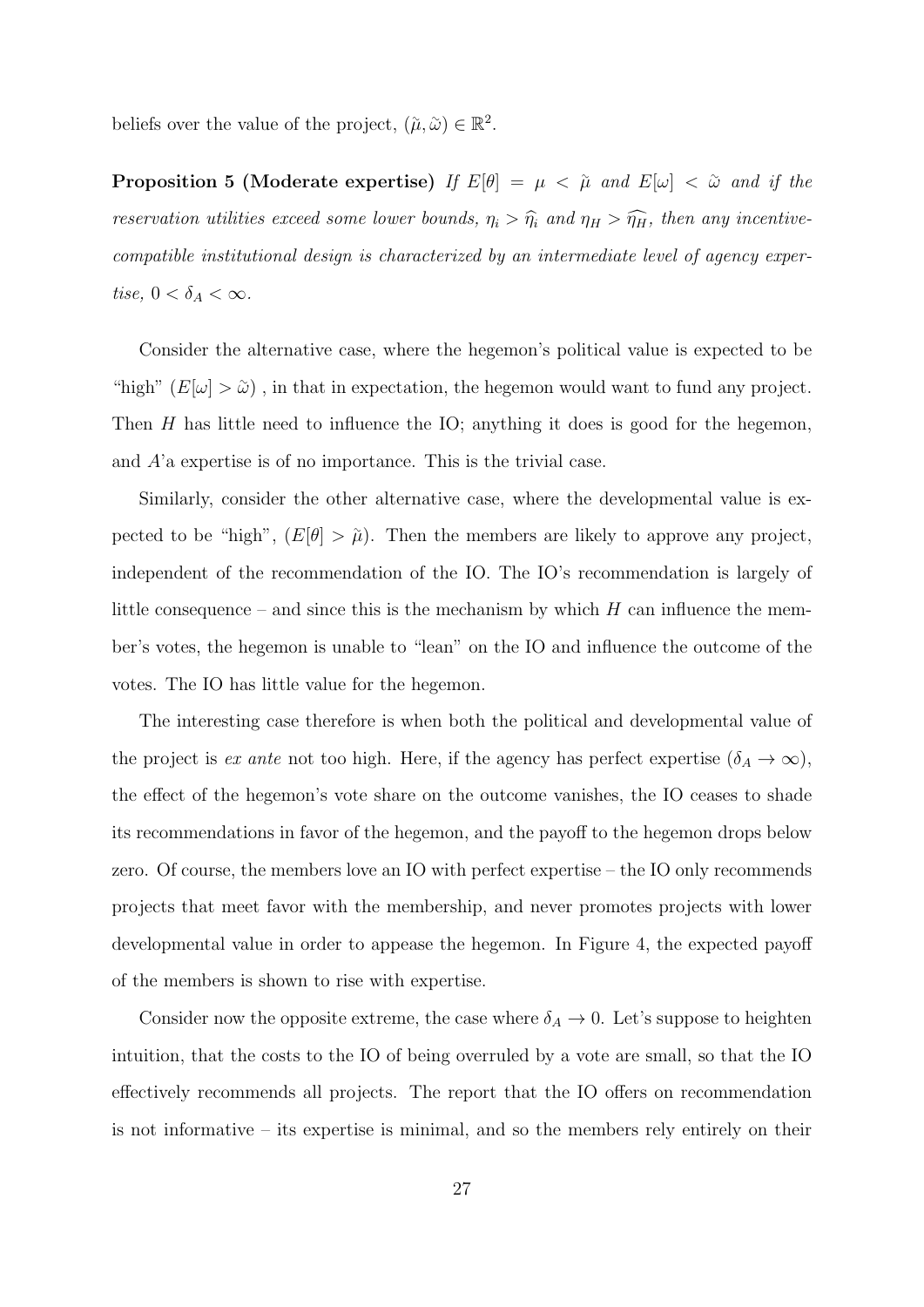<span id="page-27-0"></span>

Figure 5: Incentive compatible IOs have moderate expertise

own private signals as to whether to vote in favor. In this case, there is no informational gain from the IO, and since all projects are recommended, the members are at their most disadvantaged, and their expected payoff is smallest. For the hegemon, however, since all projects are recommended, the hegemon benefits from the political value of all projects, not just the ones with sufficient developmental value to receive a recommendation from the IO. The hegemon's utility is at its highest.

In summary, the members prefer high expertise, while the hegemon prefers low:  $EU_i(\delta_A \to 0) < EU_i(\delta_A \to \infty)$  and  $EU_H(\delta_A \to 0) > EU_H(\delta_A \to \infty)$ .

Consider Figure [5,](#page-27-0) where we have taken the expected utilities of the players as in Figure [4,](#page-24-0) and included possible exogenous reservation utilities  $\eta_i$  and  $\eta_H$ , the minimum payoffs the players would require (in expectation) to join the IO. For clarity, we set  $\eta_H = 0.$ 

Given the details in the figure, H is willing to participate in the IO as long as  $\delta_A < \overline{\delta_A}$ , while the members, *i*, require  $\delta > \underline{\delta_A}$ .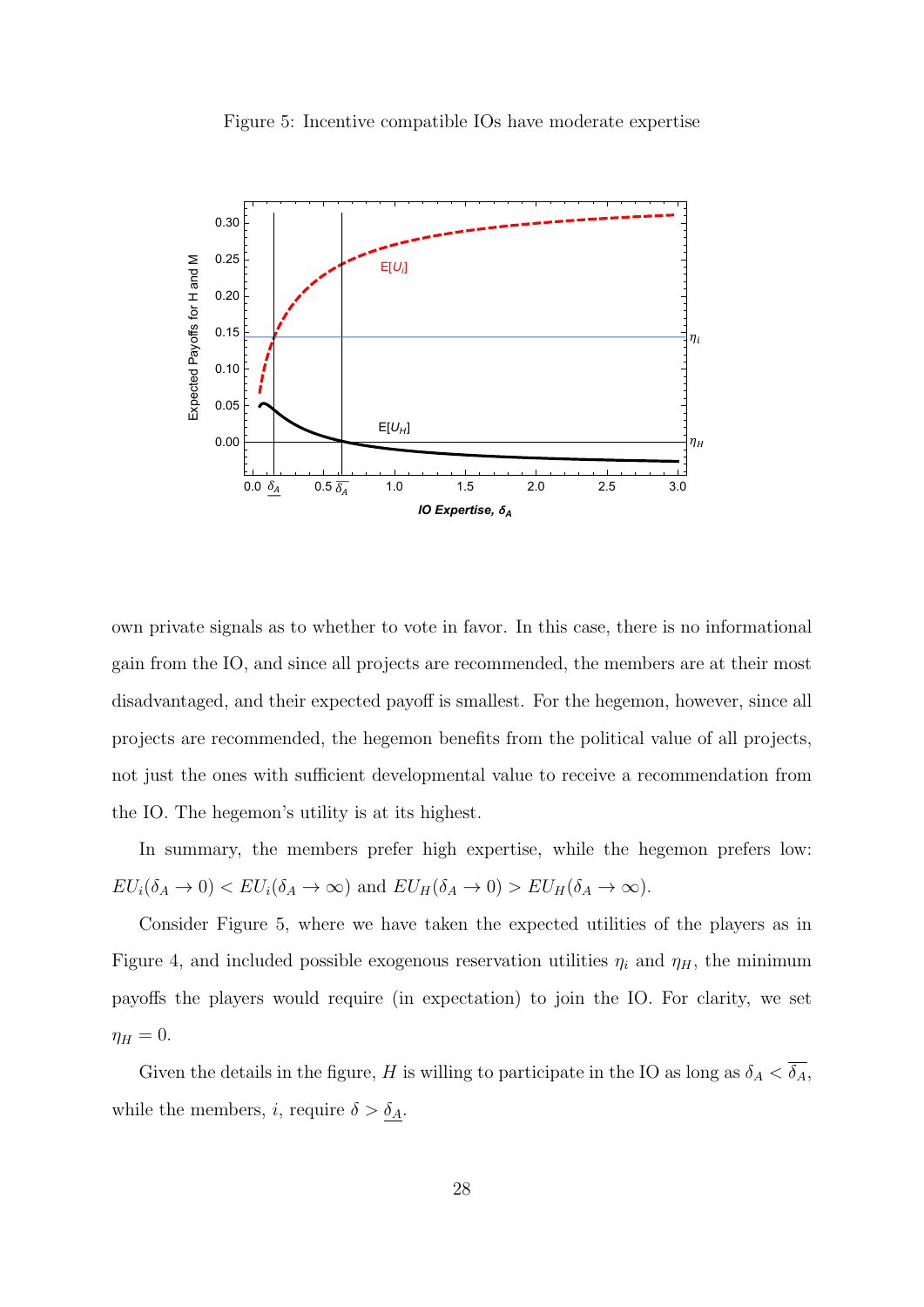Clearly the set of feasible levels of expertise where both players' expected utility exceeds their reservation values lies in the interval  $(\underline{\delta}_A, \overline{\delta}_A)$ . This interval has both an upper and lower bound, establishing the essential claim: incentive compatible IOs cannot have too much, or too little, expertise. If the IO's ability to discern the developmental value of projects is low, the members find the benefit of membership too low to warrant the financial contribution and may choose to exit or not participate. When the expertise of the IO is too high, only high developmental projects are approved, and this limits the available funding for political projects of private value to the hegemon. A powerful state, bearing the largest financial burden, finds itself unable to influence the IO's allocations to more political projects, and may choose to exit or not enter at all.

# 8 Conclusion

We have presented a formal model of IO design consistent with several stylized facts. member states benefit from delegation of authority to an international organization to investigate and recommend projects to the membership, and both powerful and less powerful states benefit from this institutional structure. Powerful states can influence the recommendations that the IO makes to the membership, shading its recommendations in favor of hegemonic interests. It does so, not because the IO shares the hegemon's preferences, but instead it internalizes the preferences of the powerful state out of bureaucratic concerns. The rest of the membership are aware that this influence is going on, and tolerates the bias; in return the membership benefits both from the expertise of the IO in identifying valuable projects, and the opportunity to make use of the powerful state's relatively larger contributions for funding the IO's activities.

This pattern of shading its advice in favor of the powerful, and tolerated by the membership depends on the key relationship between the hegemon's vote share and the expertise of the IO. While a powerful state may value a large vote share, giving it significant formal influence over the IO, its vote share cannot be too large – the IO would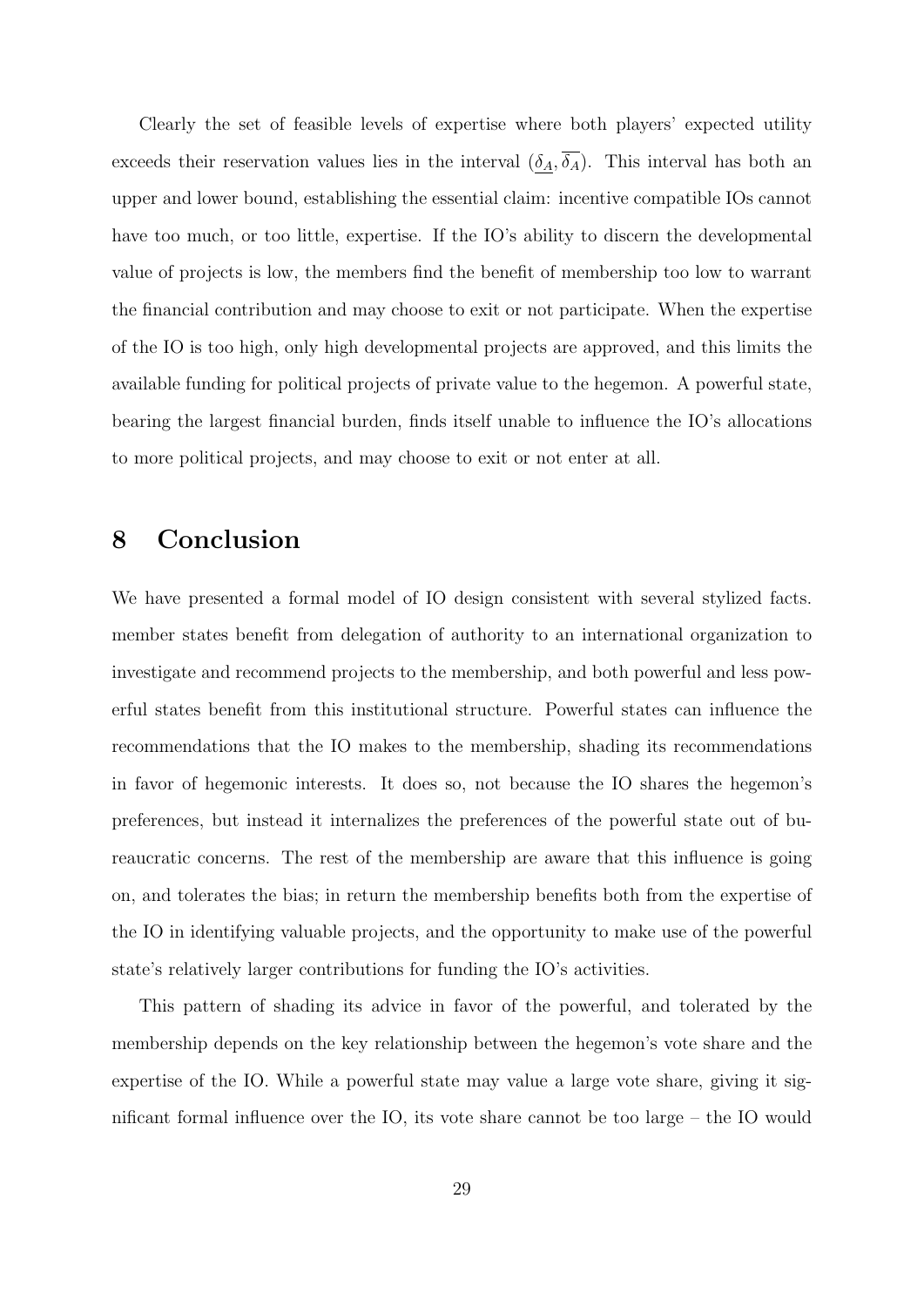simply follow the bidding of the powerful and the rest of the members would prefer not to participate. In general the powerful state's formal influence is limited.

Instead, the powerful state can exert informal influence. Eager to get sufficient support among the membership for any project the hegemon may like, the IO adjusts its recommendation. This adjustment is understood by the membership to be happening on occasion; this cannot happen too much before the members object. There are, therefore limits on the degree to which the IO leans in favor of the hegemon.

The limits on the hegemon's informal influence are conditioned by the expertise of the IO. IOs are staffed by well trained, highly educated people tasked with collecting detailed information about any potential project, subjecting it to scrutiny, and making a recommendation to the membership. It is this expertise that is highly valued by the member states, and is the reason the members tolerate the informal influence of the hegemon in the first place. As expertise improves, the IO becomes better at identifying ex ante the good projects, and the flexibility of the IO to adjust its recommendation towards the interest of the hegemon declines. More expertise undermines the informal power and influence of the powerful states. The value of the hegemon's larger vote share in the IO is eroded by improved expertise.

IO expertise, therefore, can not be too large or too small. It must be large enough for the membership to value its advice; it must be small enough so that the influence of the powerful states at the IO is not undermined. IO expertise must be moderate in any incentive compatible institutional arrangement.

The model offers some quick insight to the formation and evolution of IOs. Consider the postwar negotiations that formed the WB (among other IOs). Vote shares were apportioned across the founding members, and staff appointed to the secretariat. Over time the expertise of the agency improved and the bank and its professionals learned from experience, and became more adept at project evaluation. The effect was to undermine the benefits of larger vote shares for powerful states. Increasing dissatisfaction within the those countries over IO membership emerges, where threats of exit are associated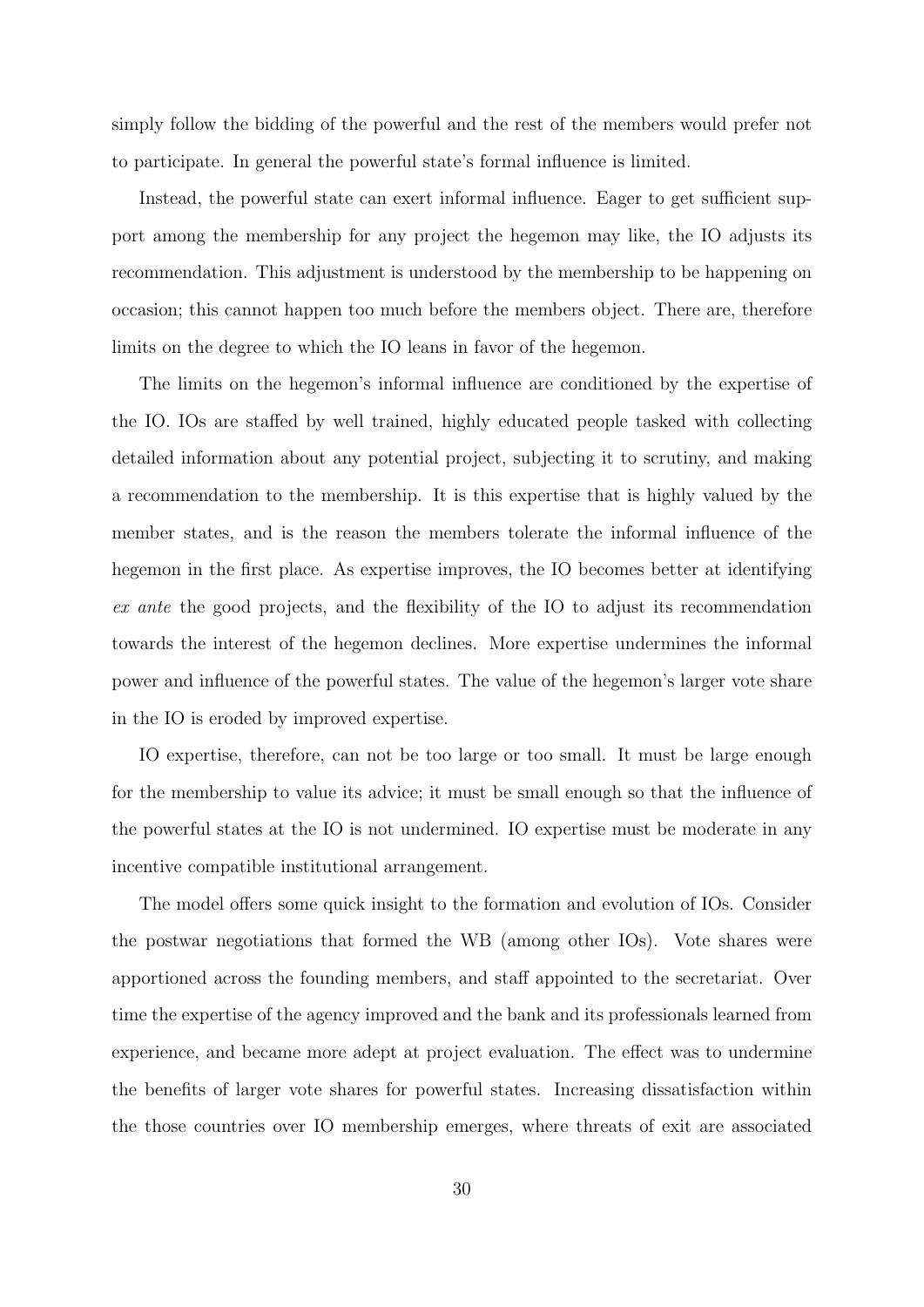with revisions in the vote shares across countries (as well as demands by the powerful for adjustments to the internal procedures of the IO). In the recent period we have heard more about exit from IOs by the US and other states than has been usual.

The rise of a more powerful China has emerged as a challenge for several of the international development institutions. China's demand for greater vote shares comes as the IOs expertise advances – only moderate adjustments to vote shares can be tolerated by the US and other traditional major powers. China itself also sees that the degree of influence it might have within a mature and experienced institution like the WB is bounded; instead it seeks to design alternative structures, such as the Asian Development Bank, where it has both a dominant vote share, and perhaps where the expertise of the IO has yet to mature, effectuating a larger informal influence.

International organizations bend to the will of the powerful; but they cannot bend too much. Professionalization of the bureaucratic class undermines the informal influence of the powerful states while IOs still manage to perform their core mission – to advance international cooperation in an anarchic world.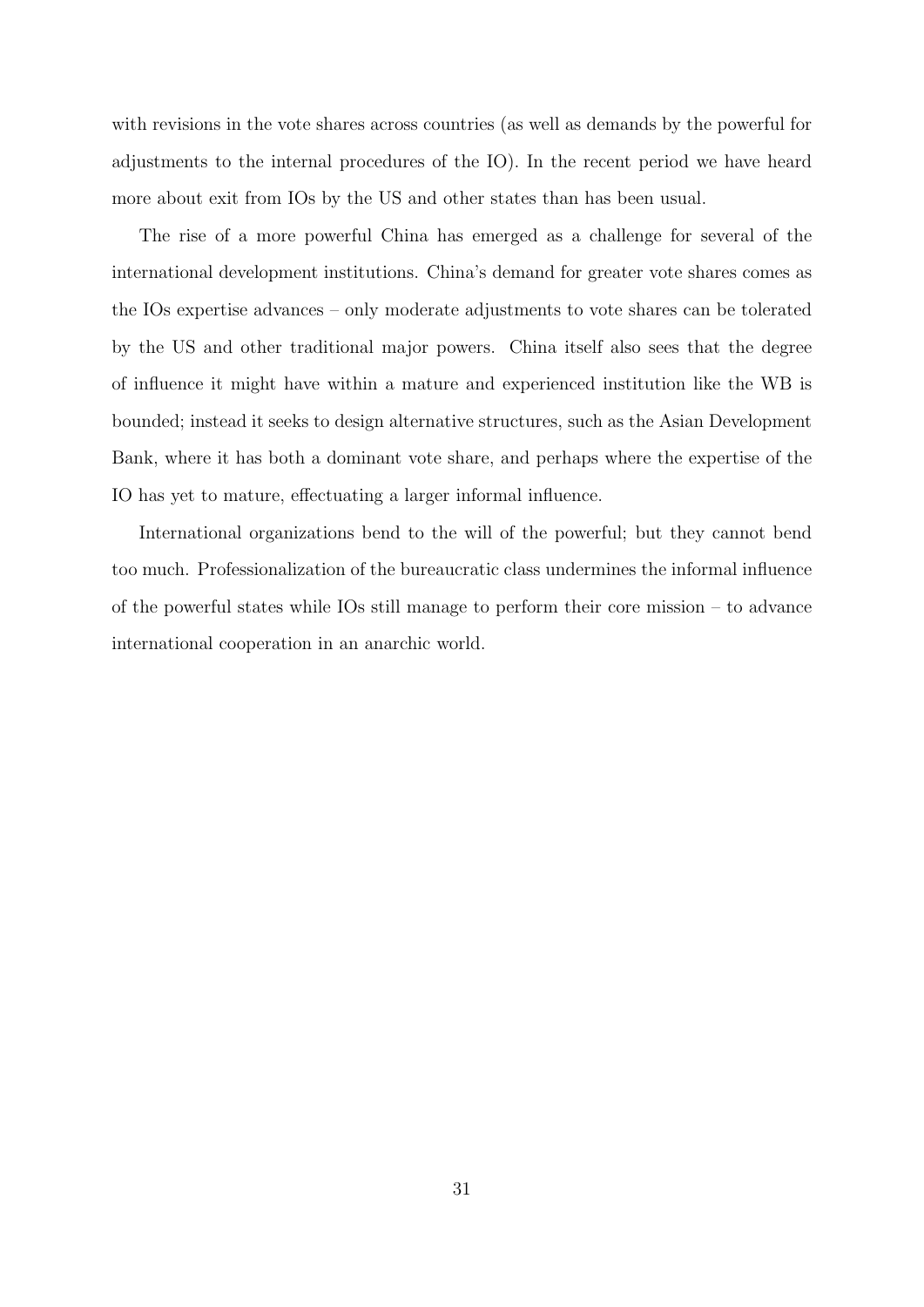# A Appendix

### <span id="page-31-0"></span>A.1 Notation

| Table 1: Notation |
|-------------------|
|                   |

| Variable            | Interpretation                                 | Detail                                                                                                                                                                              |
|---------------------|------------------------------------------------|-------------------------------------------------------------------------------------------------------------------------------------------------------------------------------------|
| Key State Variables |                                                |                                                                                                                                                                                     |
| $\alpha$            | Vote share in IO for hegemon                   | $\alpha \in (0,1)$                                                                                                                                                                  |
| $\beta$             | Inverse of vote share needed to pass           | $1 < \beta < \frac{1}{\alpha}$                                                                                                                                                      |
| $\kappa$            | Share of cost paid by members                  | $\kappa \in (0,1)$                                                                                                                                                                  |
| $\theta$            | Development value of the project               | $\theta \sim N(\mu, \frac{1}{\delta})$                                                                                                                                              |
| $\omega$            | Political value of the project to $H$          | $Pr(\omega \leq z) = W(z)$                                                                                                                                                          |
| Strategies          |                                                |                                                                                                                                                                                     |
| $\mathcal{r}$       | $A$ 's recommendation                          | $r \in \{0, 1\}$                                                                                                                                                                    |
| $v_i$               | Vote to fund by member $i$                     | $v_i \in \{0, 1\}$                                                                                                                                                                  |
| $v_H$               | Vote to fund by $H$                            | $h \in \{0, 1\}$                                                                                                                                                                    |
| Signals and Prior   |                                                |                                                                                                                                                                                     |
| $s_i$               | member <i>i</i> 's signal of development value | $\begin{array}{c} s_i \sim \left(\theta,\frac{1}{\delta_m}\right) \\ s_A \sim \left(\theta,\frac{1}{\delta_A}\right) \\ \theta \sim N\left(\mu,\frac{1}{\delta}\right) \end{array}$ |
| $s_A$               | A's signal of development value                |                                                                                                                                                                                     |
| $\mu$               | Prior on development value                     |                                                                                                                                                                                     |
| Payoffs             |                                                |                                                                                                                                                                                     |
| $\psi$              | Bureaucratic value of project                  | $\psi > 0$                                                                                                                                                                          |
| $\rho$              | Reputational cost to $A$                       | $\rho > 0$                                                                                                                                                                          |
| $\overline{c}$      | Operating cost to $A$                          | c > 0                                                                                                                                                                               |
| Parameters          |                                                |                                                                                                                                                                                     |
| M                   | Number of members                              | M>1                                                                                                                                                                                 |
| $\gamma$            | Financial capacity of $H$ relative to $M$      | $\gamma > 0$                                                                                                                                                                        |
| $\mu, \delta$       | Prior mean and precision on $\theta$           | $\mu \in \mathbb{R}, \delta \in \mathbb{R}_+$                                                                                                                                       |
| $\delta_m$          | Precision of member $i$ 's signal              | $\delta \in \mathbb{R}_+$                                                                                                                                                           |
| $\delta_A$          | Precision of $A$ 's signal                     | $\delta_A \in \mathbb{R}_+$                                                                                                                                                         |

# A.2 Some Definitions and an Assumption

**Definition 1** Define  $\bar{\theta} = \frac{\kappa \gamma}{M}$  $\overline{\Lambda}^{\kappa\gamma}$ ,  $\Delta = (\delta + \delta_m + \delta_A)$  and  $\widehat{s_i(s_A)} = \frac{1}{\delta_m} \left[ \Delta \bar{\theta} - \delta \mu - \delta_A s_A \right]$ .

#### A.3 Proofs

#### Proof of Proposition [1:](#page-15-1)

The members' and hegemon's best-response voting strategies were derived in the main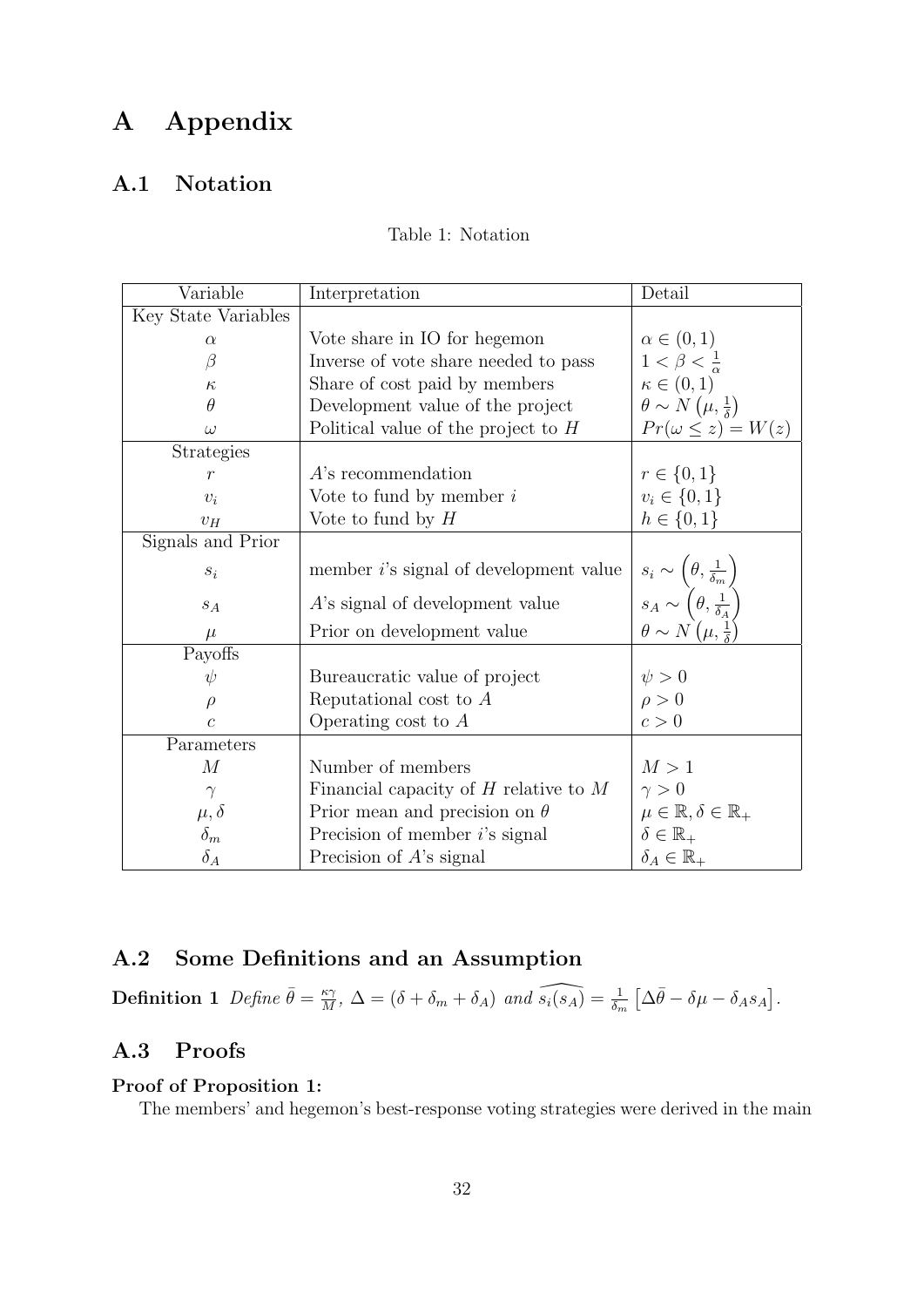text, and restated here:

$$
v_H = \mathbb{1}[\omega \ge 1 - \kappa]
$$
  

$$
v_i = \mathbb{1}[s_i \ge \widehat{s_i(s_A)}], \quad \text{where } \widehat{s_i(s_A)} = \frac{1}{\delta_m} \left[ (\delta + \delta_m + \delta_A) \frac{\kappa \gamma}{M} - \delta \mu - \delta_A s_A \right]
$$

For notational convenience, let  $\tau \in \{0,1\}$  denote whether a project is funded. Aggregating the members' and the hegemon's votes, we have that

$$
\tau = \mathbb{1}\left[v_H \alpha + \frac{(1-\alpha)}{M} \sum_{i=1}^M v_i \ge \frac{1}{\beta}\right]
$$

as per Equation [\(1\)](#page-11-2). Also for notational convenience, let  $\widehat{s_i} = \widehat{s_i(s_A)}$  Applying Assumption [1,](#page-13-0) and considering a large M, we can apply the Weak Law of Large Numbers to show that empirical distribution of the members' signals converges to the population distribution, and thus that the fraction of members that vote yes converges to  $Pr(s_i > \hat{s}_i | \theta)$ , which is and thus that<br>equal to  $\Phi\left(\sqrt{\right.}$  $\overline{\delta_M}(\theta - \hat{s}_i)$  Thus we can rewrite the vote aggregation and project approval<br>lows: decision as follows:

<span id="page-32-0"></span>
$$
\tau = 1 \iff \alpha v_H + (1 - \alpha) Pr(s_i > \hat{s}_i | \theta) > \frac{1}{\beta}
$$

Given  $Pr(s_i > \hat{s_i})$  $|\theta) = \Phi(\sqrt{\frac{\pi}{2}})$  $\overline{\delta_m}(\theta - \widehat{s}_i)$ , and substituting for  $\widehat{s}_i$  and rearranging, we have that  $\tau = 1$  if and only if

$$
\theta > \frac{1}{\delta_m} \left[ \Delta \bar{\theta} - \delta \mu - \delta_A s_A \right] + \frac{1}{\sqrt{\delta_m}} \Phi^{-1} \left( \frac{1 - \beta \alpha v_H}{(1 - \alpha)\beta} \right) \equiv \theta_{v_H}
$$
(A.1)

Given this voting behavior, we now consider the decision of the IO to recommend the project or not.

To begin, recall that  $A$ 's recommendation decision is made before  $H$ 's vote is cast, but after H has declared its vote intention. Let  $\widehat{v_H} \in \{0, 1\}$  denote a conjecture by A as to whether or not H will vote yes. A's conjecture implies that, given  $\theta$ , a recommended project will be approved iff

$$
\theta > \theta_{\widehat{v_H}} = \frac{1}{\delta_m} \left[ \Delta \bar{\theta} - \delta \mu - \delta_A s_A \right] + \frac{1}{\sqrt{\delta_m}} \Phi^{-1} \left( \frac{1 - \beta \alpha \widehat{v_H}}{(1 - \alpha)\beta} \right)
$$

Of course A also does not know  $\theta$  when she makes her recommendation decision. Rather, she has a posterior belief of  $\theta$  given her private signal and the common prior, which is distributed

$$
\theta|s_A \sim N\left(\frac{\delta\mu + \delta_A s_A}{\delta + \delta_A}, \frac{1}{\delta + \delta_A}\right)
$$

Thus given conjecture  $\widehat{v_H}$ , she believes that the probability that the project will be funded,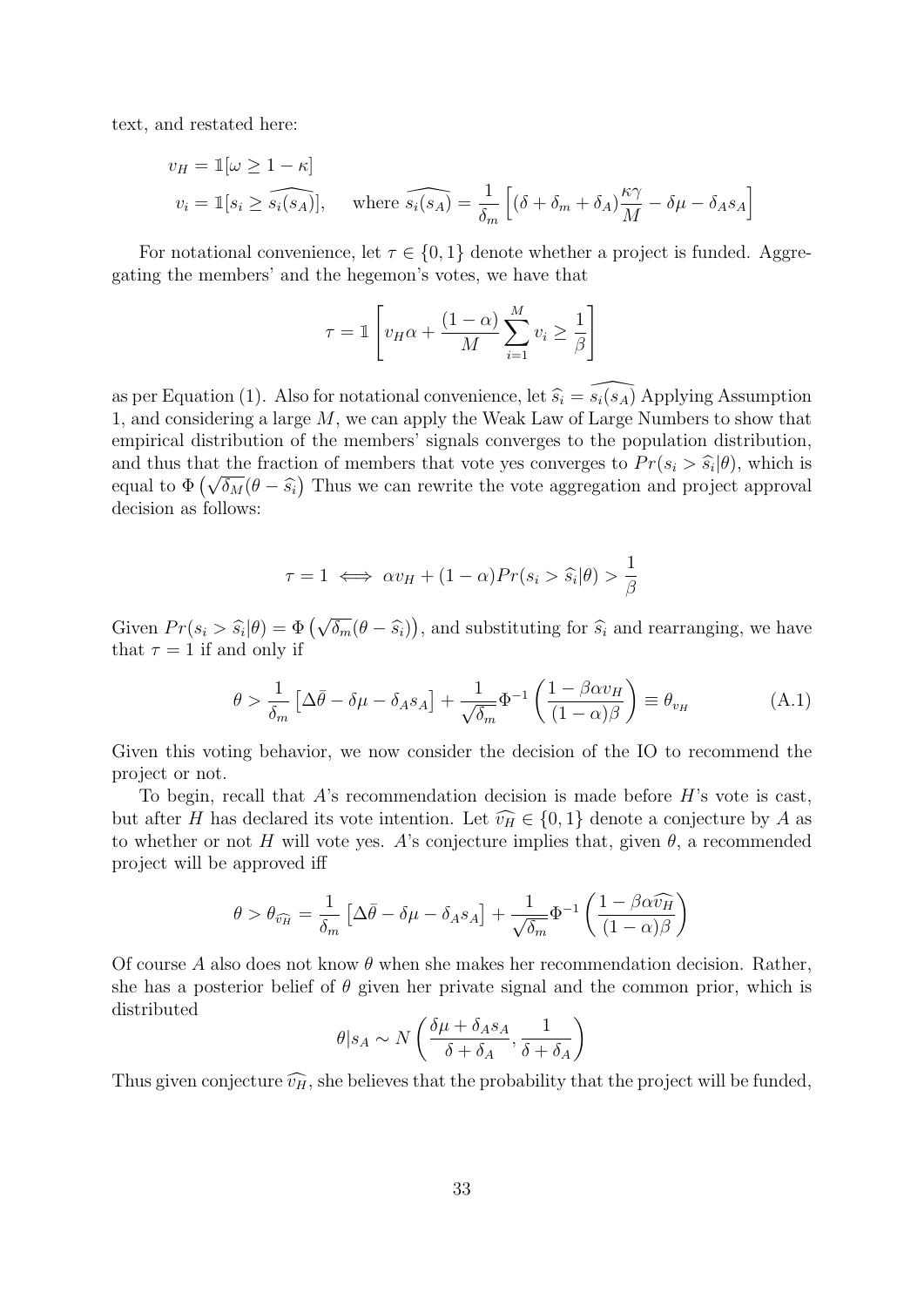if recommended, is

$$
Pr(\tau = 1 | r = 1, s_A, \widehat{v_H}) = Pr(\theta > \theta_{\widehat{v_H}} | s_A) = \Phi\left(\sqrt{\delta + \delta_A} \left(\frac{\delta \mu + \delta_A s_A}{\delta + \delta_A} - \theta_{\widehat{v_H}}\right)\right) \equiv \Phi(y_{\widehat{v_H}})
$$

Restating Equation [\(3\)](#page-17-2) in terms of A's conjecture  $\widehat{v}_H$ , we can express A's decision to recommend a project as:

$$
r = 1 \iff Pr(\tau = 1 | r = 1, s_A, \widehat{v_H}) > \frac{c + \rho}{\psi + \rho}
$$

Substituting, we have  $\sqrt{\delta + \delta_A} \left( \frac{\delta \mu + \delta_A s_A}{\delta + \delta_A} \right)$  $\left(\frac{a+\delta_A s_A}{\delta+\delta_A}-\theta_{\widehat{v_H}}\right)>\Phi^{-1}\left(\frac{c+\rho}{\psi+\rho}\right)$  $\left(\frac{c+\rho}{\psi+\rho}\right)$ , and with some simplification this reduces to

$$
s_A > -\frac{\delta\mu}{\delta_A} + \frac{\delta + \delta_A}{\delta_A}\bar{\theta} + \frac{\delta_m(\delta + \delta_A)}{\Delta\delta_A} \left[ \frac{1}{\sqrt{\delta + \delta_A}}\Phi^{-1}\left(\frac{c + \rho}{\psi + \rho}\right) + \frac{1}{\sqrt{\delta_m}}\Phi^{-1}\left(\frac{1 - \beta\alpha\widehat{v_H}}{(1 - \alpha)\beta}\right) \right] \equiv s_{\widehat{v_H}}^*
$$

So altogether, given conjecture  $\widehat{v_H}$ , A's recommendation strategy is given by

$$
r = 1 \iff s_A > s_{\widehat{v_H}}^* \tag{A.2}
$$

Noting that

$$
s_0^* = -\frac{\delta\mu}{\delta_A} + \frac{\delta + \delta_A}{\delta_A}\bar{\theta} + \frac{\delta_m(\delta + \delta_A)}{\Delta\delta_A} \left[ \frac{1}{\sqrt{\delta + \delta_A}} \Phi^{-1} \left( \frac{c + \rho}{\psi + \rho} \right) + \frac{1}{\sqrt{\delta_m}} \Phi^{-1} \left( \frac{1}{(1 - \alpha)\beta} \right) \right]
$$
(A.3)

$$
s_1^* = -\frac{\delta\mu}{\delta_A} + \frac{\delta + \delta_A}{\delta_A}\bar{\theta} + \frac{\delta_m(\delta + \delta_A)}{\Delta\delta_A} \left[ \frac{1}{\sqrt{\delta + \delta_A}}\Phi^{-1}\left(\frac{c+\rho}{\psi+\rho}\right) + \frac{1}{\sqrt{\delta_m}}\Phi^{-1}\left(\frac{1-\beta\alpha}{(1-\alpha)\beta}\right) \right]
$$
(A.4)

we can see that

<span id="page-33-1"></span><span id="page-33-0"></span>
$$
s_1^* < s_0^* \tag{A.5}
$$

meaning that  $Pr(r = 1|\widehat{v_H} = 1) > Pr(r = 1|\widehat{v_H} = 0).$ 

Now we turn to H's declaration strategy. Let  $\chi(d)$  denote the probability that A assigns to H playing  $v_H = 1$  given H's announcement  $d \in \{0, 1\}$ . Given belief  $\chi$ , A will play a threshold strategy of  $r = 1 \iff s_A > s^*_\chi$ , where  $s^*_\chi$  is a convex combination of  $s^*_0$ and  $s_1^*$  when  $\chi \in (0,1)$ . If  $s_{\chi(d')}^* = s_{\chi(d'')}^*$  for  $d' \neq d''$ , then A is ignoring H's message, and H can do no better than to randomize his messages independently of  $\omega$  (i.e. babbling). If on the other hand  $s^*_{\chi(d')} > s^*_{\chi(d'')}$ , then we have that  $Pr(r = 1|d'') > Pr(r = 1|d').$ Since H unambiguously prefers to encourage A's recommendations when  $\omega > 1 - \kappa$  and to discourage otherwise, it follows that H will send message  $d''$  if  $\omega > 1 - \kappa$ , and send message  $d'$  otherwise. This is of course the same rule governing  $H$ 's voting decision given a recommendation. The meaning of the messages is arbitrary, so we can assign  $d = 0$  to the message that decreases the probability of recommendation, and  $d = 1$  to the message that increases it. In equilibrium,  $H$ 's vote matches his announcement and  $A$ 's conjecture is always correct:  $\chi(d) = \widehat{v_H} = v_H = d$  for  $d = 0, 1$ .

**Proof of Corollary [1,](#page-18-0) :** For the first inequality: by  $A$ 's recommendation strategy,  $E[\theta|r=1] = E[\theta|s_A > s_{v_H}^*]$  and  $E[\theta|r=0] = E[\theta|s_A < s_{v_H}^*]$ . Given that  $E[\theta|s_A]$  is increasing in  $s_A$  it follows immediately from standard properties of truncated distributions that  $E[\theta|r=1] > E[\theta|r=0].$ 

For the second inequality: Denote  $\hat{\omega} = 1 - \kappa$ , so that  $v_H = \mathbb{1}[\omega > \hat{\omega}]$ . From A's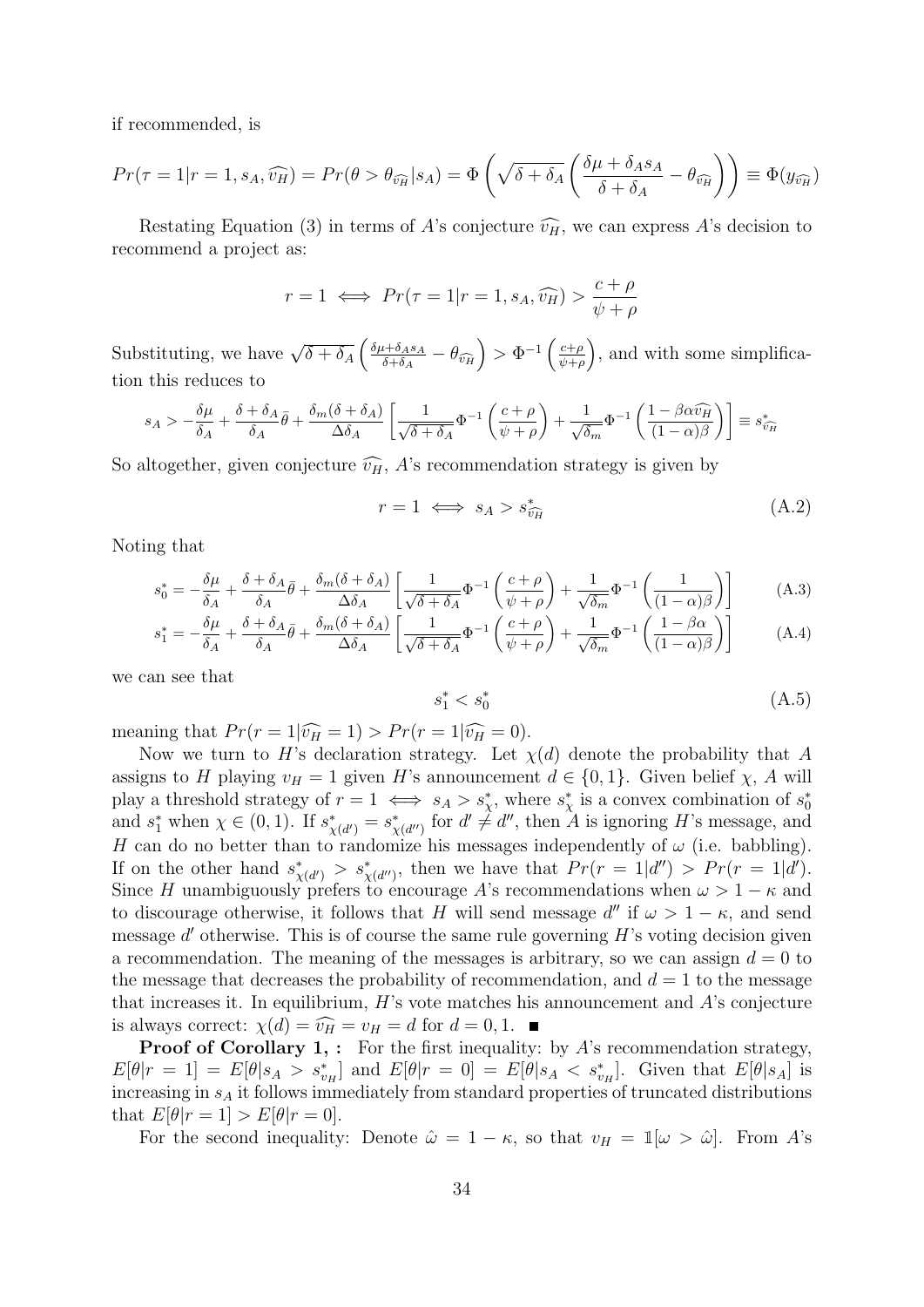recommendation strategy and  $H$ 's declaration strategy as given in Proposition [1,](#page-15-1) we have:

$$
r = \begin{cases} 1, & s_A > s_0^* \\ 1, & s_A \in (s_1^*, s_0^*) \text{ and } \omega > \hat{\omega} \\ 0 & \text{otw} \end{cases}
$$

By the law of total expectation we have that

$$
E[\omega|r=1] = (1-\pi_1)E[\omega|s_A > s_0^*] + \pi_1 E[\omega|s_A \in (s_1^*, s_0^*), \omega > \hat{\omega}] = (1-\pi_1)E[\omega] + \pi_1 E[\omega|\omega > \hat{\omega}]
$$

and

$$
E[\omega|r=0] = (1-\pi_2)E[\omega|s_A < s_0^*] + \pi_2 E[\omega|s_A \in (s_1^*, s_0^*), \omega < \hat{\omega}] = (1-\pi_2)E[\omega] + \pi_2 E[\omega|\omega < \hat{\omega}]
$$

for some  $\pi_1, \pi_2 \in (0, 1)$ . It follows that

$$
E[\omega|r=1]-E[\omega|r=0]=\pi_1(E[\omega|\omega>\hat{\omega}]-E[\omega])+\pi_2(E[\omega]-E[\omega|\omega<\hat{\omega}])
$$

From standard properties of truncated distributions, we know that this quantity is strictly positive.  $\blacksquare$ 

**Proof of Corollary [2](#page-18-1):** By A's recommendation strategy, and by independence of  $s_A$ and  $\omega$ , we have  $E[\theta | r = 1, v_H = 1] = E[\theta | s_A > s_1^*]$  and  $E[\theta | r = 1, v_H = 0] = E[\theta | s_A > s_0^*]$ . Given that  $E[\theta|S_A]$  is increasing in  $S_A$ , and given that  $s_1^* < s_0^*$ , it follows from standard properties of truncated distributions that  $E[\theta|s_A > s_1^*] < E[\theta|s_A > s_0^*]$ .

**Proof of Corollary [3:](#page-18-2)** By Equation [\(A.1\)](#page-32-0), and by independence of  $\omega$  and  $\theta$ , we have that  $E[\theta] \text{funded}, v_H] = E[\theta | \theta > \theta_{v_H}]$ , and that  $\theta_1 < \theta_0$ . Again by standard properties of truncated distributions it follows immediately that  $E[\theta|\theta > \theta_1] < E[\theta|\theta > \theta_0]$ .

**Proof of Proposition [2:](#page-20-1)**  $\frac{d\widehat{s}_{i}(s_A)}{d\kappa} > 0$  follows directly from differentiation of [\(2\)](#page-16-0).  $\frac{ds_0^*}{ds} = \frac{ds_1^*}{ds} > 0$  follows directly from differentiation of [\(A.3\)](#page-33-0) and [\(A.4\)](#page-33-1), which in turn implies  $\frac{dPr[r=1|v_H=1]}{dk} < 0$  and  $\frac{dPr[r=1|v_H=0]}{dk} < 0$ , because  $Pr[r=1|v_H] = Pr(s_A > s_{v_H}^*)$ .

**Proof of Proposition [3:](#page-20-0)** Differentiating equations  $(A.3)$  and  $(A.4)$  with respect to  $\alpha$  gives

<span id="page-34-0"></span>
$$
\frac{ds_{v_H}^*}{d\alpha} = \frac{\sqrt{\delta_m}(\delta + \delta_A)}{\Delta \delta_A} \frac{1}{\phi \left(\Phi^{-1} \left(\frac{1 - \beta \alpha v_H}{(1 - \alpha)\beta}\right)\right)} \frac{(1 - \beta v_H}{(1 - \alpha)^2 \beta)}
$$
(A.6)

Since  $1 < \beta < \frac{1}{\alpha}$ , we have that  $\frac{ds_0^*}{d\alpha} > 0$  and  $\frac{ds_1^*}{d\alpha} < 0$ . The derivatives  $\frac{dPr[r=1|v_H=1]}{d\alpha} > 0$ ,  $\frac{dPr[r=1|v_H=0]}{d\alpha} < 0$  follow immediately from the fact that  $Pr(r=1|v_H) = Pr(s_A > s_{v_H}^*)$ .

Proof of Proposition [4:](#page-24-1) Follows directly from differentiation of Equation [\(A.6\)](#page-34-0).

#### Proof of Proposition [5:](#page-26-0) We first introduce some notation:

• Let  $\tilde{\omega} = (1 - \kappa)$  and  $\lambda = Pr(\omega > \tilde{\omega})$ . Recall that (in equilibrium) H plays a threshold strategy, in both his announcement and his voting, of  $d = 1 \iff v_H =$  $1 \iff \omega > \tilde{\omega}.$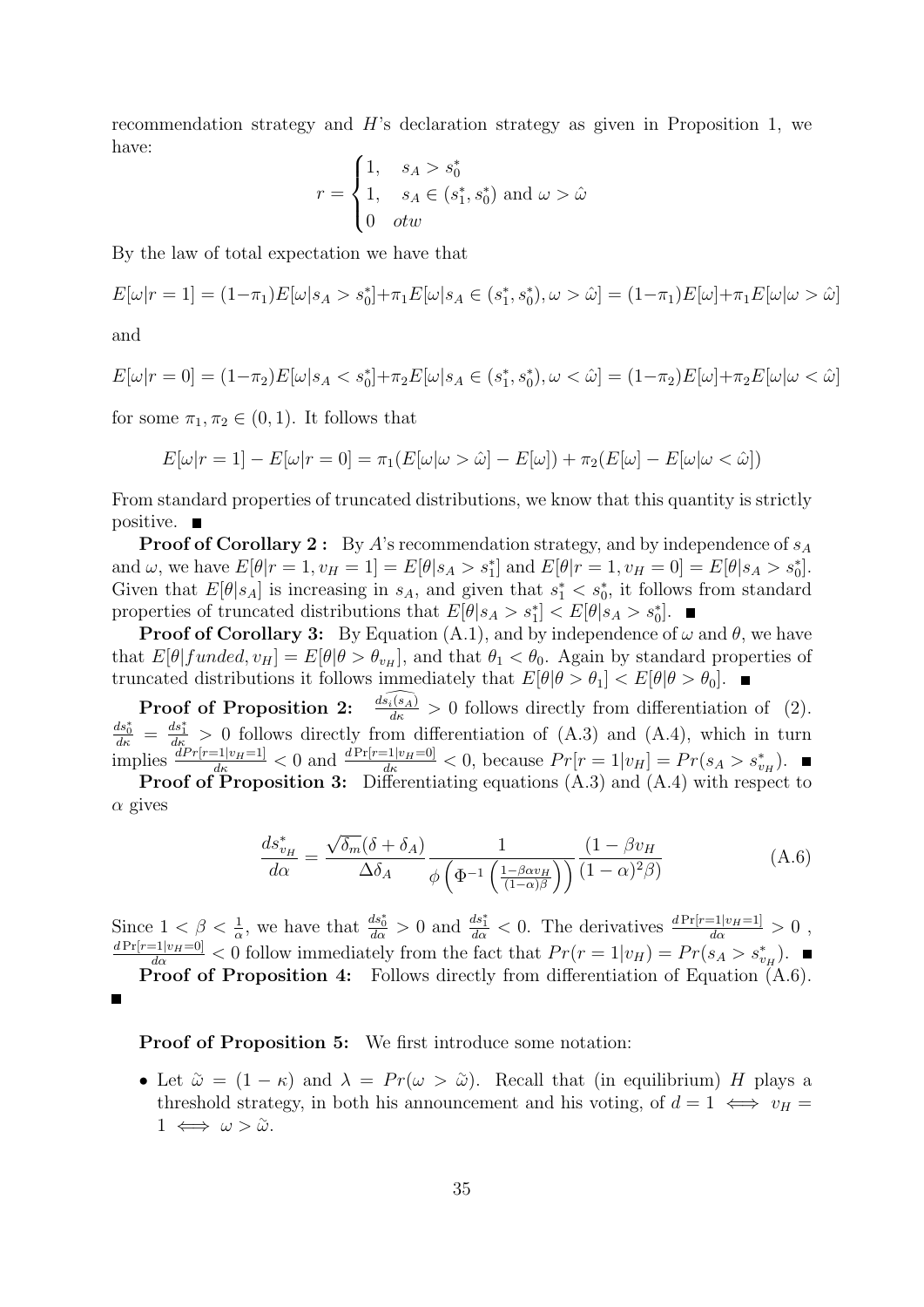• Let  $\bar{\theta} = \frac{\kappa \gamma}{M}$  $\frac{\kappa \gamma}{M}$ . Recall that member *i*'s payoff from a project being funded is  $\theta - \bar{\theta}$ .

• Let 
$$
X_{v_H} = \Phi^{-1}\left(\frac{1-\beta\alpha v_H}{(1-\alpha)\beta}\right)
$$
, and let  $Z = \Phi^{-1}\left(\frac{c+\rho}{\psi+\rho}\right)$ .

• Let  $F_{\theta}(\cdot) = N(\mu, \frac{1}{\delta})$  denote CDF of the prior distribution of  $\theta$ , with PDF  $f_{\theta}(\cdot)$ .

Define

<span id="page-35-1"></span>
$$
\tilde{\mu} = \max \left\{ \bar{\theta} + \frac{\sqrt{\delta_M}}{\delta} X_0, \bar{\theta} + \left( \frac{\delta_M}{\delta_M + \delta} \right) \left( \frac{1}{\sqrt{\delta}} Z + \frac{1}{\sqrt{\delta_M}} X_0 \right) \right\}
$$
(A.7)

and recall that the proposition stipulates that  $\mu < \tilde{\mu}$  and that  $E[\omega] < \tilde{\omega}$ .

The structure of the proof is as follows: We will show, across cases of  $\mu$ , that the members' expected payoff under perfect agency expertise ( $\delta_A \rightarrow \infty$ ) is strictly better than their expected payoff under zero expertise  $(\delta_A \rightarrow 0)$ , and conversely, that the hegemon's expected payoff is strictly better under no expertise than under full expertise. We then assume that the players' reservation utilities,  $\eta_m$  and  $\eta_H$ , are at least  $\widehat{\eta_m}$  and  $\widehat{\eta_H}$  respectively, with  $EU_i(\delta_A \to 0) < \widehat{\eta_m} < EU_i(\delta_A \to \infty)$  and  $EU_H(\delta_A \to \infty) < \widehat{\eta_H} < EU_H(\delta_A \to 0)$ . It follows that any incentive-compatible institutional design will be characterized by an intermediate level of expertise,  $0 < \delta_A < \infty$ . Thus to prove the proposition it will suffice to show that  $EU_i(\delta_A \to 0) < EU_i(\delta_A \to \infty)$  and  $EU_H(\delta_A \to \infty) < EU_H(\delta_A \to 0)$ , under the stipulated conditions on  $\mu$  and  $\omega$ .

First, consider the agency's reporting strategy given perfect information,  $\delta_A \to \infty$ . In this case, if the agency recommends a project and reports its private signal  $s_A$ , all member states' individual beliefs converge on  $s_A$ . Given this consensus among the member states, and given that the hegemon can neither unilaterally block nor unilaterally force through a project (since  $\alpha < \frac{1}{\beta}$ ), the project is approved iff  $s_A > \bar{\theta}$ . Thus the agency recommends a project iff  $s_A > \bar{\theta}$  and disregards H's declaration.

The principals' ex-ante expected payoffs in this scenario are straightforward to calculate. For the hegemon:

<span id="page-35-2"></span>
$$
EU_H(\delta_A \to \infty) = \int_{t=\bar{\theta}}^{t=\infty} (E[\omega] - \tilde{\omega}) f_{\theta}(t) dt = (E[\omega] - \tilde{\omega}) (1 - F_{\theta}(\bar{\theta}))
$$
(A.8)

which is negative given  $E[\omega] < \tilde{\omega}$ . For the members:

<span id="page-35-0"></span>
$$
EU_i(\delta_A \to \infty) = \int_{t=\bar{\theta}}^{t=\infty} (t-\bar{\theta}) f_{\theta}(t) dt = (E[\theta | \theta > \bar{\theta}] - \bar{\theta}) (1 - F_{\theta}(\bar{\theta}))
$$
(A.9)

which is clearly positive. In fact, we can state the following:

Remark 1 The best possible institutional design for the member states is characterized by  $\delta_A \to \infty$ .

An agency endowed with perfect expertise gives the members their highest possible payoff: such an agency will only recommend those projects that bring members a positive net payoff  $(\theta > \overline{\theta})$ , and all such recommended projects will be approved; and further, all projects with a net positive payoff for the members will be recommended, and approved. Any institutional arrangement that deviates from this outcome—by either passing up some good projects, or leading to the approval of some bad projects—is strictly worse for the member states.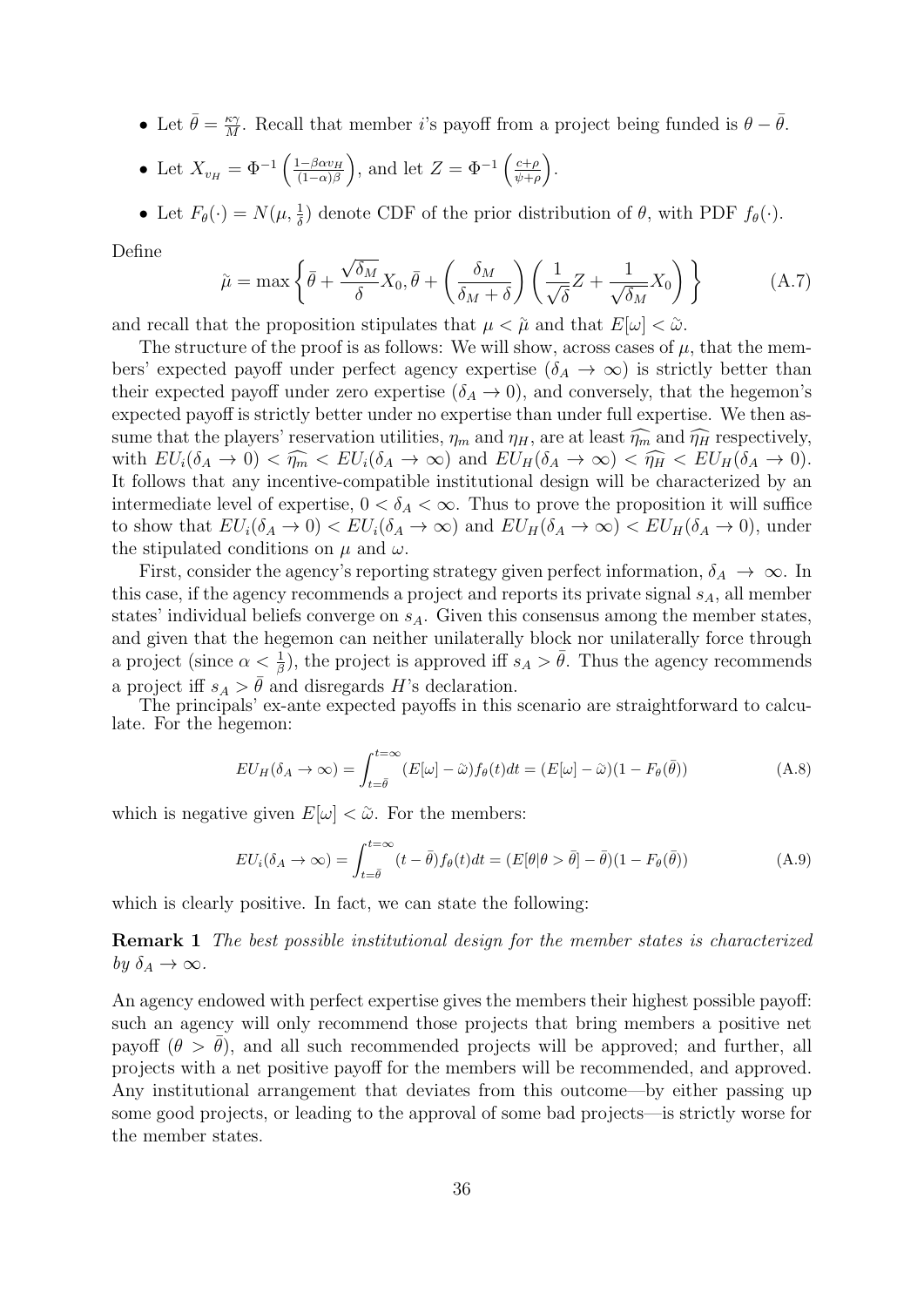Now consider the agency's reporting strategy given no private information,  $\delta_A \rightarrow$ 0. The agency's signal is uninformative and her recommendation strategy is solely a function of the hegemon's declaration. There are three cases of the agency's equilibrium recommendation strategy to consider:

- 1. the agency never recommends a project,  $r(d) = 0$
- 2. the agency recommends all projects,  $r(d) = 1$
- 3. the agency recommends only hegemon-supported projects,  $r(d) = d$

In all cases, the agency's strategy is given by Equation [\(3\)](#page-17-2): she recommends iff  $Pr(funed)$ c+ρ  $\frac{c+\rho}{\psi+\rho}$ . Her belief of  $Pr(funded)$  is given by  $Pr(\theta > \theta_{v_H}) = \Phi(\delta_M(\mu - \theta_{v_H}))$ , with  $\theta_{v_H}$  defined in  $(A.1)$ .

**Case 1.** A's equilibrium strategy is as described in Case 1 if and only if  $\Phi(\delta_M(\mu \theta_1$ )) < Z. Substituting for  $\theta_1$  and rearranging gives

$$
\mu < \bar{\theta} + \left(\frac{\delta_m}{\delta_M + \delta}\right) \left(\frac{1}{\sqrt{\delta}} Z + \frac{1}{\sqrt{\delta_M}} X_1\right) \equiv \underline{\mu} \tag{A.10}
$$

For  $\mu < \mu$  and  $\delta_A \rightarrow 0$ , A never recommends a project, and the hegemon's and members' participation payoffs are zero. We will see below that  $\mu < \bar{\mu}$ . Given that  $E[\omega] < \tilde{\omega}$ , and given Remark [1,](#page-35-0) we have that  $EU_H(\delta_A \to \infty | \mu \lt \mu) < 0 = EU_H(\delta_A \to 0 | \mu \lt \mu)$ , and that  $EU_i(\delta_A \to \infty | \mu \lt \mu) > 0 = EU_i(\delta_A \to 0 | \mu \lt \mu).$ 

**Case 2.** A's equilibrium strategy is as described in Case 2 if and only if  $\Phi(\delta_M(\mu (\theta_0)$ ) > Z. Substituting for  $\theta_1$  and rearranging gives

$$
\mu > \bar{\theta} + \left(\frac{\delta_m}{\delta_M + \delta}\right) \left(\frac{1}{\sqrt{\delta}} Z + \frac{1}{\sqrt{\delta_M}} X_0\right) \equiv \bar{\mu}
$$
\n(A.11)

For  $\mu > \bar{\mu}$  and  $\delta_A \to 0$ , A recommends all projects, regardless of H's declaration. Observe that  $\bar{\mu}$  is the second term in the curly brackets in [\(A.7\)](#page-35-1), so this case requires that  $\mu$  <  $\bar{\theta} + \frac{\delta_M}{\delta} X_0$ . By Remark [1,](#page-35-0) the member states are strictly worse off in this scenario than with a perfectly-informed agency. The hegemon's payoffs in this scenario are given by:

$$
EU_H(\delta_A \to 0 | \mu > \bar{\mu}) = \int_{t=\theta_0}^{t=\theta_1} \lambda(\bar{\omega} - \tilde{\omega}) f_{\theta}(t) dt + \int_{t=\theta_1}^{t=\infty} (E[\omega] - \tilde{\omega}) f_{\theta}(t) dt
$$
  
=  $\lambda(\bar{\omega} - \tilde{\omega}) (F_{\theta}(\theta_0) - F_{\theta}(\theta_1)) + (E[\omega] - \tilde{\omega}) (1 - F_{\theta}(\theta_0))$ 

Given that  $\mu < \bar{\theta} + \frac{\delta_M}{\delta} X_0$ , it follows that  $\theta_0 > \bar{\theta}$ , and consequently that  $EU_H(\delta_A \to \delta_B)$  $0|\mu > \bar{\mu}$ ) >  $EU_H(\delta_A \to \infty | \mu > \bar{\mu})$ .

**Case 3.** A's equilibrium strategy is as described in Case 3 if and only if  $\Phi(\delta_M(\mu \theta_0$ )) < Z <  $\Phi(\delta_M(\mu-\theta_0))$ . Substituting for  $\theta_0$  and  $\theta_1$  and rearranging gives

$$
\underline{\mu} = \overline{\theta} + \left(\frac{\delta_m}{\delta_M + \delta}\right) \left(\frac{1}{\sqrt{\delta}} Z + \frac{1}{\sqrt{\delta_M}} X_1\right) < \mu < \overline{\theta} + \left(\frac{\delta_m}{\delta_M + \delta}\right) \left(\frac{1}{\sqrt{\delta}} Z + \frac{1}{\sqrt{\delta_M}} X_0\right) = \overline{\mu}
$$

For  $\mu < \mu < \bar{\mu}$  and  $\delta_A \rightarrow 0$ , A recommends a project if and only if it has support from the hegemon. Of these recommended projects, those with  $\theta > \theta_1$  are funded, yielding an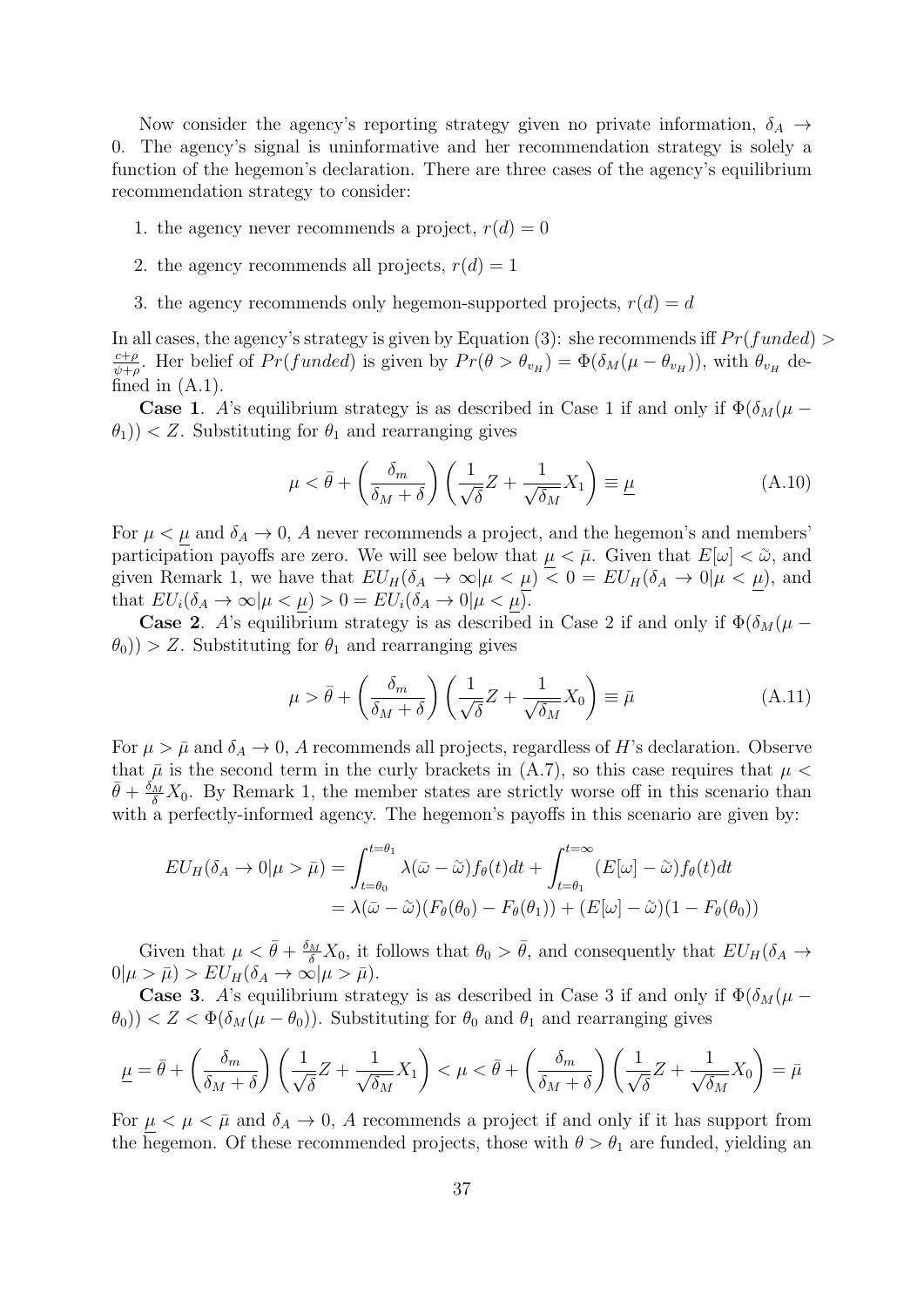expected payoff for the hegemon of:

$$
EU_H(\delta_A \to 0 | \underline{\mu} < \mu < \bar{\mu}) = \int_{t=\theta_1}^{t=\infty} \lambda(\bar{\omega} - \tilde{\omega}) f_{\theta}(t) dt = (1 - F_{\theta}(\theta_1)) \lambda(\bar{\omega} - \tilde{\omega})
$$

which we can see is strictly positive, and thus strictly greater than  $H$ 's expected payoff from a perfectly-informed agency as given in [\(A.8\)](#page-35-2). Conversely, by Remark [1,](#page-35-0) the member states' payoff in this scenario,  $EU_i(\delta_A \to 0 | \mu \lt \mu \lt \bar{\mu})$ , is strictly worse than it is under a perfectly uninformed agent.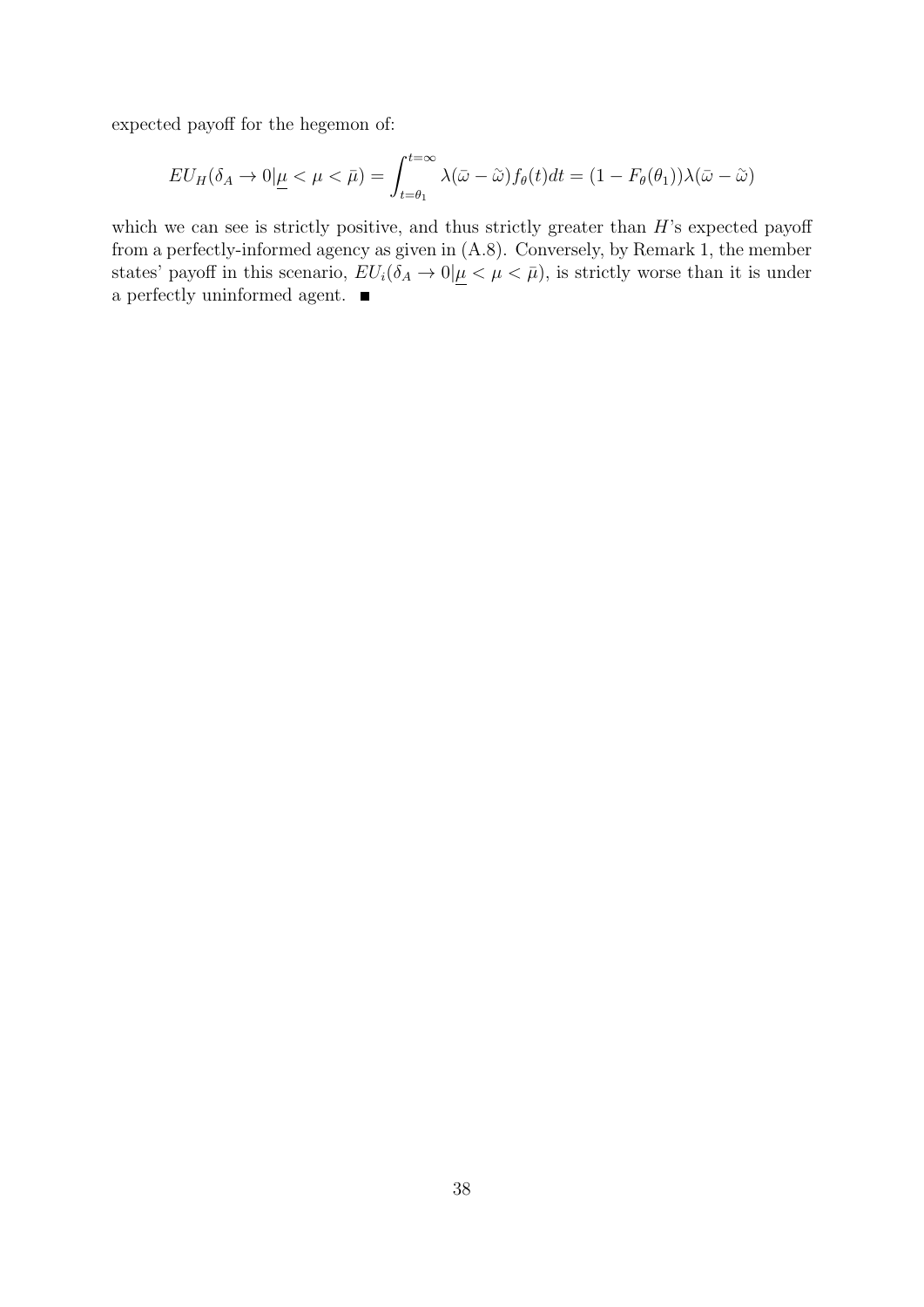# References

- <span id="page-38-11"></span>Abbott, Kenneth W and Duncan Snidal. 1998. "Why States Act Through Formal International Organizations." Journal of Conflict Resolution 42(1):3–32.
- <span id="page-38-0"></span>Andersen, Thomas Barnebeck, Henrik Hansen and Thomas Markussen. 2006. "US politics and World Bank IDA-lending." The Journal of Development Studies 42(5):772–794.
- <span id="page-38-8"></span>Arias, Eric. 2018. "Impartiality In International Courts: Evidence from a Natural Experiment at the WTO." IPES Conference Paper.
- <span id="page-38-12"></span>Baccini, Leonardo. 2010. "Explaining formation and design of EU trade agreements: The role of transparency and flexibility." *European Union Politics* 11(2):195–217. URL: http://eup.sagepub.com/content/11/2/195.abstract
- <span id="page-38-5"></span>Broz, J. Lawrence and Michael Brewster Hawes. 2006. "Congressional Politics of Financing the International Monetary Fund." International Organization 60(2):367–399.
- <span id="page-38-7"></span>Busch, Marc L. and Eric Reinhardt. 2003. "Developing Countries and GATT/WTO Dispute Settlement." Journal of World Trade 37(4):719–35.
- <span id="page-38-4"></span>Clark, Richard and Lindsay R Dolan. 2021. "Pleasing the principal: US influence in World Bank policymaking." American Journal of Political Science 65(1):36–51.
- <span id="page-38-13"></span>Clemens, Michael A. and Michael Kremer. 2016. "The New Role for the World Bank." Journal of Economic Perspectives 30(1):53–76. URL: https://www.aeaweb.org/articles?id=10.1257/jep.30.1.53
- <span id="page-38-9"></span>Davis, Christina L. and Sarah Blodgett Bermeo. 2009. "Who Files? Developing Country Participation in WTO Adjudication." Journal of Politics 71(3):1033–1049.
- <span id="page-38-1"></span>Dreher, Axel, Jan-Egbert Sturm and James Raymond Vreeland. 2015. "Politics and IMF conditionality." Journal of Conflict Resolution 59(1):120–148.
- <span id="page-38-3"></span>Dreher, Axel and Nathan M Jensen. 2007. "Independent actor or agent? An empirical analysis of the impact of US interests on International Monetary Fund conditions." The Journal of Law and Economics 50(1):105–124.
- <span id="page-38-2"></span>Dreher, Axel, Valentin Lang, B. Peter Rosendorff and James Raymond Vreeland. 2021. "Bilateral or Multilateral? International Financial Flows and the Dirty-Work Hypothesis." Working Paper, Heidelberg.
- <span id="page-38-14"></span>Fang, Songying and Randall W Stone. 2012. "International Organizations as Policy Advisors." International Organization 66(4):537–569.
- <span id="page-38-6"></span>Garrett, G. and J. M. Smith. 2002. "The Politics of WTO Dispute Settlement." UCLA: International Institute.
- <span id="page-38-10"></span>Garrett, Geoffrey and Barry R. Weingast. 1993, reprinted 2019. Ideas, Interests, and Institutions: Constructing the European Community's Internal Market. Cornell University Press pp. 173–206. URL: https://doi.org/10.7591/9781501724992-009